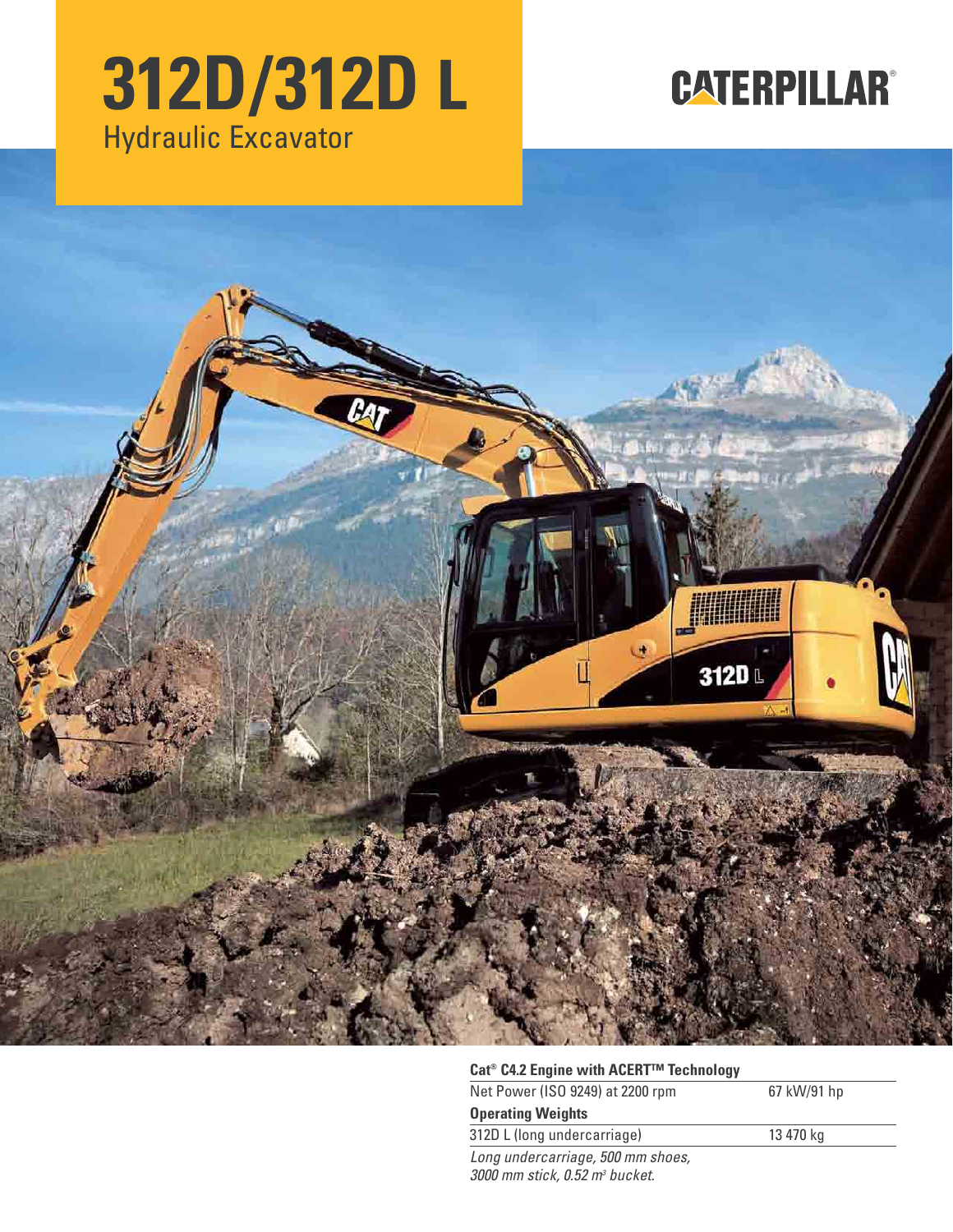## **312D/312D L Features**

## **Comfortable Operator Station**

Spacious and quiet, this world class cab lets the operator focus on performance and productivity.

### **Engine Power Combined with Low Emissions**

Move more material and respect the environment while using less fuel with the Cat C4.2 ACERT engine. The 312D meets EU Stage IIIA emissions regulations while providing additional power and performance.

## **Efficient Hydraulics**

The performant hydraulic system delivers more power for increased digging force, lifting ability and overall productivity.

### **Maximum Versatility**

Easily configure a large variety of work tools with the Cat Tool Control System.

## **Proven Reliability**

Caterpillar design and manufacturing techniques provide maximum uptime with outstanding durability and service life.



## Operator Station .......................3 Engine . . . . . . . . . . . . . . .

**Contents**

| Undercarriage/Structures 6 |
|----------------------------|
|                            |
|                            |
| Serviceability 8           |
|                            |
| Customer Support 9         |
| Specifications 10          |
| Standard Equipment 26      |
| Optional Equipment 27      |

**Achieve high productivity and lower operating costs with the Cat 312D and 312D L hydraulic excavators. Unmatched versatility, improved controllability, easy operation and a comfortable redesigned cab make the 312D the industry leading performer.**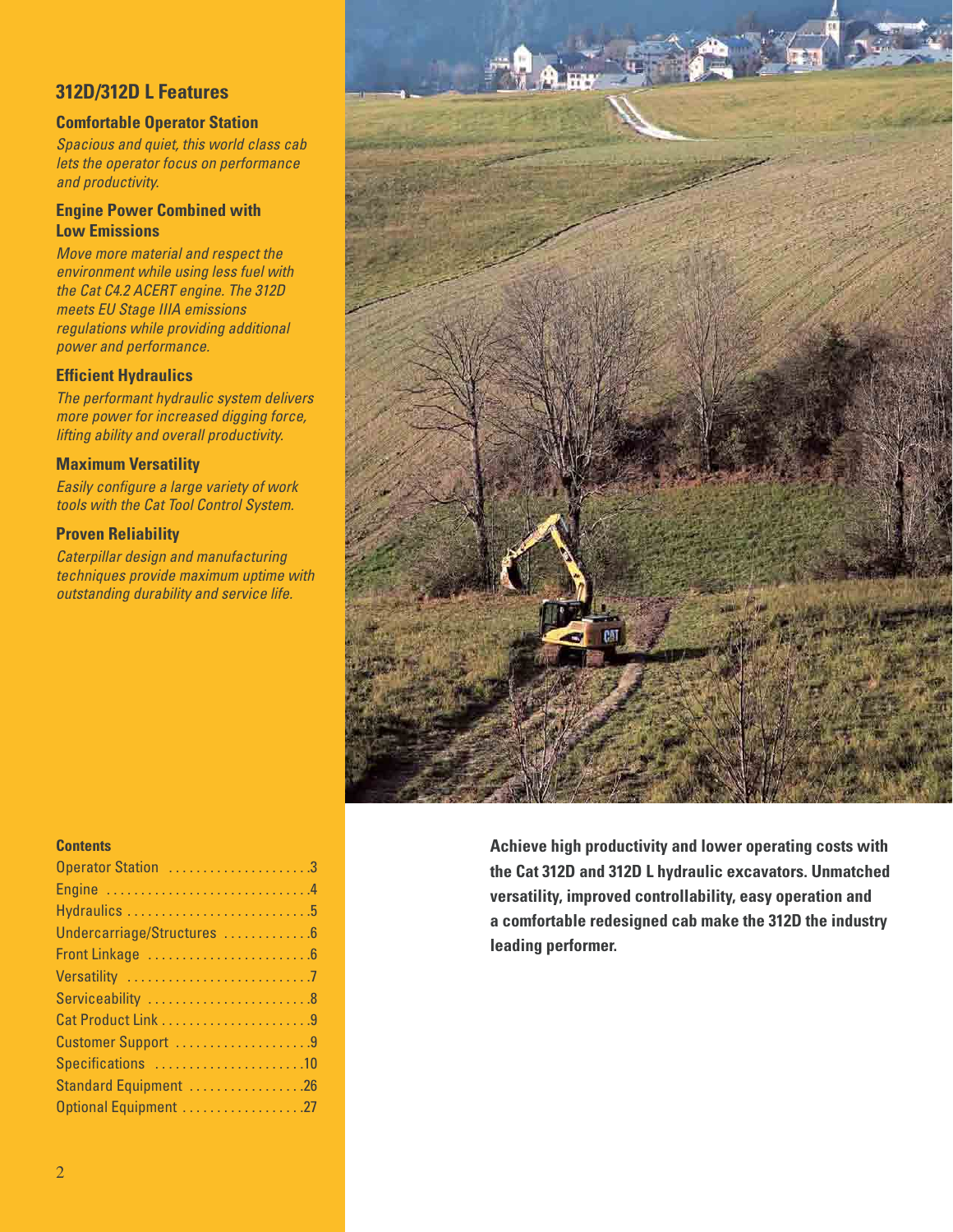# **Operator Station** Enhanced comfort, operation and visibility

## **Operator Comfort**

Experience a spacious, quiet and comfortable operator station. The cab is pressurized to 0.5 bar to reduce the amount of dust that enters the cab, keeping the operator comfortable during the entire shift, while assuring high productivity.

- The comfortable seat adjusts to the operator's size and weight, and the armrests are also height adjustable.
- The new seat has been designed to feature air-suspension and heating systems. Both these attachments are optionally available.
- Low effort joystick controls are designed to match the operator's natural wrist and arm position. Joysticks can be operated with arms on the armrests. The horizontal and vertical strokes are designed to reduce fatigue.
	- To best suit your needs, two windshield options are available: 70/30 split: the front windshield is split 70 (upper)/30 (lower) in order to provide maximum visibility. The upper part is slidable, assisted by a mechanism which reduces operator effort.
	- One piece highly resistant windshield (10 mm thick).

## **Cab Exterior**

The Falling Object Guard System (FOGS) can be directly bolted to the cab, enabling the machine to meet all specifications and job site requirements. Thicker steel tubes made according to the solid drawn process contribute to the rigidity of the 312D operator station.

## **Pre-start Check and Monitor Display**

Take advantage of the entirely rethought monitor, designed to simplify machine use by acting as a operator-to-machine interface. It features:

- Full color graphical display
- An on-board servicing scheduler (displaying recommended actions such as oil and filter changes)
- 20 different available languages
- Video display capability

## **Cat Machine Security System**

An optional Machine Security System (MSS) utilizes a programmable key, deterring theft, vandalism and unauthorized usage. MSS uses electronically coded keys selected by the customer to limit usage by individuals or time parameters.





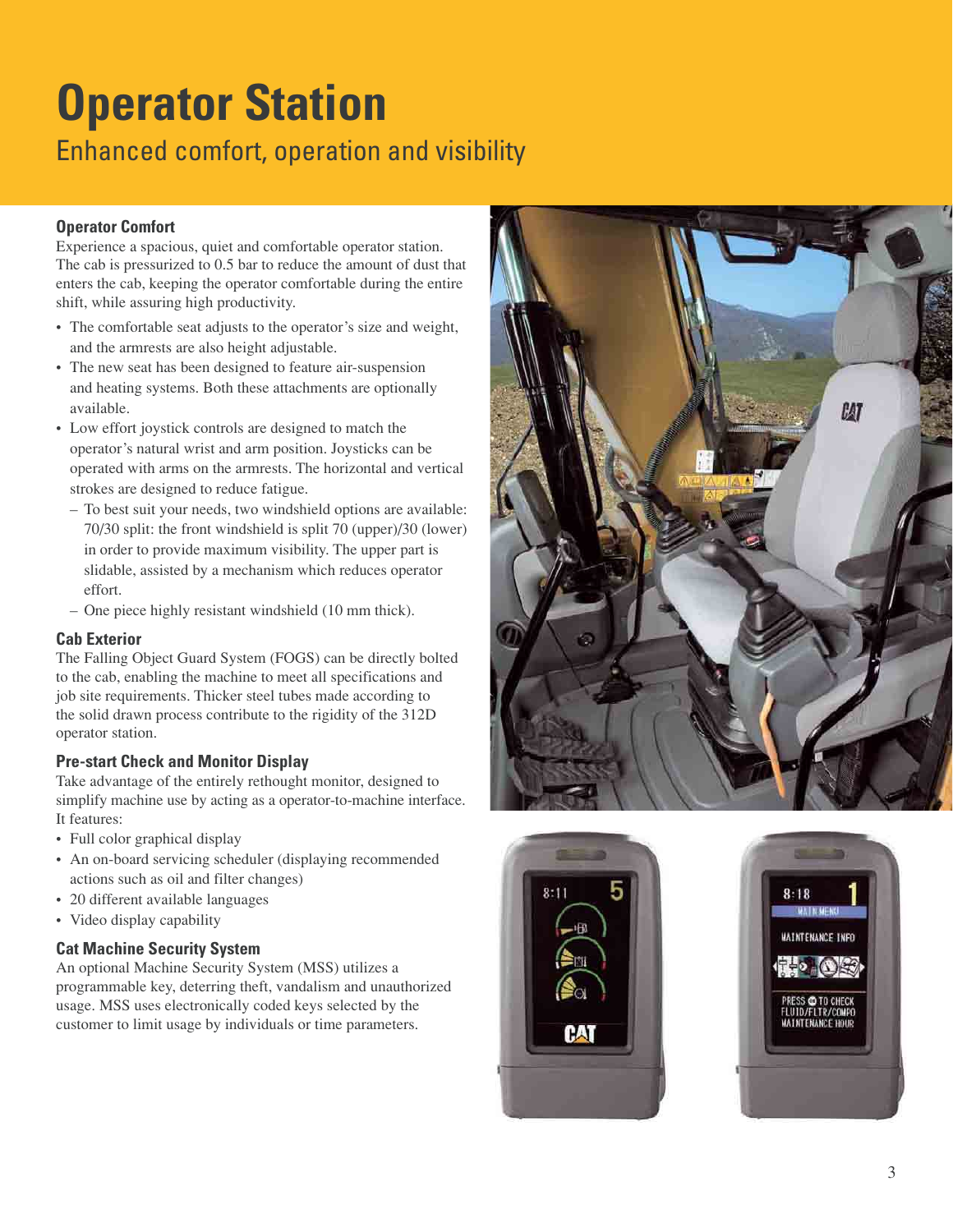

# **Engine**

A clean, quiet and powerful engine helps to deliver the most work per liter of fuel consumed.

The Cat C4.2 engine with ACERT Technology optimizes performance and meets EU Stage IIIA emissions regulations. In conjunction with integrated electronics, ACERT Technology reduces emissions during the combustion process by using advanced technology in the air and fuel systems. The Cat C4.2 engine delivers exceptional power, allowing more hydraulic pressure to drive productivity and reduce your cost per ton of material moved.

## **Fuel Economy**

- **Automatic Engine Control, Fuel Delivery and Manual Low Idle Function.** A two-level control with one-touch command maximizes fuel efficiency and reduces sound levels during noload or lighter-load applications. Fuel delivery is managed by the ADEM A4 Engine Controller for the best performance per liter of fuel used. Flexible fuel mapping allows the engine to respond quickly to varying application needs. Electronic controls govern the fuel injection system. Multiple injection fuel delivery involves a high level of precision. Consequently, the carefully shaped combustion cycle lowers 4the combustion chamber temperatures, generates fewer emissions and thus optimizes fuel consumption. For you, this means more work output for the same amount of fuel consumed.
- **Economy Mode.** A new Economy Mode function is now available: thanks to this device, you can adapt the performance of the machine to the work that needs to be done. By using a menu in the monitor, decide, whether you want to switch the Economy Mode on or off, and thus choose whether you want to operate fuel-efficiently or whether you want to use the full power of the machine, in order to boost productivity.
- **ODPS.** On Demand Power Supply is a new feature, constantly regulating engine power supply, based on the power demanded by the machine hydraulic system.This machine reduces fuel consumption and machine noise in light duty applications.

### **Crankshaft and Pistons**

A forged one-piece, induction hardened crankshaft enhances balance, decreases vibration and improves abrasion resistance. Heat resistant, aluminum alloy pistons have a short compression height for greater efficiency and longer life.

## **Electronic Control Module (ECM)**

The ECM works as the "brain" of the engine's control system, responding quickly to the operating variables to maximize engine efficiency. Fully integrated with sensors in the engine's fuel, air, coolant and exhaust systems, the ECM stores and relays data on conditions such as rpms, fuel consumption and diagnostics.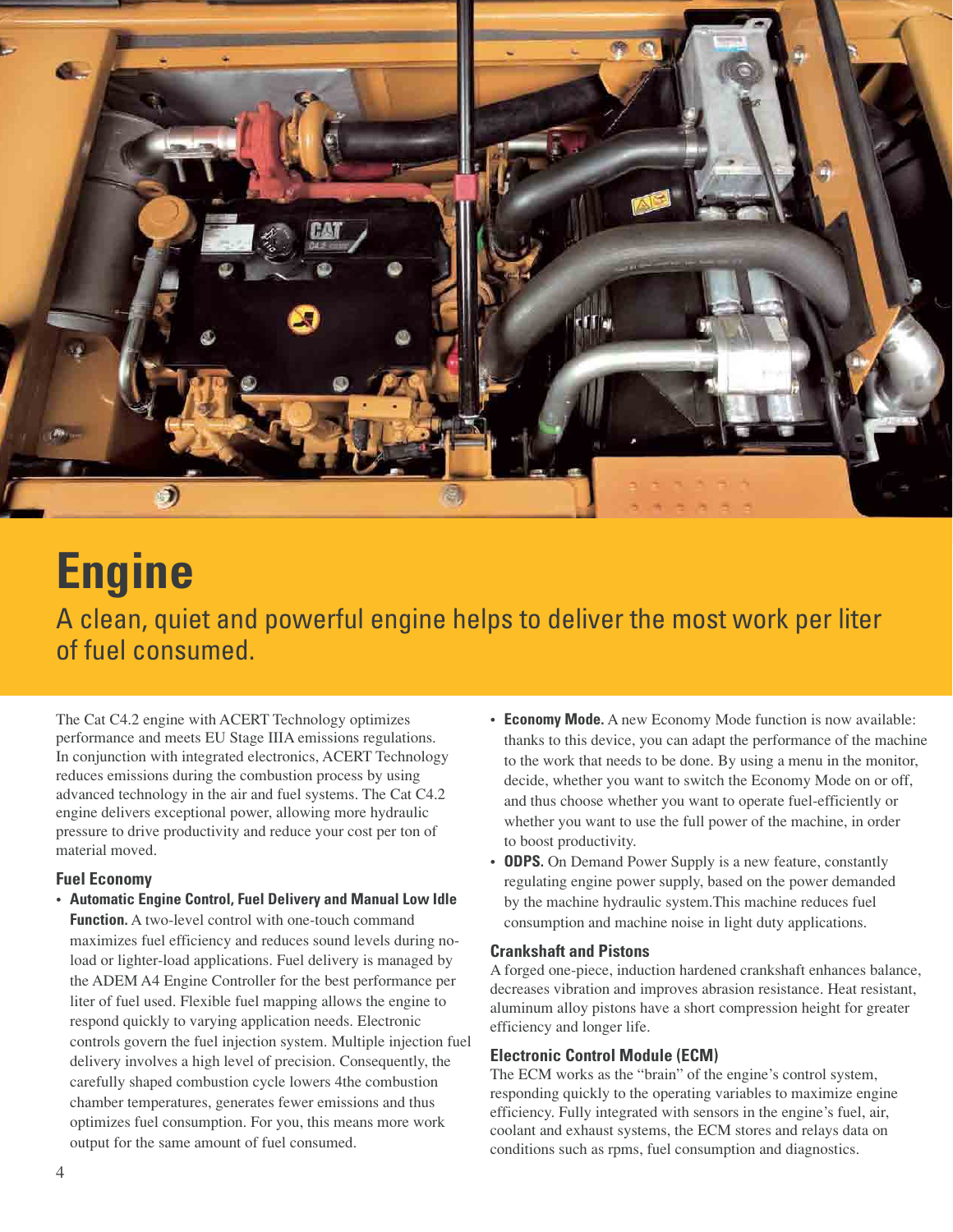# **Hydraulics**

## Low effort and precise control for highly efficient performance.





### **Outstanding Performance**

With two percent more hydraulic pressure for additional lift and breakout forces, the 312D's hydraulic system is designed for high efficiency and performance. The new compact design utilizes shorter tubes and lines, reducing friction and pressure drops, resulting in a more efficient use of power.

- Hydraulic snubbers at the rod end of the boom cylinders and both ends of the stick cylinder cushion shock, reduce sound and increase cylinder life.
- Flow is reduced to a minimum when controls are in neutral to reduce fuel consumption and extend component life.
- Electronic under speed control electronically adjusts pump output so that it doesn't exceed engine power, preventing the need to reserve engine power to avoid engine stalls.
- Hydraulic cross sensing system uses two more hydraulic pumps up to 100 percent of engine power under all operating conditions, improving productivity with faster implement speeds and quicker, stronger pivot turns.

### **Boom and Stick Regeneration Circuit**

The boom and stick regeneration circuit saves energy during boom-down and stick-in operation, increasing efficiency and lowering operating costs. What is more, regeneration during boom down operations is electronically assisted. This system increases hydraulic flow regeneration, which leads to faster operations and reduced pressure loss, and hence improved fuel efficiency.

### **Easy Operation**

Work mode and power mode switches are eliminated making full power mode available at all times. Operators do not need to learn different modes, an automatic boom and swing priority function automatically selects the best mode based on joystick movement.

## **Two Pump Flow**

The two pump combined option, available with the single action control circuit option, allows for increased productivity in single action applications.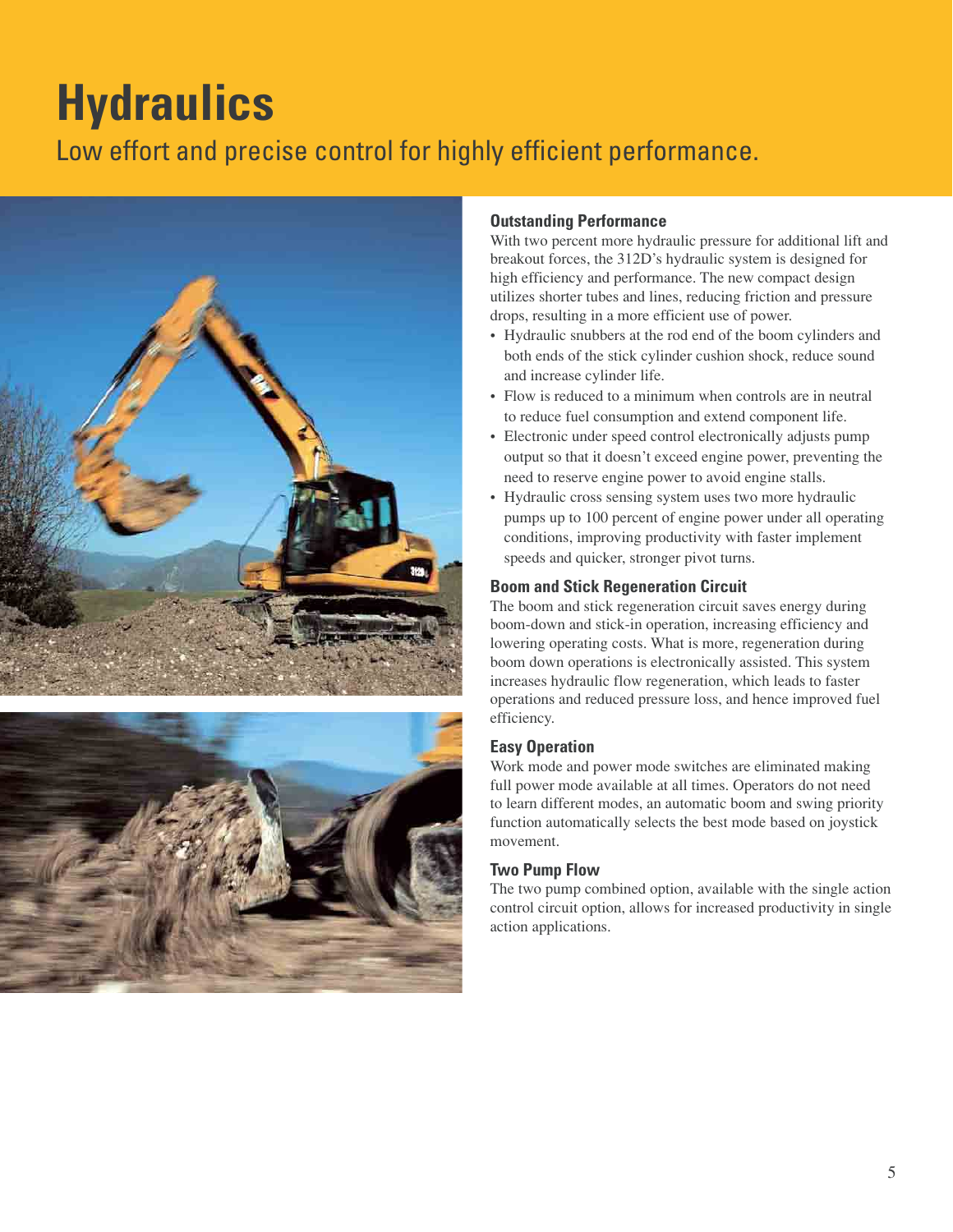# **Undercarriage and Structures**



## **Front Linkage** Reliable, durable and versatile.

Built for performance and long service life, Cat booms and sticks are welded, box section structures with thick multi plate high strength steel fabrications. Service intervals are extended with self lubricating pins that resist corrosion and galling for superior durability.

## **Reach Boom**

The 4650 mm reach boom is designed for maximum digging capability and is robotic welded to ensure consistent quality. This allows excellent all around versatility and a large working envelope.

## **Optional Variable Angle Boom**

An optional VA boom will continue to be available for the 312D, to suit all your applications in small space conditions, and thus achieve greater versatility.

## **Stick**

Three stick lengths are available (2100 mm, 2500 mm and 3000 mm), in order to offer maximum flexibility in machine configuration and therefore to meet a wide range of applications. What is more, all the boom and stick linkages of the 312D are compatible with those of the 312C.

Strong, stable and easy to maneuver.

Caterpillar uses advanced engineering and software to analyze all structures, creating a durable, reliable machine for the toughest applications. More than 70 percent of the structural welds are robotic and achieve over three times the penetration of manual welds. These structural components and undercarriage are the backbone of the machine's durability.

## **Standard or Long Undercarriage**

The 312D will continue to be available in two different undercarriage versions: according to your needs, choose between:

- The 312D (standard undercarriage), which has a track length of 3490 mm
- The 312D L (long undercarriage) which has a track length of 3750 mm

### **Blades**

Two blades (2490 mm and 2780 mm) are optionally available with the 312D and 312D L for improved stability and lifting ability

## **Improved Drawbar Pull**

Drawbar pull has increased by 5%, which results in higher system pressure tolerance, so that you can enjoy improved maneuverability on slopes and in muddy underfoot conditions.

## **Carbody Design**

X-shaped, box section carbody provides excellent resistance to torsional bending. Robot-welded track roller frames are press-formed, pentagonal units that deliver exceptional strength and service life. Idler and center guards are available to help maintain track alignment when traveling or working on slopes.

## **Travel Motors**

Travel Motors with automatic speed selection let the 312D automatically change up and down from high and low speeds in a smooth controlled manner.

## **Grease Lubricated Tracks**

Grease lubricated track seals protect the track link and deliver long track pin and bushing inner wear.

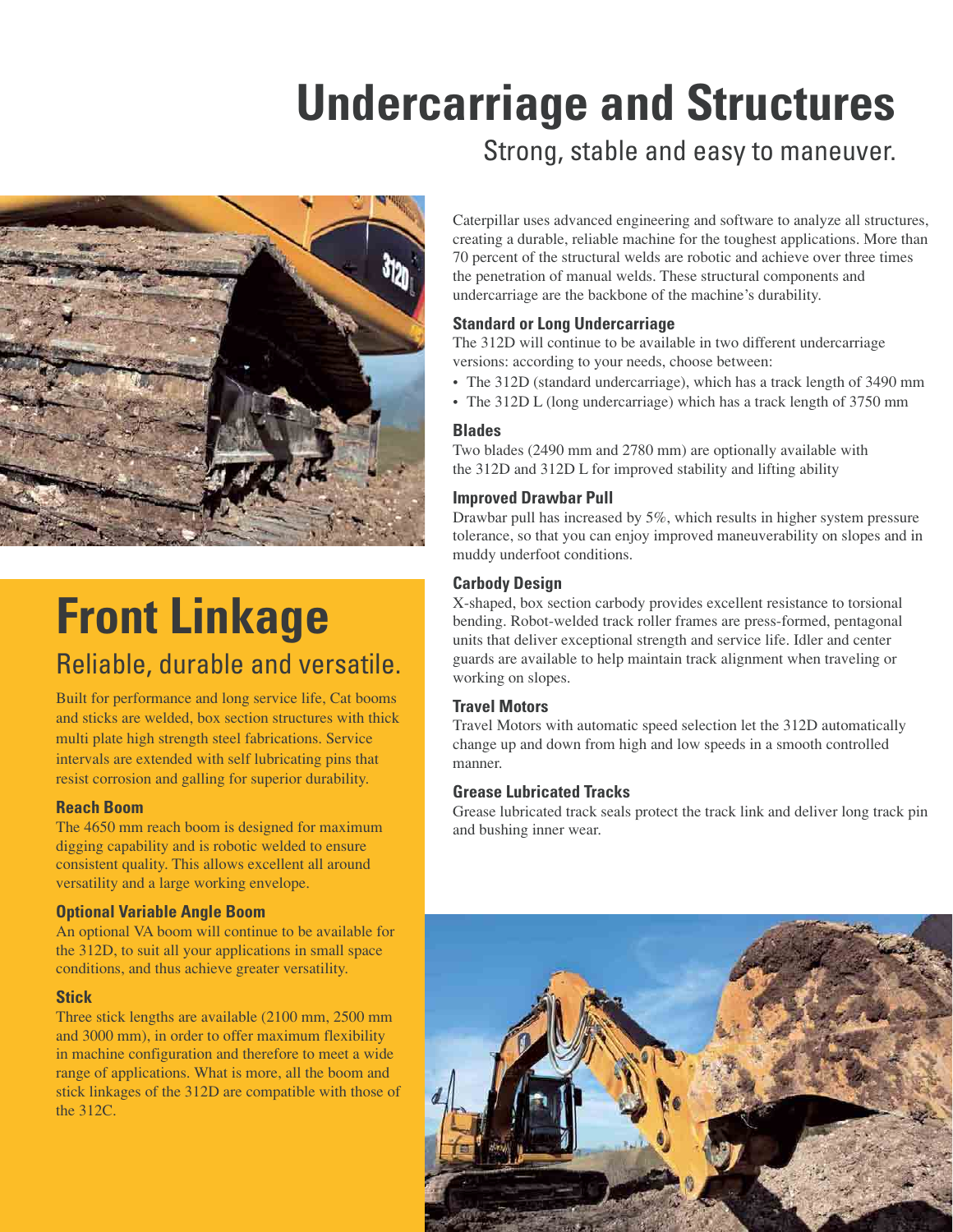# **Versatility** More options for more work.

## **Hydraulic and Pilot Configurations**

High pressure systems, medium pressure systems and hydraulic controls are available as independent and combinable attachments to configure the most adapted machine to your specific job needs.

## **Control Levers**

An optional foot switch is available. This switch has two positions: ON/OFF, and does not provide modulation. Alternatively, an optional pedal provides foot pedal modulation.

## **Work Tools**

Caterpillar offers a variety of work tools including hammers, grapples, multiprocessors, shears, pulverizers, and vibratory compactors to fit your application needs. Additionally, a wide range of buckets are available to optimize machine performance. Auxiliary hydraulic and electrical lines are routed to the boom foot for easier installation of auxiliary hydraulic circuits, therefore reducing time, part and cost required to add a work tool. Furthermore, all pins are interchangeable between the C and the D series models

## **Tool Control**

The Tool Control attachment is standard and offers up to 10 flow and pressure pre-settings, for easier and quicker tool readiness. Combined with the Quick Coupler, the tool control system allows you to change from one hydraulic work tool to the next without having to leave the cab.

## **Quick Coupler**

This hydraulic tool holder increases machine versatility by making the change from one hydraulic work tool to another quick and easy. Moreover, a Universal Quick Coupler control now accepts all hydraulic Quick Coupler systems with pressures ranging up to full machine pressure (350 bar).

## **Medium Pressure Circuit**

The Medium Pressure Circuit is available as an attachment for work tools requiring moderate hydraulic flow, such as rotating buckets or shears.

## **Cat Product Link**

The 312D is pre-wired to accept Product Link systems to install in the field or to order from the factory. Product Link assists with fleet management by tracking hours, location and machine health.

## **High Ambient Cooling Package**

Thanks to the new EU compliant High Ambient Cooling Package, take the machine to work in temperatures up to 48 °C.

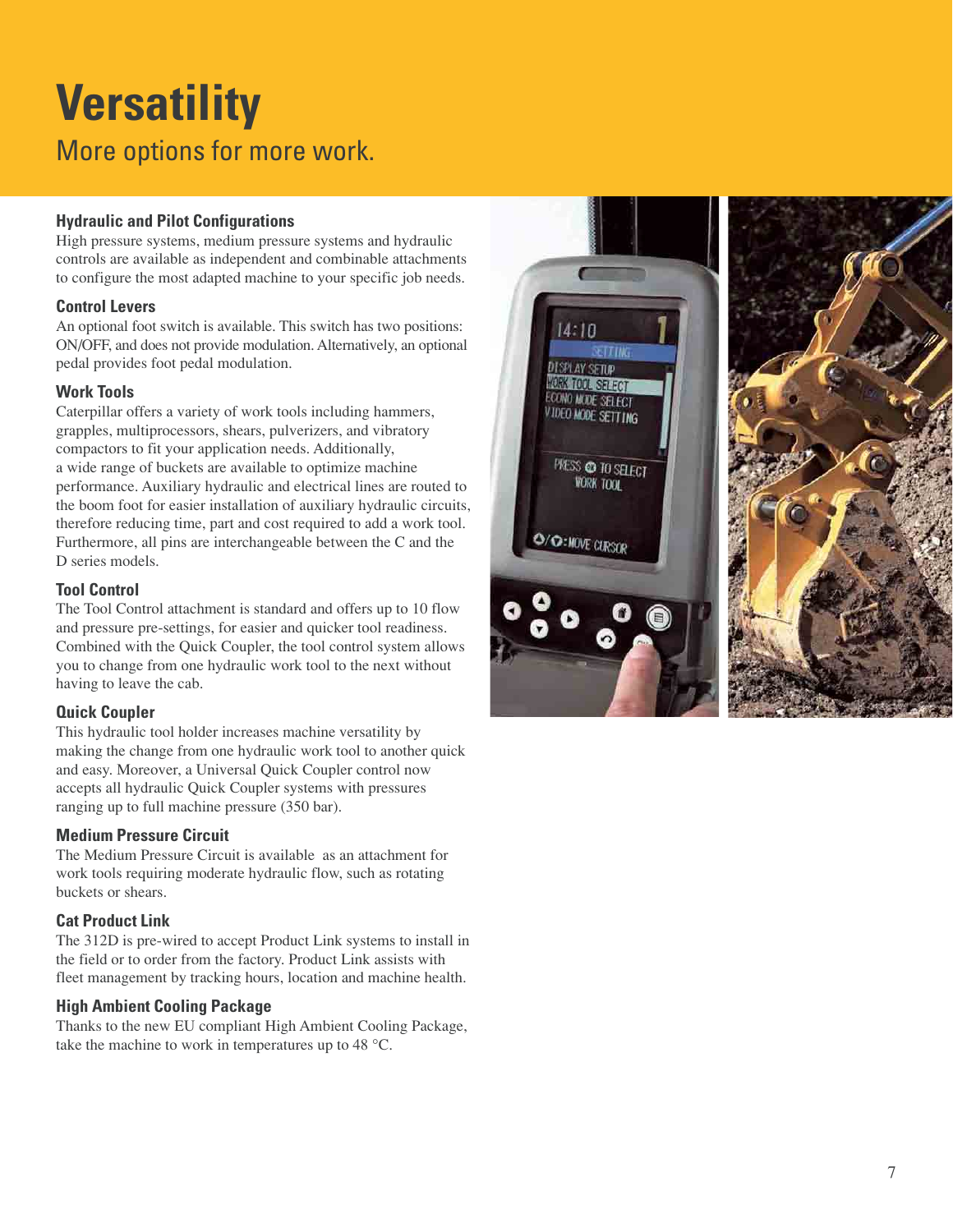# **Serviceability**

## Simplified service and maintenance saves time and money.

Designed with the service technician in mind, many service locations are at ground level so critical maintenance can be done quickly and efficiently. Longer maintenance intervals reduce cost and increase machine availability.

- Oil level gauge, fuel filter and priming pump are conveniently located on the right side of the engine structure for easy maintenance.
- An optional electronic fuel water sensor is available to alert the operator when the water level is high.
- The Product Link assists with fleet management by tracking hours, location and product health.
- New anti skid plates over the top of the storage box and upper structure help prevent slipping and mud from falling into the upper structure.

## **Water Separator with Indicator**

An optional water Separator with level indicator is optionally available, to alert the operator when the water level is high.

## **Sampling Ports**

Equipped with S•O•S sampling ports and test ports for hydraulics, engine oil and coolant for quick diagnostics. A test connection for the Cat Electronic technician (Cat ET) service tool is now located in the cab.

## **Air Cleaner**

A double layered filter core in the radial seal air filter gives more efficient filtration. A warning is displayed on the monitor when dust accumulates above a preset level. This filter is conveniently located in the compartment behind the cab.

## **Capsule Filter**

Capsule-type, hydraulic return oil filter is accessible from outside the tank and prevents contaminants from entering the system during hydraulic oil changes.



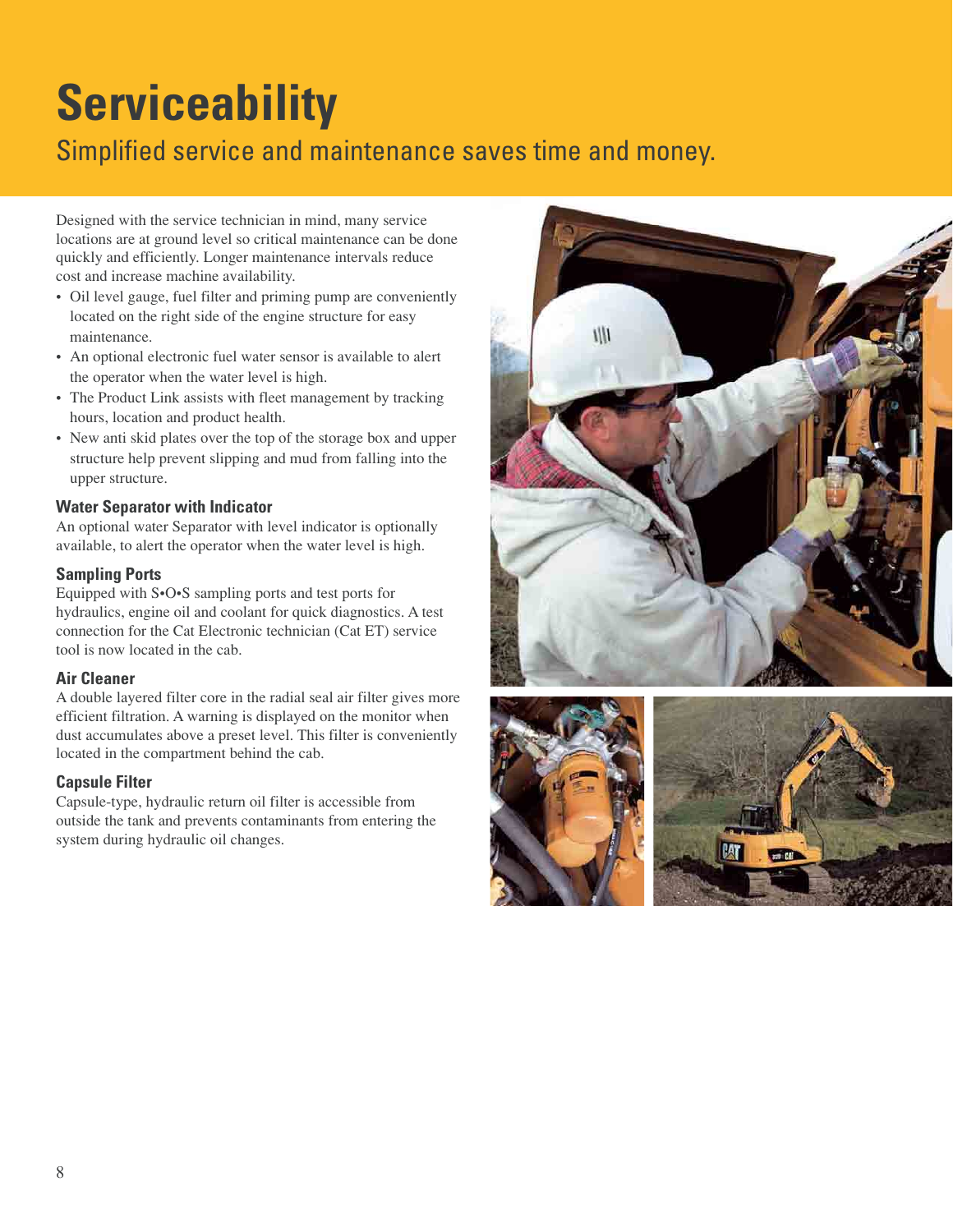

# **Customer Support**

## Unmatched support makes the difference.

Your Cat dealer is ready to assist you with your purchase decision and everything after.

- Make detailed comparisons of the machines you are considering before you buy with estimates of component life, preventive maintenance and the true cost of production
- Customize the machine that is right for you by using Build and Quote applications on your dealer's website or www.cat.com
- Get the latest training literature and trained staff
- Repair option programs guarantee the cost of repairs upfront
- Nearly all parts are available at dealer parts counters
- Financing packages are flexible to meet your needs
- Your Cat dealer can evaluate the cost involved in repairing, rebuilding and replacing your machine so you can make the right choice.

# **Cat Product Link**

## Efficient feature to follow and support your machine anywhere.

The 312D/312D L can be equipped with Product Link PL321SR as optional feature.

This system provides permanent location, operating hours and machine health information through GPS ways and Internet tools.

Product Link improves machine availability and lowers operating costs.

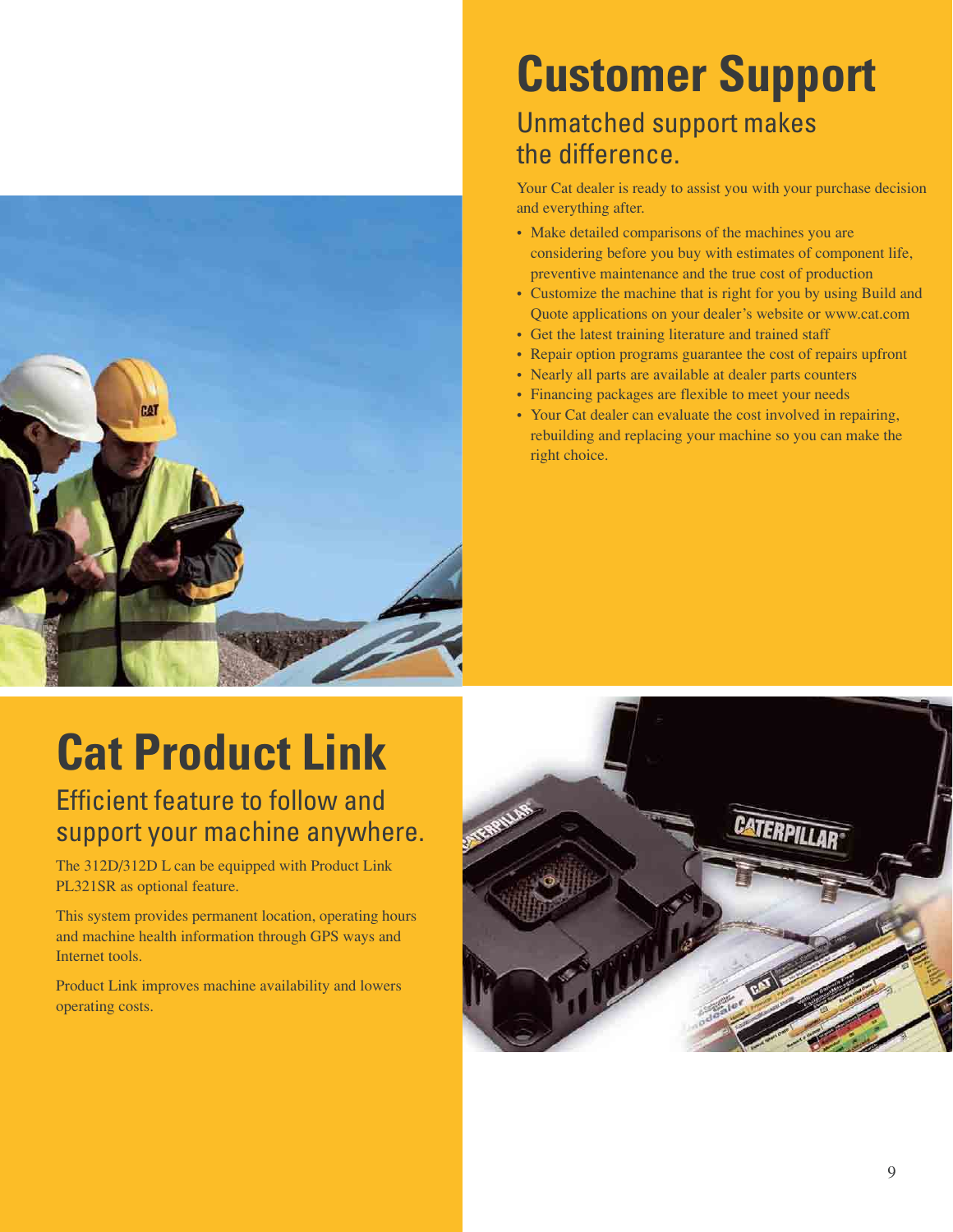## **312D/312D L Hydraulic Excavator Specifications**

## **Engine**

| Engine Model       | Cat <sup>®</sup> C4.2 ACERT <sup>TM</sup> |
|--------------------|-------------------------------------------|
| <b>Gross Power</b> | 72 kW/98 hp                               |
| Net Power          |                                           |
| <b>ISO 9249</b>    | 67 kW/91 hp                               |
| 80/1269/EEC        | 67 kW/91 hp                               |
| <b>B</b> ore       | $102 \text{ mm}$                          |
| Stroke             | $130 \text{ mm}$                          |
| Displacement       | 4.25 liter                                |

- All engine horsepower (hp) are metric including front page.
- Net power advertised is the power available at the flywheel when the engine is equipped with fan, air cleaner, muffler and alternator.
- No engine derating required below 2300 m altitude.
- The 312D/312D L meet EU Stage IIIA Directive 97/68/EC emissions requirements.

## **Hydraulic System**

| Main Implement System   |                    |
|-------------------------|--------------------|
| Maximum Flow (2x)       | 127 l/min          |
| Maximum Pressure        |                    |
| Implements              | 305 bar            |
| Travel                  | 350 bar            |
| Swing                   | 230 <sub>bar</sub> |
| Pilot System            |                    |
| Maximum Flow            | $22$ l/min         |
| <b>Maximum Pressure</b> | 41 bar             |
| <b>Boom Cylinders</b>   |                    |
| Bore                    | $110 \text{ mm}$   |
| <b>Stroke</b>           | 1015 mm            |
| <b>Stick Cylinder</b>   |                    |
| <b>B</b> ore            | $120 \text{ mm}$   |
| Stroke                  | 1197 mm            |
| <b>Bucket Cylinder</b>  |                    |
| Bore                    | $100 \text{ mm}$   |
| Stroke                  | 939 mm             |

## **Sound**

### Operator Sound

• The operator sound pressure level measured according to the procedures specified in ISO 6396:1992 is 72 dB(A), for cab offered by Caterpillar, when properly installed and maintained and tested with the doors and windows closed.

### Exterior Sound

• The European Union 2000/14/EC labeled exterior sound power level is 98 dB(A) for the machines certified to that requirement.

## **Operating Weights**

Weights will depend on final machine configuration.

## **Reach Boom**

| <b>Stick</b>                | Short   | Medium  | Long                 | Short   | Medium   | Long              |
|-----------------------------|---------|---------|----------------------|---------|----------|-------------------|
|                             | 2100 mm | 2500 mm | 3000 mm              | 2100 mm | 2500 mm  | 3000 mm           |
|                             |         |         | <b>Without Blade</b> |         |          | <b>With Blade</b> |
| 312D                        | kg      | kg      | kg                   | kg      | kg       | kg                |
| 500 mm triple grouser shoes | 12 860  | 12 900  | 12 9 20              | 13 650  | 13 690   | 13720             |
| 600 mm triple grouser shoes | 13 090  | 13 130  | 13 150               | 16 890  | 13 9 30  | 13 9 50           |
| 700 mm triple grouser shoes | 13 340  | 13 380  | 13 4 10              | 14 150  | 14 190   | 14 2 20           |
| 770 mm triple grouser shoes | 13 480  | 13 5 20 | 13 540               | 14 290  | 14 3 3 0 | 14 3 5 0          |
| 312D L                      |         |         |                      |         |          |                   |
| 500 mm triple grouser shoes | 13410   | 13 180  | 13 200               | 13 9 30 | 13 970   | 14 000            |
| 600 mm triple grouser shoes | 13 390  | 13 4 30 | 13 450               | 14 180  | 14 2 20  | 14 250            |
| 700 mm triple grouser shoes | 13 660  | 13 700  | 13 720               | 14 470  | 14 5 10  | 14 530            |
| 770 mm triple grouser shoes | 13 800  | 13 840  | 13 870               | 14 610  | 14 650   | 14 680            |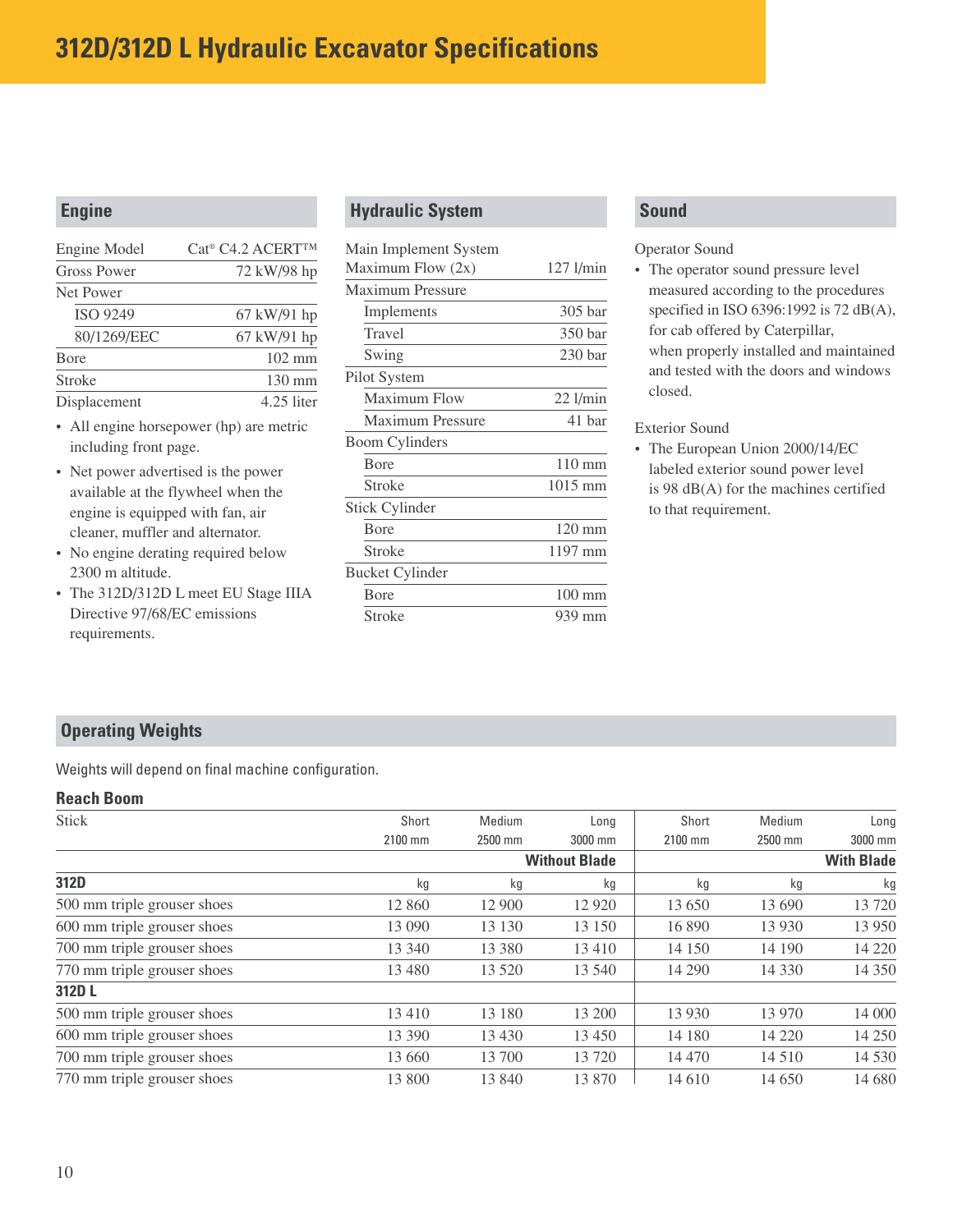## **Dimensions with Reach Boom and VA Boom**

All dimensions are approximate.



| <b>Boom</b>                                      |      |      | <b>Reach Boom</b> |      |      | <b>VA Boom</b> |      |  |
|--------------------------------------------------|------|------|-------------------|------|------|----------------|------|--|
| <b>Stick</b>                                     | $mm$ | 2100 | 2500              | 3000 | 2100 | 2500           | 3000 |  |
| <b>1</b> Shipping height                         | mm   | 2830 | 2970              | 2830 | 2830 | 2970           | 2830 |  |
| 2 Shipping length                                | mm   | 7610 | 7590              | 7610 | 7610 | 7590           | 7610 |  |
| 3 Tail swing radius                              | mm   | 2140 | 2140              | 2140 | 2140 | 2140           | 2140 |  |
| <b>4</b> Length to centers of idler and sprocket |      |      |                   |      |      |                |      |  |
| 312D                                             | mm   | 2780 | 2780              | 2780 | 2780 | 2780           | 2780 |  |
| 312DL                                            | mm   | 3040 | 3040              | 3040 | 3040 | 3040           | 3040 |  |
| <b>5</b> Track length                            |      |      |                   |      |      |                |      |  |
| 312D                                             | mm   | 3490 | 3490              | 3490 | 3490 | 3490           | 3490 |  |
| 312D L                                           | mm   | 3750 | 3750              | 3750 | 3750 | 3750           | 3750 |  |
| <b>6</b> Ground clearance                        | mm   | 430  | 430               | 430  | 430  | 430            | 430  |  |
| <b>7</b> Track gauge                             | mm   | 1990 | 1990              | 1990 | 1990 | 1990           | 1990 |  |
| <b>8</b> Transport width (500 mm shoes)          | mm   | 500  | 600               | 700  | 500  | 600            | 700  |  |
| 312D                                             | mm   | 2490 | 2590              | 2690 | 2490 | 2590           | 2690 |  |
| 312DL                                            | mm   | 2490 | 2590              | 2690 | 2490 | 2590           | 2690 |  |
| <b>9</b> Cab height                              | mm   | 2760 | 2760              | 2760 | 2760 | 2760           | 2760 |  |
| <b>10</b> Counterweight clearance                | mm   | 915  | 915               | 915  | 915  | 915            | 915  |  |

## **Swing Mechanism**

| Maximum Swing Torque | 31 kNm     |
|----------------------|------------|
| Maximum Swing Speed  | $12.4$ rpm |

| <b>Drive</b>         |            |
|----------------------|------------|
| Maximum Drawbar Pull | 114kN      |
| Maximum Travel Speed | $5.5$ km/h |

## **Service Refill Capacities**

|                                   | liter |
|-----------------------------------|-------|
| <b>Fuel Tank</b>                  | 250   |
| Cooling System                    | 18    |
| Engine Oil                        | 20    |
| <b>Swing Drive</b>                | 3     |
| Final Drive (each)                | 3     |
| Hydraulic System (including tank) | 162   |
| <b>Hydraulic Tank</b>             | 150   |

## **Cab/FOGS**

Bolt-on Falling Object Guard System (FOGS) is available as an attachment. Optional Falling Object Guard System is designed to protect the operator from falling objects, and is certified under ISO 3449-1984 specifications.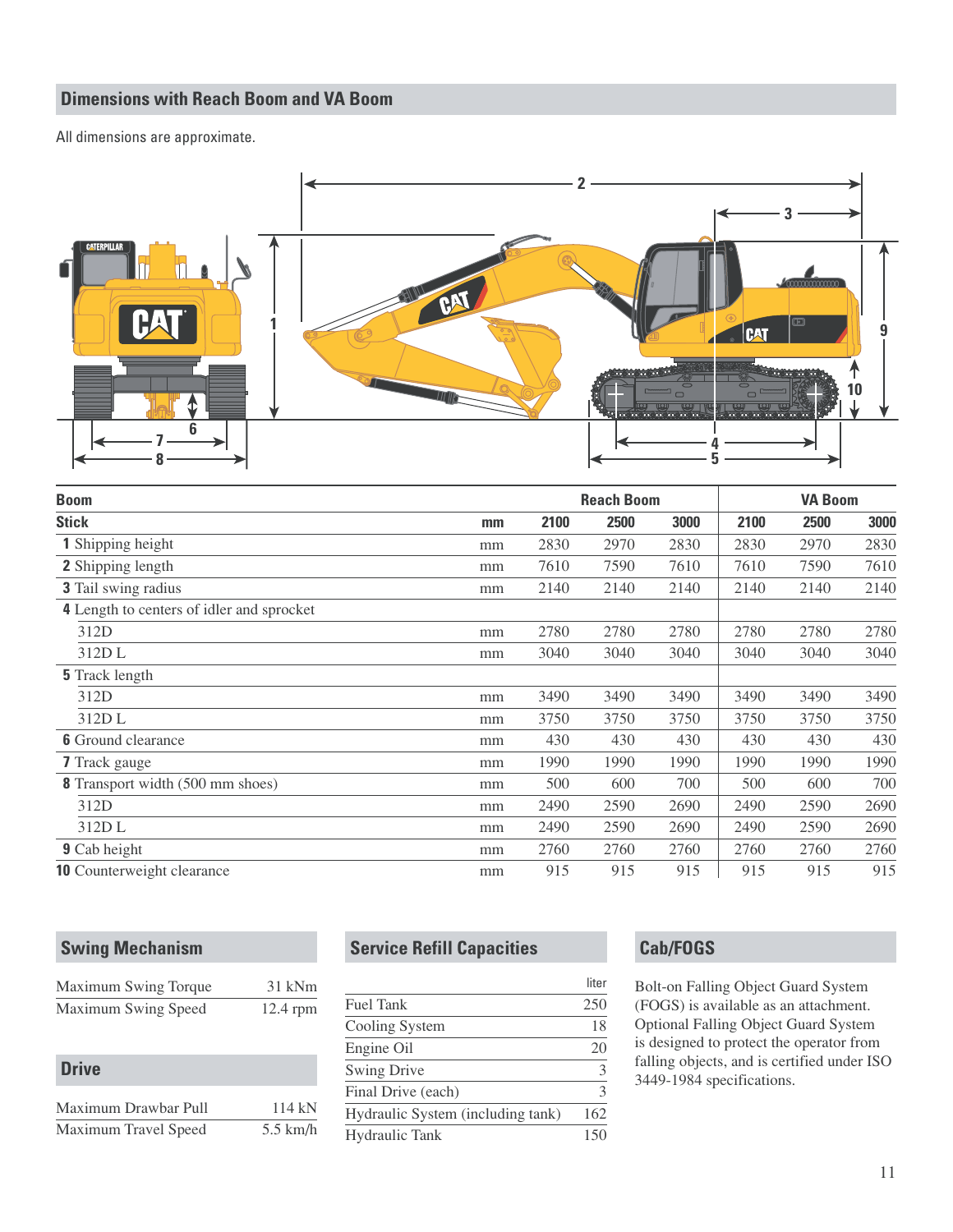## **Bucket Specifications**

| <b>Without Quick Coupler</b>             | Width       | Capacity<br>(ISO) | Weight*    |         | 312D    |                |         | 312D L  |                |   |                 |                                                  |  |
|------------------------------------------|-------------|-------------------|------------|---------|---------|----------------|---------|---------|----------------|---|-----------------|--------------------------------------------------|--|
|                                          | mm          | m <sup>3</sup>    | kg         | 2100 mm | 2500 mm | 3000 mm        | 2100 mm | 2500 mm | 3000 mm        |   |                 |                                                  |  |
|                                          | 600         | 0.28              | 316        |         |         |                |         |         |                |   |                 |                                                  |  |
|                                          | 750         | 0.38              | 336        |         |         |                |         |         |                |   |                 |                                                  |  |
| Excavation                               | 900         | 0.49              | 375        |         |         |                |         |         |                |   |                 |                                                  |  |
|                                          | 1000        | 0.56              | 397        |         |         |                |         |         |                |   |                 |                                                  |  |
|                                          | 1100        | 0.64              | 430        |         |         |                |         |         |                |   |                 |                                                  |  |
|                                          | 1200        | 0.72              | 453        |         |         |                |         |         |                |   |                 |                                                  |  |
| <b>Extreme Excavation</b>                | 500         | 0.21              | 314        |         |         |                |         |         |                |   |                 |                                                  |  |
|                                          | 1200        | 0.72              | 463        |         |         |                |         |         |                |   |                 |                                                  |  |
| Maximum load in kg (payload plus bucket) |             |                   |            | 1720    | 1592    | 1402           | 1764    | 1633    | 1439           |   |                 |                                                  |  |
|                                          |             |                   |            |         |         |                |         |         |                |   |                 |                                                  |  |
| <b>With Quick Coupler</b>                |             |                   |            |         |         |                |         |         |                |   |                 |                                                  |  |
|                                          | 450         | 0.18              | 301        |         |         |                |         |         |                |   |                 |                                                  |  |
|                                          | 500         | 0.21              | 310        |         |         |                |         |         |                |   |                 |                                                  |  |
|                                          | 600         | 0.28              | 330        |         |         |                |         |         |                |   |                 |                                                  |  |
|                                          | 750         | 0.38              | 340        |         |         |                |         |         |                |   |                 |                                                  |  |
|                                          | 900         | 0.49              | 375        |         |         |                |         |         |                |   |                 |                                                  |  |
| Excavation                               | 1000        | 0.56              | 398        |         |         |                |         |         |                |   |                 | Max. Material Density 1200 kg/m <sup>3</sup>     |  |
|                                          | 1100        | 0.64              | 432        |         |         |                |         |         |                |   |                 |                                                  |  |
|                                          | 1200<br>500 | 0.72<br>0.21      | 455<br>312 |         |         | $\overline{N}$ |         |         | $\overline{N}$ |   |                 | Max. Material Density 1500 kg/m <sup>3</sup>     |  |
|                                          | 600         | 0.28              | 334        |         |         |                |         |         |                |   |                 | Material Density 1800 kg/m <sup>3</sup> and more |  |
| <b>Extreme Excavation</b>                | 1200        | 0.72              | 465        |         |         | $\overline{N}$ |         |         | N              | N | Not recommended |                                                  |  |

\* Bucket weight including penetration plus tips

## **Typical Material Densities**

|                 | $*$ kg/m <sup>3</sup> |
|-----------------|-----------------------|
| Clay, dry       | 1500                  |
| Clay, wet       | 1660                  |
| Earth, dry      | 1510                  |
| Earth, wet      | 1600                  |
| Loam            | 1250                  |
| Gravel, dry     | 1510                  |
| Gravel, wet     | 2000                  |
| Gravel, pit run | 1930                  |

| $*$ kg/m <sup>3</sup> |
|-----------------------|
| 1720                  |
| 1425                  |
| 1700                  |
| 1600                  |
| 1600                  |
| 950                   |
|                       |

\* Kilograms per loose cubic meter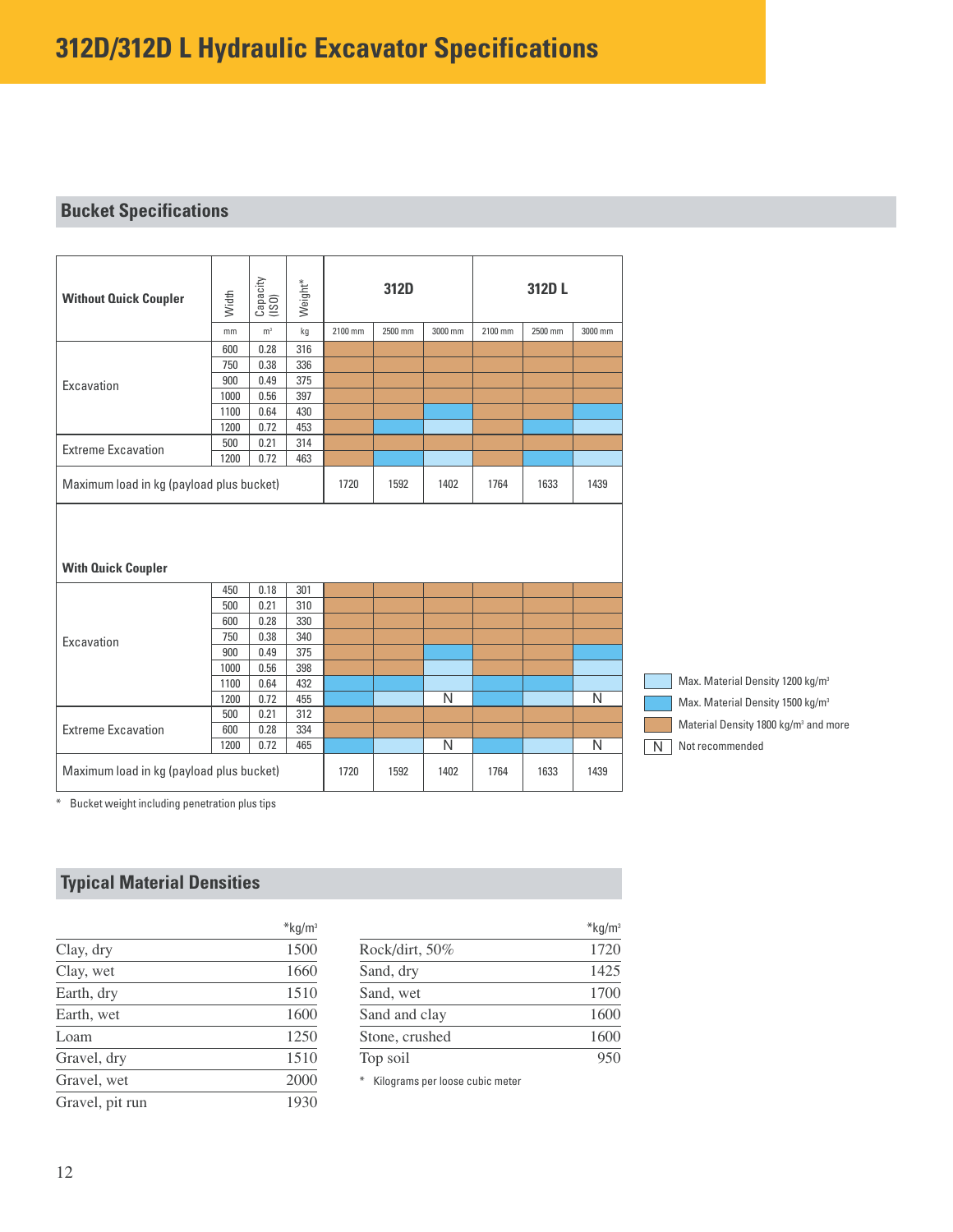## **Work Tools Matching Guide**

When choosing between various work tool models that can be installed onto the same machine configuration, consider work tool application, productivity requirements, and durability. Refer to work tool specifications for application recommendations and productivity information.

|                                       |         |                      |          | 312D     |          |      | 312D L   |          |          |                                                           |
|---------------------------------------|---------|----------------------|----------|----------|----------|------|----------|----------|----------|-----------------------------------------------------------|
| <b>Without quick coupler</b>          |         | mm                   | 2100     | 2500     | 3000     | 2100 | 2500     | 3000     |          |                                                           |
|                                       |         | H <sub>90</sub> C    |          |          |          |      |          |          |          |                                                           |
| <b>Hammers</b>                        |         | H100C                |          |          |          |      |          |          |          |                                                           |
|                                       |         | H115 S               |          |          |          |      |          |          |          |                                                           |
| <b>Hydraulic Shear (boom mounted)</b> |         | S320                 |          |          |          |      |          |          |          |                                                           |
| Multi-Grapples                        |         | G310B-D<br>G310B-R   |          |          |          |      |          |          |          |                                                           |
| <b>Vibratory Plate Compactor</b>      |         | CVP75                |          |          |          |      |          |          |          |                                                           |
|                                       | 5 tines | GSH9B-300            |          |          |          |      |          |          |          |                                                           |
|                                       | 4 tines | GSH9B-300            |          |          |          |      |          |          |          |                                                           |
|                                       |         | 5 tines   GSH9B-400  |          |          |          |      |          |          |          |                                                           |
|                                       |         | 4 tines   GSH9B-400  |          |          |          |      |          |          |          |                                                           |
|                                       | 5 tines | GSH15B-400           |          | $\times$ | $\times$ |      |          |          |          |                                                           |
|                                       |         | 4 tines   GSH15B-400 |          |          | $\times$ |      |          |          |          |                                                           |
| <b>Orange Peel Grapples</b>           |         | 5 tines   GSH15B-500 | $\times$ | $\times$ | $\times$ |      |          |          |          |                                                           |
|                                       |         | 4 tines   GSH15B-500 |          | $\times$ | $\times$ |      |          |          |          |                                                           |
|                                       |         | 5 tines   GSH15B-600 | $\times$ | $\times$ | $\times$ |      |          | $\times$ |          |                                                           |
|                                       | 4 tines | GSH15B-600           | $\times$ | $\times$ | $\times$ |      |          |          |          |                                                           |
|                                       |         | 5 tines   GSH15B-800 | $\times$ | $\times$ | $\times$ |      | $\times$ | $\times$ |          |                                                           |
|                                       |         | 4 tines   GSH15B-800 | $\times$ | $\times$ | $\times$ |      |          | $\times$ |          |                                                           |
|                                       |         | GOS20-220            |          |          |          |      |          |          |          |                                                           |
|                                       |         | GOS20-260            |          |          |          |      |          |          |          |                                                           |
|                                       |         | GOS20-300            |          |          |          |      |          |          |          |                                                           |
|                                       |         | GOS20-400            |          |          |          |      |          |          |          |                                                           |
|                                       |         | GOS20-560            |          |          |          |      |          |          |          |                                                           |
|                                       |         | GOS20-680            |          |          |          |      |          |          |          |                                                           |
|                                       |         | GOS20-730            |          |          |          |      |          |          |          |                                                           |
| <b>Rehandling Clamshell Buckets</b>   |         | GOS25-460            |          |          |          |      |          |          |          |                                                           |
|                                       |         | GOS25-520            |          |          |          |      |          |          |          |                                                           |
|                                       |         | GOS25-580            |          |          |          |      |          |          |          |                                                           |
|                                       |         | GOS25-750            |          |          | $\times$ |      |          |          |          | <b>Maximum Material density</b><br>3000 kg/m <sup>3</sup> |
|                                       |         | GOS25-900            | $\times$ | $\times$ | $\times$ |      |          |          |          |                                                           |
|                                       |         | GOS25-990            | $\times$ | $\times$ | $\times$ |      |          |          |          | <b>Maximum Material density</b>                           |
|                                       |         | GOS25-1140           | $\times$ | $\times$ | $\times$ |      |          | $\times$ |          | 1800 kg/m <sup>3</sup>                                    |
| With quick coupler                    |         |                      |          |          |          |      |          |          |          | <b>Maximum Material density</b><br>1200 kg/m <sup>3</sup> |
|                                       |         | <b>CW-20</b>         |          |          |          |      |          |          | $\times$ | Not Compatible                                            |
| Quick Coupler                         |         | $CW-20s$             |          |          |          |      |          |          |          |                                                           |
|                                       |         | H <sub>90</sub> C    |          |          |          |      |          |          |          |                                                           |
| Hammers                               |         | H100C                |          |          |          |      |          |          |          | 360° Working Range                                        |
|                                       |         | H115 S               |          |          |          |      |          |          |          |                                                           |
|                                       |         | G310B-D              |          | $\times$ | $\times$ |      | $\times$ | $\times$ |          | Over the front only                                       |
| Multi-Grapples                        |         | G310B-R              |          | $\times$ | $\times$ |      | $\times$ | $\times$ |          |                                                           |
| <b>Vibratory Plate Compactor</b>      |         | CVP75                |          |          |          |      |          |          |          | Available                                                 |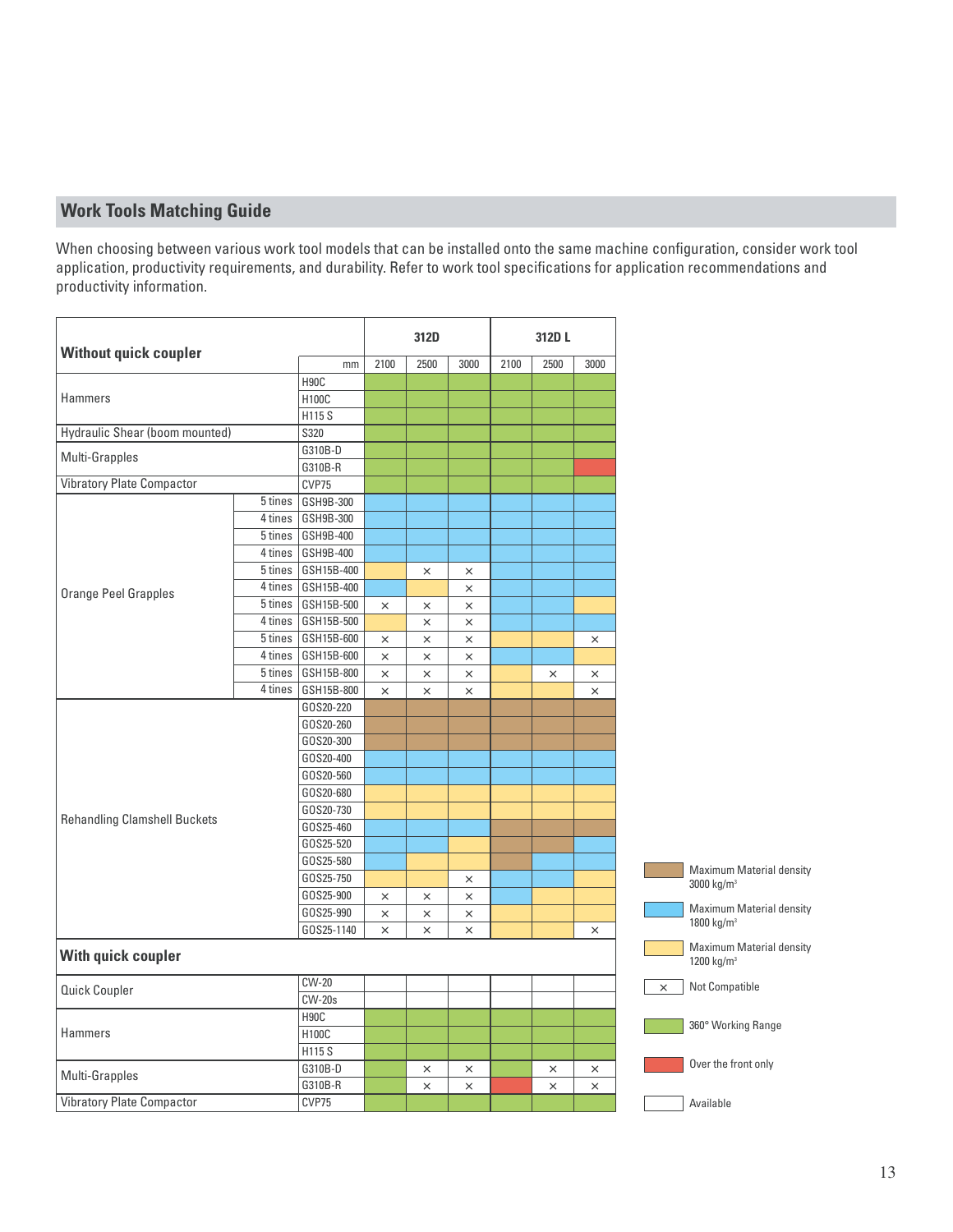## **312D/312D L Hydraulic Excavator Specifications**

## **Working Ranges with Reach Boom**

All measurements are approximate



|              | <b>Stick Options</b>            | mm             | 2100 | 2500 | 3000 |
|--------------|---------------------------------|----------------|------|------|------|
|              | <b>Bucket</b>                   | m <sup>3</sup> | 0.52 | 0.52 | 0.52 |
| 1            | Maximum Digging Depth           | mm             | 5540 | 5840 | 6040 |
| $\mathbf{2}$ | Maximum Reach at                |                |      |      |      |
|              | Ground Level                    | mm             | 8170 | 8430 | 8620 |
| 3            | Maximum Cutting Height          | mm             | 8480 | 8580 | 8700 |
| 4            | Maximum Loading Height          | mm             | 6100 | 6210 | 6340 |
| 5            | Minimum Loading Height          | mm             | 2020 | 1730 | 1530 |
| 6            | Maximum Depth Cut for 2.50 m    |                |      |      |      |
|              | Level Bottom                    | mm             | 5330 | 5640 | 5850 |
| 7            | Maximum Vertical Wall           |                |      |      |      |
|              | Digging Depth                   | mm             | 4980 | 5160 | 5360 |
|              | Stick Digging Force (ISO 6015)  | kN             | 66   | 62   | 59   |
|              | Bucket Digging Force (ISO 6015) | kN             | 96   | 96   | 96   |

## **Working Ranges with VA Boom**

#### All measurements are approximate



|              | <b>Stick Options</b>         | mm             | 2100 | 2500 | 3000 |
|--------------|------------------------------|----------------|------|------|------|
|              | <b>Bucket</b>                | m <sup>3</sup> | 0.68 | 0.68 | 0.68 |
| 1            | Maximum Digging Depth        | mm             | 4731 | 5128 | 5612 |
| $\mathbf{z}$ | Maximum Reach at             |                |      |      |      |
|              | Ground Level                 | mm             | 7836 | 8223 | 8677 |
| 3            | Maximum Cutting Height       | mm             | 9140 | 9489 | 9887 |
| 4            | Maximum Loading Height       | mm             | 6914 | 7268 | 7649 |
| 5            | Minimum Loading Height       | mm             | 3188 | 2835 | 2439 |
| 6            | Maximum Depth Cut for 2.50 m |                |      |      |      |
|              | Level Bottom                 | mm             | 4538 | 4904 | 5341 |
| 7            | Maximum Vertical Wall        |                |      |      |      |
|              | Digging Depth                | mm             | 2844 | 3160 | 3643 |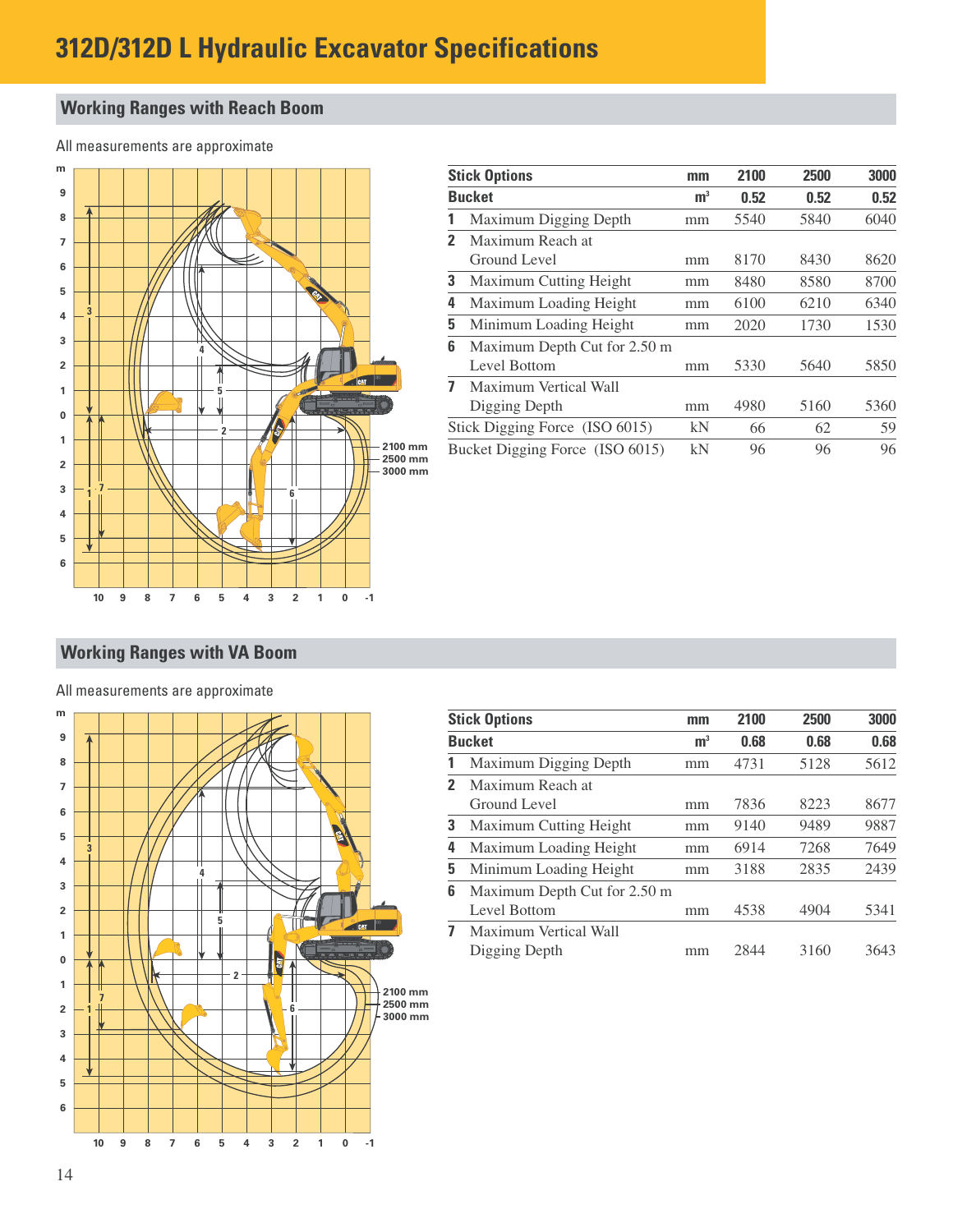All weights are in kg. Calculations are made without bucket, but with CW20 Quick Coupler.

| 312D                                      |                                    | 1.5 <sub>m</sub> |         | 3.0 <sub>m</sub> |               |                 | 4.5 <sub>m</sub> | 6.0 <sub>m</sub>          |              | 7.5 <sub>m</sub>          |                |                  | $\rightarrow$ |              |
|-------------------------------------------|------------------------------------|------------------|---------|------------------|---------------|-----------------|------------------|---------------------------|--------------|---------------------------|----------------|------------------|---------------|--------------|
| <b>Short stick</b> $-2100$ mm             | ষ্ঠ                                | Ø,               | Œ       | Ø,               | Œ             | Ø,              | Œ                | $\overline{\mathbb{A}}_1$ | Œ            | $\overline{\mathbb{A}}_1$ | Œ              | F.               | Œ             | m            |
| <b>Shoes</b> $-600$ mm                    | 6.0 <sub>m</sub>                   |                  |         |                  |               | *2700           | *2700            |                           |              |                           |                | *2430            | *2430         | 5.19         |
| <b>Standard counterweight</b> $-2450$ kg  | 4.5 <sub>m</sub>                   |                  |         |                  |               | *3480           | *3480            | *2870                     | 2280         |                           |                | *2230            | 2130          | 6.22         |
| <b>No Blade</b>                           | 3.0 <sub>m</sub>                   |                  |         | *5830            | *5830         | *4230           | 3510             | 3130                      | 2220         |                           |                | *2220            | 1810          | 6.77         |
|                                           | 1.5 <sub>m</sub>                   |                  |         | *6460            | 5920          | 4710            | 3260             | 3030                      | 2130         |                           |                | *2340            | 1690          | 6.95         |
|                                           | 0 <sub>m</sub>                     |                  |         | *5600            | *5600         | 4520            | 3090             | 2940                      | 2050         |                           |                | 2450             | 1710          | 6.8          |
|                                           | $-1.5m$                            | $*4920$          | *4920   | *5800            | 5600          | 4450            | 3020             | 2910                      | 2020         |                           |                | 2730             | 1900          | 6.29         |
|                                           | $-3.0 m$                           | *5350            | *5350   | *6760            | 5720          | 4500            | 3070             |                           |              |                           |                | 3530             | 2450          | 5.33         |
|                                           |                                    |                  |         |                  |               |                 |                  |                           |              |                           |                |                  |               |              |
| 312D                                      |                                    | 1.5 <sub>m</sub> |         | 3.0 <sub>m</sub> |               |                 | 4.5 <sub>m</sub> | 6.0 <sub>m</sub>          |              | 7.5 <sub>m</sub>          |                |                  | $\Rightarrow$ |              |
| Medium stick $-2500$ mm                   | $\overline{\mathcal{Z}}$           | μ                | Œ       | ρ,               | Œ             | $\mathbb{Z}_1$  | Œ                | $\mathbb{R}_1$            | Œ            | Ø,                        | Œ              | μ,               | Œ             | m            |
| <b>Shoes</b> $-600$ mm                    | 6.0 <sub>m</sub>                   |                  |         |                  |               |                 |                  |                           |              |                           |                | *1970            | *1970         | 5.69         |
| <b>Standard counterweight</b> $-2450$ kg  | 4.5 <sub>m</sub>                   |                  |         |                  |               | *3130           | *3130            | $*3030$                   | 2340         |                           |                | *1830            | *1830         | 6.64         |
| <b>No Blade</b>                           | 3.0 <sub>m</sub>                   |                  |         | $*5100$          | $*5100$       | *3920           | 3580             | 3170                      | 2270         |                           |                | *1820            | 1670          | 7.15         |
|                                           | 1.5 <sub>m</sub>                   |                  |         | $*7770$          | 6120          | 4790            | 3330             | 3060                      | 2160         |                           |                | $*1910$          | 1570          | 7.33         |
|                                           | 0 <sub>m</sub>                     |                  |         | *5940            | 5720          | 4570            | 3140             | 2960                      | 2070         |                           |                | *2130            | 1580          | 7.19         |
|                                           | $-1.5m$                            | *4490            | *4490   | *5930            | 5640          | 4470            | 3050             | 2910                      | 2020         |                           |                | 2490             | 1730          | 6.71         |
|                                           | $-3.0 m$                           | $*5270$          | $*5270$ | *6650            | 5710          | 4490            | 3060             |                           |              |                           |                | 3090             | 2150          | 5.81         |
|                                           | $-4.5m$                            |                  |         | *5870            | $*5870$       |                 |                  |                           |              |                           |                |                  |               |              |
|                                           |                                    |                  |         |                  |               |                 |                  |                           |              |                           |                |                  |               |              |
|                                           |                                    |                  |         |                  |               |                 |                  |                           |              |                           |                |                  |               |              |
| 312D                                      |                                    | 1.5 <sub>m</sub> |         | 3.0 <sub>m</sub> |               |                 | 4.5 <sub>m</sub> | 6.0 <sub>m</sub>          |              | 7.5m                      |                |                  |               |              |
| Long stick $-3000$ mm                     |                                    |                  |         |                  |               |                 |                  |                           |              |                           |                |                  |               |              |
| <b>Shoes</b> $-600$ mm                    | ষ্ঠ                                | Ø,               | Œ       | Ø,               | Œ             | Ø,              | Œ                | α,                        | Œ            | Ø,                        | C <sub>2</sub> | ÇΪ,              | ුටු           | m            |
| <b>Standard counterweight</b> $- 2450$ kg | 7.5m                               |                  |         |                  |               |                 |                  |                           |              |                           |                | $*2040$          | *2040         | 4.77         |
| <b>No Blade</b>                           | 6.0 <sub>m</sub>                   |                  |         |                  |               |                 |                  | *2290                     | *2290        |                           |                | $*1730$          | *1730         | 6.25         |
|                                           | 4.5 <sub>m</sub>                   |                  |         |                  |               |                 |                  | $*2770$                   | 2370         |                           |                | $*1620$          | $*1620$       | 7.12         |
|                                           | 3.0 <sub>m</sub>                   |                  |         |                  |               | *3430           | *3430            | $*3110$                   | 2280         | *1990                     | 1540           | *1620            | 1500          | 7.61         |
|                                           | 1.5 <sub>m</sub><br>0 <sub>m</sub> |                  |         | *6860<br>*6650   | 6290<br>5740  | $*4510$<br>4570 | 3360<br>3130     | 3060<br>2940              | 2160<br>2050 | 2140<br>2090              | 1490<br>1450   | $*1700$<br>*1890 | 1400<br>1410  | 7.77<br>7.64 |
|                                           | $-1.5m$                            | $*4140$          | $*4140$ | $*6220$          | 5560          | 4430            | 3000             | 2870                      | 1980         |                           |                | 2210             | 1520          | 7.19         |
|                                           | $-3.0 m$                           | $*5270$          | $*5270$ | *6670            | 5580          | 4410            | 2980             | 2870                      | 1980         |                           |                | 2650             | 1830          | 6.37         |
|                                           | $-4.5m$                            |                  |         | *6870            | 5760          | $*4470$         | 3090             |                           |              |                           |                | *3790            | 2700          | 4.97         |
|                                           |                                    |                  |         |                  |               |                 |                  |                           |              |                           |                |                  |               |              |
| 312D                                      |                                    | 1.5 <sub>m</sub> |         | 3.0 <sub>m</sub> |               |                 | 4.5 <sub>m</sub> | 6.0 <sub>m</sub>          |              | 7.5m                      |                |                  | كالمستد       |              |
| Short stick $-2100$ mm                    |                                    |                  |         |                  |               |                 |                  |                           |              |                           |                |                  |               |              |
| $\text{Shoes} - 600 \text{ mm}$           | Ž                                  | Ø,               | Œ       | Ø,               | Œ             | Ø,              | ුව               | Ø,                        | Œ            | Ø,                        | $\mathbb{C}$   | ÇΝ.              | Œ             | m            |
| Heavy counterweight $-2650$ kg            | 6.0 <sub>m</sub>                   |                  |         |                  |               | *2700           | $*2700$          |                           |              |                           |                | *2430            | *2430         | 5.19         |
| <b>No Blade</b>                           | 4.5 <sub>m</sub>                   |                  |         |                  |               | *3480           | *3480            | *2870                     | 2370         |                           |                | *2230            | 2220          | 6.22         |
|                                           | 3.0 <sub>m</sub>                   |                  |         | *5830            | *5830         | *4230           | 3630             | 3230                      | 2310         |                           |                | *2220<br>$*2340$ | 1890          | 6.77         |
|                                           | 1.5 <sub>m</sub><br>0 <sub>m</sub> |                  |         | $*6460$<br>*5600 | 6140<br>*5600 | 4870<br>4670    | 3390<br>3210     | 3130<br>3040              | 2220<br>2140 |                           |                | 2540             | 1760<br>1780  | 6.95<br>6.8  |
|                                           | $-1.5m$                            | *4920            | *4920   | *5800            | *5800         | 4610            | 3150             | 3020                      | 2110         |                           |                | 2830             | 1980          | 6.29         |

Load Point Height **Load Radius Over Front** Load Radius Over Side **Load Point Height** Load at Maximum Reach



\* Limited by hydraulic rather than tipping load. The above loads are in compliance with hydraulic excavator lift capacity ratings standard ISO 10567, they do not exceed 87% of hydraulic lifting capacity or 75% of tipping capacity. Weight of all lifting accessories must be deducted from the above lifting capacities.

15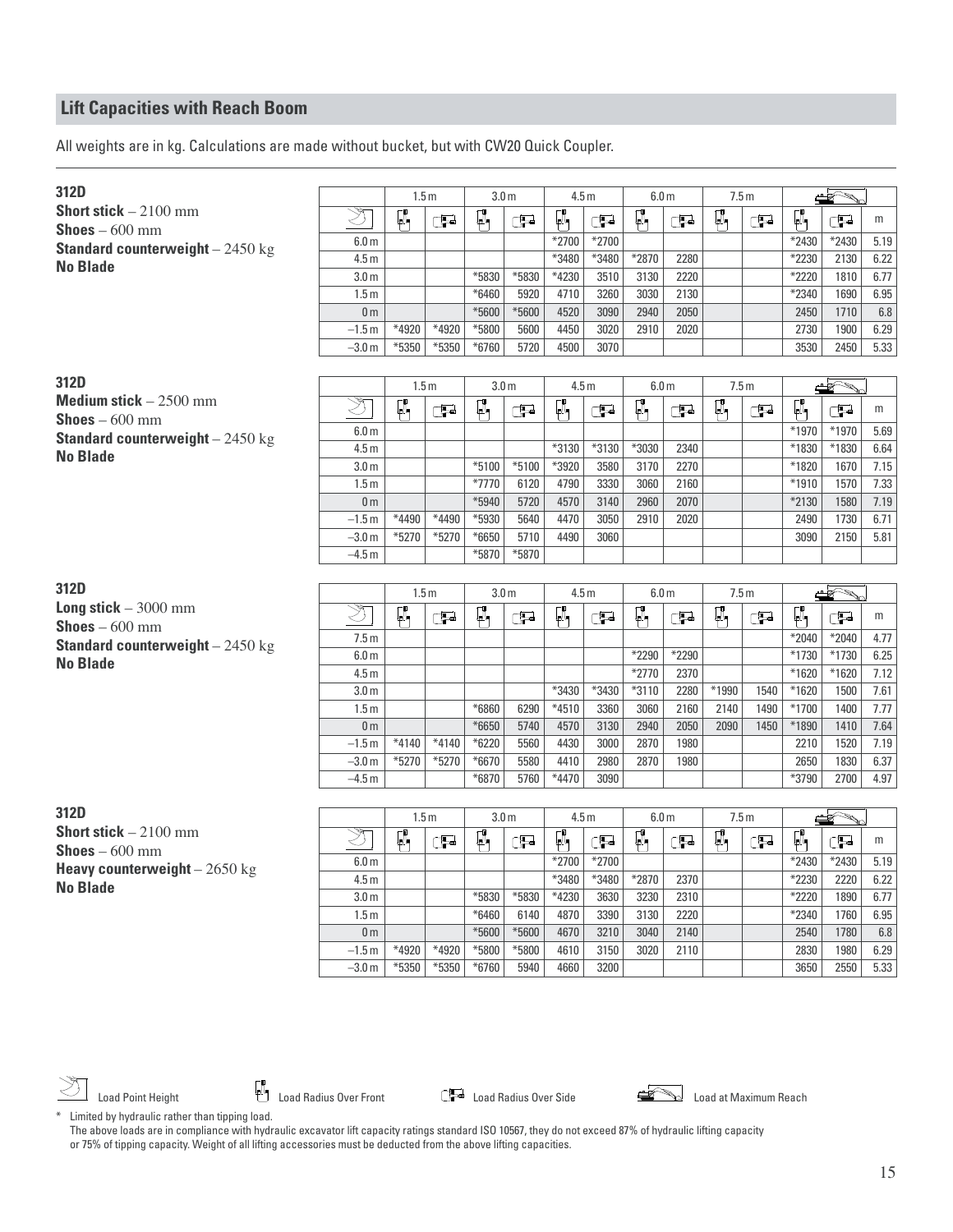All weights are in kg. Calculations are made without bucket, but with CW20 Quick Coupler.

| 312D                                            |                                      | 1.5 <sub>m</sub>   |                    | 3.0 <sub>m</sub>   |                  | 4.5 <sub>m</sub> |              | 6.0 <sub>m</sub> |              | 7.5m             |      |                    |              |              |
|-------------------------------------------------|--------------------------------------|--------------------|--------------------|--------------------|------------------|------------------|--------------|------------------|--------------|------------------|------|--------------------|--------------|--------------|
| <b>Medium stick</b> $-2500$ mm                  | Z                                    | ₽.                 | Œ                  | φ,                 | Œ                | $\Box$           | Œ            | ŗ,               | Œ            | $\mathbb{Z}_1$   | Œ    | $\mathbb{C}$       | Ŧ            | m            |
| <b>Shoes</b> $-600$ mm                          | 6.0 <sub>m</sub>                     |                    |                    |                    |                  |                  |              |                  |              |                  |      | *1970              | *1970        | 5.69         |
| Heavy counterweight $-2650$ kg                  | 4.5 <sub>m</sub>                     |                    |                    |                    |                  | *3130            | *3130        | *3030            | 2420         |                  |      | *1830              | *1830        | 6.64         |
| <b>No Blade</b>                                 | 3.0 <sub>m</sub>                     |                    |                    | $*5100$            | $*5100$          | *3920            | 3710         | 3280             | 2350         |                  |      | *1820              | 1740         | 7.15         |
|                                                 | 1.5 <sub>m</sub>                     |                    |                    | *7770              | 6350             | *4940            | 3460         | 3170             | 2250         |                  |      | $*1910$            | 1640         | 7.33         |
|                                                 | 0 <sub>m</sub>                       |                    |                    | *5940              | $*5940$          | 4730             | 3260         | 3070             | 2160         |                  |      | *2130              | 1650         | 7.19         |
|                                                 | $-1.5m$                              | *4490              | *4490              | *5930              | 5860             | 4630             | 3170         | 3020             | 2110         |                  |      | *2550              | 1810         | 6.71         |
|                                                 | $-3.0 m$                             | $*5270$            | $*5270$            | $*6650$            | 5930             | 4650             | 3190         |                  |              |                  |      | 3200               | 2240         | 5.81         |
|                                                 | $-4.5m$                              |                    |                    | *5870              | *5870            |                  |              |                  |              |                  |      |                    |              |              |
|                                                 |                                      |                    |                    |                    |                  |                  |              |                  |              |                  |      |                    |              |              |
| 312D                                            |                                      | 1.5 <sub>m</sub>   |                    | 3.0 <sub>m</sub>   |                  | 4.5 <sub>m</sub> |              | 6.0 <sub>m</sub> |              | 7.5 <sub>m</sub> |      |                    |              |              |
| Long stick $-3000$ mm<br><b>Shoes</b> $-600$ mm | $\bigotimes$                         | Ø,                 | Œ                  | φ,                 | Œ                | ŗ,               | Œ            | Ø,               | Œ            | $\mathbb{Z}_1$   | GB   | $\mathbb{Z}_1$     | Œ            | m            |
| Heavy counterweight $-2650$ kg                  | 7.5 <sub>m</sub>                     |                    |                    |                    |                  |                  |              |                  |              |                  |      | $*2040$            | $*2040$      | 4.77         |
| <b>No Blade</b>                                 | 6.0 <sub>m</sub>                     |                    |                    |                    |                  |                  |              | *2290            | $*2290$      |                  |      | $*1730$            | $*1730$      | 6.25         |
|                                                 | 4.5 <sub>m</sub>                     |                    |                    |                    |                  |                  |              | *2770            | 2450         |                  |      | $*1620$            | $*1620$      | 7.12         |
|                                                 | 3.0 <sub>m</sub>                     |                    |                    |                    |                  | *3430            | *3430        | $*3110$          | 2370         | *1990            | 1610 | $*1620$            | 1560         | 7.61         |
|                                                 | 1.5 <sub>m</sub>                     |                    |                    | *6860              | 6520             | $*4510$          | 3490         | 3170             | 2250         | 2220             | 1560 | *1700              | 1470         | 7.77         |
|                                                 | 0 <sub>m</sub>                       |                    |                    | *6650              | 5970             | 4730             | 3260         | 3050             | 2140         | 2170             | 1520 | *1890              | 1470         | 7.64         |
|                                                 | $-1.5m$<br>$-3.0 m$                  | $*4140$<br>$*5270$ | $*4140$<br>$*5270$ | $*6220$<br>$*6670$ | 5780<br>5800     | 4580<br>4560     | 3130<br>3110 | 2980             | 2070<br>2070 |                  |      | *2230<br>2750      | 1590<br>1920 | 7.19<br>6.37 |
|                                                 | $-4.5m$                              |                    |                    | *6870              | 5980             | *4470            | 3220         | 2980             |              |                  |      | *3790              | 2810         | 4.97         |
|                                                 |                                      |                    |                    |                    |                  |                  |              |                  |              |                  |      |                    |              |              |
| 312D L                                          |                                      |                    | 1.5 <sub>m</sub>   |                    | 3.0 <sub>m</sub> |                  | 4.5m         | 6.0 <sub>m</sub> |              | 7.5m             |      |                    |              |              |
| <b>Short stick</b> $-2100$ mm                   | Z                                    |                    |                    |                    |                  |                  |              |                  |              |                  |      |                    |              |              |
| <b>Shoes</b> $-600$ mm                          |                                      | Ø,                 | ුව                 | Ø,                 | Œ                | Ø,               | Œ            | $\mathbb{F}_1$   | Ŧ            | Ø,               | Œ    | μ,                 | Œ            | m            |
| <b>Standard counterweight</b> $-2450$ kg        | 6.0 <sub>m</sub>                     |                    |                    |                    |                  | *3570            | $*3570$      |                  |              |                  |      | $*2870$            | *2870        | 5.45         |
| <b>No Blade</b>                                 | 4.5 <sub>m</sub>                     |                    |                    |                    |                  | *3850            | *3850        | *3690            | 2510         |                  |      | *2590              | 2200         | 6.47         |
|                                                 | 3.0 <sub>m</sub>                     |                    |                    |                    |                  | *4780<br>5590    | 3720<br>3460 | 3740<br>3630     | 2430<br>2330 |                  |      | $*2540$<br>*2620   | 1900<br>1800 | 7.01         |
|                                                 | 1.5 <sub>m</sub><br>0 <sub>m</sub>   |                    |                    |                    |                  | 5400             | 3300         | 3540             | 2250         |                  |      | 2850               | 1830         | 7.18<br>7.01 |
|                                                 | $-1.5m$                              |                    |                    | *8290              | 5950             | 5360             | 3260         | 3520             | 2230         |                  |      | 3180               | 2030         | 6.48         |
|                                                 | $-3.0 m$                             |                    |                    | *8200              | 6090             | 5430             | 3320         |                  |              |                  |      | 4090               | 2590         | 5.47         |
|                                                 |                                      |                    |                    |                    |                  |                  |              |                  |              |                  |      |                    |              |              |
| 312DL                                           |                                      |                    | 1.5 <sub>m</sub>   |                    | 3.0 <sub>m</sub> | 4.5 <sub>m</sub> |              | 6.0 <sub>m</sub> |              | 7.5m             |      |                    |              |              |
| <b>Medium stick</b> $-2500$ mm                  |                                      |                    |                    |                    |                  |                  |              |                  |              |                  |      |                    |              |              |
| <b>Shoes</b> $-600$ mm                          |                                      | Ø,                 | G                  | Ø,                 | ď                | Ø,               | Œ            | ρ,               | Œ            | Ø,               | Œ    | μ,                 | ුටු          | m            |
| <b>Standard counterweight</b> $- 2450$ kg       | 7.5 <sub>m</sub>                     |                    |                    |                    |                  |                  |              |                  |              |                  |      | *2920              | *2920        | 4.25         |
| <b>No Blade</b>                                 | 6.0 <sub>m</sub>                     |                    |                    |                    |                  |                  |              |                  |              |                  |      | *2320              | $*2320$      | 5.94         |
|                                                 | 4.5 <sub>m</sub>                     |                    |                    |                    |                  | *3480            | *3480        | $*3410$          | 2550         |                  |      | $*2130$            | 2020         | 6.88         |
|                                                 | 3.0 <sub>m</sub><br>1.5 <sub>m</sub> |                    |                    | $*6230$            | $*6230$          | *4440<br>$*5620$ | 3800<br>3540 | *3770<br>3670    | 2470<br>2360 | $*2520$          | 1700 | $*2100$<br>$*2170$ | 1780<br>1690 | 7.38<br>7.55 |
|                                                 | 0 <sub>m</sub>                       |                    |                    | $*4770$            | $*4770$          | 5460             | 3350         | 3560             | 2270         |                  |      | *2370              | 1710         | 7.39         |
|                                                 | $-1.5m$                              | $*4120$            | $*4120$            | *7760              | 5970             | 5380             | 3280         | 3520             | 2230         |                  |      | *2780              | 1870         | 6.89         |
|                                                 | $-3.0m$                              | $*7620$            | *7620              | $*8890$            | 6070             | 5410             | 3310         |                  |              |                  |      | 3610               | 2300         | 5.95         |

Load Point Height **Load Radius Over Front** Load Radius Over Side Load Point Height Load at Maximum Reach



\* Limited by hydraulic rather than tipping load. The above loads are in compliance with hydraulic excavator lift capacity ratings standard ISO 10567, they do not exceed 87% of hydraulic lifting capacity or 75% of tipping capacity. Weight of all lifting accessories must be deducted from the above lifting capacities.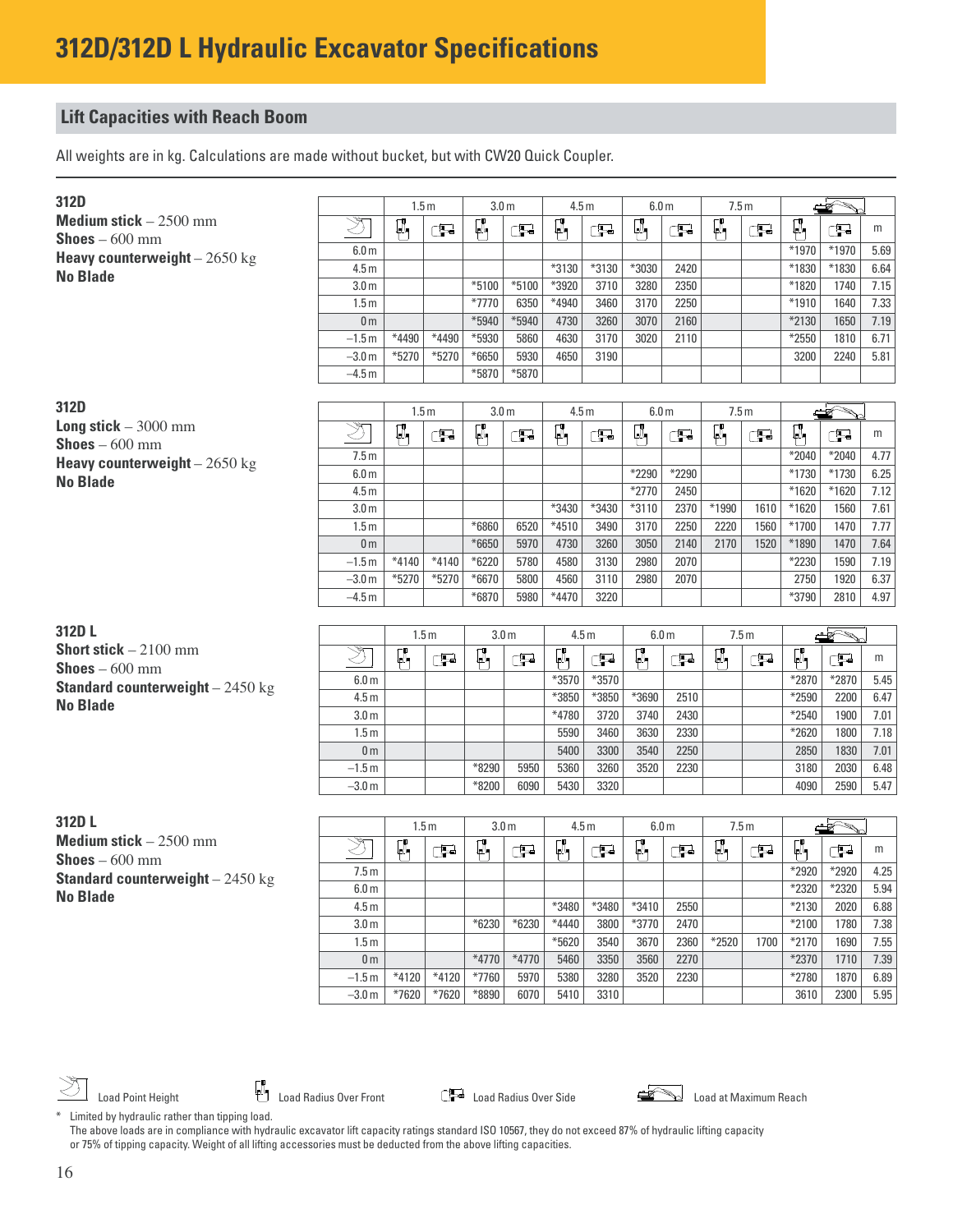All weights are in kg. Calculations are made without bucket, but with CW20 Quick Coupler.

| 312DL                                                   |                     | 1.5 <sub>m</sub> |         | 3.0 <sub>m</sub> |              | 4.5 <sub>m</sub> |              | 6.0 <sub>m</sub> |      | 7.5m             |      |               | ఆశ్          |              |
|---------------------------------------------------------|---------------------|------------------|---------|------------------|--------------|------------------|--------------|------------------|------|------------------|------|---------------|--------------|--------------|
| Long stick $-3000$ mm                                   | ষ্ঠ                 | ŀ                | ුව      | ŀ                | ුව           | ŀ                | ුව           | ŀ                | ුව   | $\mathbb{R}_{1}$ | ුව   | μ,            | Œ            | m            |
| <b>Shoes</b> $-600$ mm                                  | 7.5 <sub>m</sub>    |                  |         |                  |              |                  |              |                  |      |                  |      | *2400         | *2400        | 5.02         |
| <b>Standard counterweight</b> $-2450$ kg                | 6.0 <sub>m</sub>    |                  |         |                  |              |                  |              | *2990            | 2600 |                  |      | *2020         | *2020        | 6.5          |
| <b>No Blade</b>                                         | 4.5 <sub>m</sub>    |                  |         |                  |              |                  |              | *3030            | 2580 |                  |      | *1890         | 1820         | 7.36         |
|                                                         | 3.0 <sub>m</sub>    |                  |         |                  |              | *3910            | 3860         | *3440            | 2490 | 2680             | 1740 | *1880         | 1610         | 7.84         |
|                                                         | 1.5 <sub>m</sub>    |                  |         |                  |              | $*5170$          | 3570         | 3670             | 2360 | 2620             | 1690 | *1950         | 1530         | 7.99         |
|                                                         | 0 <sub>m</sub>      |                  |         | *5540            | $*5540$      | 5460             | 3340         | 3550             | 2250 | 2570             | 1640 | *2120         | 1540         | 7.84         |
|                                                         | $-1.5m$             | $*3820$          | *3820   | $*7410$          | 5880         | 5330             | 3230         | 3480             | 2190 |                  |      | *2470         | 1670         | 7.37         |
|                                                         | $-3.0 m$            | *6560            | *6560   | *9460            | 5930         | 5330             | 3230         | 3490             | 2200 |                  |      | 3130          | 1990         | 6.51         |
|                                                         | $-4.5 m$            |                  |         | *7200            | 6140         | $*4670$          | 3360         |                  |      |                  |      | *3790         | 2890         | 5.05         |
|                                                         |                     |                  |         |                  |              |                  |              |                  |      |                  |      |               |              |              |
| 312D L                                                  |                     | 1.5 <sub>m</sub> |         | 3.0 <sub>m</sub> |              | 4.5 <sub>m</sub> |              | 6.0 <sub>m</sub> |      | 7.5m             |      |               |              |              |
| <b>Short stick</b> $-2100$ mm<br><b>Shoes</b> $-600$ mm | ষ্ঠ                 | F,               | ුව      | ŀ                | Œ            | Ø,               | ුව           | ŀ                | ුව   | $\mathbb{R}_{1}$ | ුව   | μ,            | Œ            | m            |
| <b>Standard counterweight</b> $-2450$ kg                | 6.0 <sub>m</sub>    |                  |         |                  |              | *3570            | *3570        |                  |      |                  |      | *2870         | *2870        | 5.45         |
| <b>Blade up</b>                                         | 4.5 <sub>m</sub>    |                  |         |                  |              | *3850            | *3850        | *3690            | 2620 |                  |      | *2590         | 2310         | 6.47         |
|                                                         | 3.0 <sub>m</sub>    |                  |         |                  |              | *4780            | 3890         | 3720             | 2550 |                  |      | *2540         | 2000         | 7.01         |
|                                                         | 1.5 <sub>m</sub>    |                  |         |                  |              | 5550             | 3630         | 3600             | 2450 |                  |      | *2620         | 1890         | 7.18         |
|                                                         | 0 <sub>m</sub>      |                  |         |                  |              | 5370             | 3470         | 3520             | 2370 |                  |      | 2830          | 1930         | 7.01         |
|                                                         | $-1.5m$             |                  |         | *8290            | 6250         | 5320             | 3430         | 3490             | 2350 |                  |      | 3150          | 2140         | 6.48         |
|                                                         | $-3.0 m$            |                  |         | *8200            | 6390         | 5390             | 3490         |                  |      |                  |      | 4070          | 2720         | 5.47         |
| 312DL                                                   |                     |                  |         |                  |              |                  |              |                  |      |                  |      |               |              |              |
| Medium stick $-2500$ mm                                 |                     | 1.5 <sub>m</sub> |         | 3.0 <sub>m</sub> |              | 4.5 <sub>m</sub> |              | 6.0 <sub>m</sub> |      | 7.5m             |      |               |              |              |
|                                                         | Ž                   | $\Box$           | Œ       | Ø,               | Œ            | $\mathbb{Z}_1$   | Œ            | $\Box$           | Œ    | φ,               | Œ    | φ,            | Œ            | m            |
|                                                         |                     |                  |         |                  |              |                  |              |                  |      |                  |      | *2920         | *2920        | 4.25         |
| <b>Shoes</b> $-600$ mm                                  | 7.5 <sub>m</sub>    |                  |         |                  |              |                  |              |                  |      |                  |      |               |              |              |
| <b>Standard counterweight</b> $-2450$ kg                | 6.0 <sub>m</sub>    |                  |         |                  |              |                  |              |                  |      |                  |      | *2320         | *2320        | 5.94         |
| <b>Blade up</b>                                         | 4.5 <sub>m</sub>    |                  |         |                  |              | *3480            | *3480        | $*3410$          | 2670 |                  |      | *2130         | 2120         | 6.88         |
|                                                         | 3.0 <sub>m</sub>    |                  |         | *6230            | *6230        | $*4440$          | 3970         | 3760             | 2590 |                  |      | $*2100$       | 1870         | 7.38         |
|                                                         | 1.5 <sub>m</sub>    |                  |         |                  |              | $*5620$          | 3710         | 3640             | 2480 | *2520            | 1790 | $*2170$       | 1780         | 7.55         |
|                                                         | 0 <sub>m</sub>      |                  |         | *4770            | *4770        | 5420             | 3520         | 3540             | 2390 |                  |      | *2370         | 1800         | 7.39         |
|                                                         | $-1.5m$             | $*4120$          | $*4120$ | *7760            | 6270         | 5340             | 3450         | 3500             | 2350 |                  |      | *2780         | 1970         | 6.89         |
|                                                         | $-3.0 m$            | *7620            | *7620   | *8890            | 6370         | 5380             | 3480         |                  |      |                  |      | 3590          | 2420         | 5.95         |
| 312D L                                                  |                     |                  |         |                  |              |                  |              |                  |      |                  |      |               |              |              |
| Long stick $-3000$ mm                                   |                     | 1.5 <sub>m</sub> |         | 3.0 <sub>m</sub> |              | 4.5 <sub>m</sub> |              | 6.0 <sub>m</sub> |      | 7.5m             |      |               |              |              |
| <b>Shoes</b> $-600$ mm                                  |                     | Ø,               | Œ       | ρ,               | ුව           | $\mathbb{C}^n$   | Œ            | $\mathbb{R}_1$   | Œ    | μ,               | Œ    | μ,            | Œ            | m            |
| <b>Standard counterweight</b> $-2450$ kg                | 7.5 <sub>m</sub>    |                  |         |                  |              |                  |              |                  |      |                  |      | *2400         | *2400        | 5.02         |
| <b>Blade up</b>                                         | $6.0\,\mathrm{m}$   |                  |         |                  |              |                  |              | $*2990$          | 2720 |                  |      | $*2020$       | $*2020$      | $6.5\,$      |
|                                                         | 4.5 <sub>m</sub>    |                  |         |                  |              |                  |              | *3030            | 2700 |                  |      | $*1890$       | *1890        | 7.36         |
|                                                         | 3.0 <sub>m</sub>    |                  |         |                  |              | $*3910$          | *3910        | *3440            | 2610 | 2660             | 1830 | *1880         | 1700         | 7.84         |
|                                                         | 1.5 <sub>m</sub>    |                  |         |                  |              | $*5170$          | 3740         | 3650             | 2480 | 2600             | 1780 | *1950         | 1610         | 7.99         |
|                                                         | 0 <sub>m</sub>      |                  |         | $*5540$          | $*5540$      | 5420             | 3510         | 3520             | 2370 | 2550             | 1740 | $*2120$       | 1630         | 7.84         |
|                                                         | $-1.5m$             | *3820            | $*3820$ | $*7410$          | 6180         | 5300             | 3400         | 3450<br>3460     | 2310 |                  |      | *2470         | 1760         | 7.37         |
|                                                         | $-3.0 m$<br>$-4.5m$ | $*6560$          | $*6560$ | $*9460$<br>*7200 | 6240<br>6440 | 5290<br>*4670    | 3400<br>3530 |                  | 2310 |                  |      | 3100<br>*3790 | 2090<br>3040 | 6.51<br>5.05 |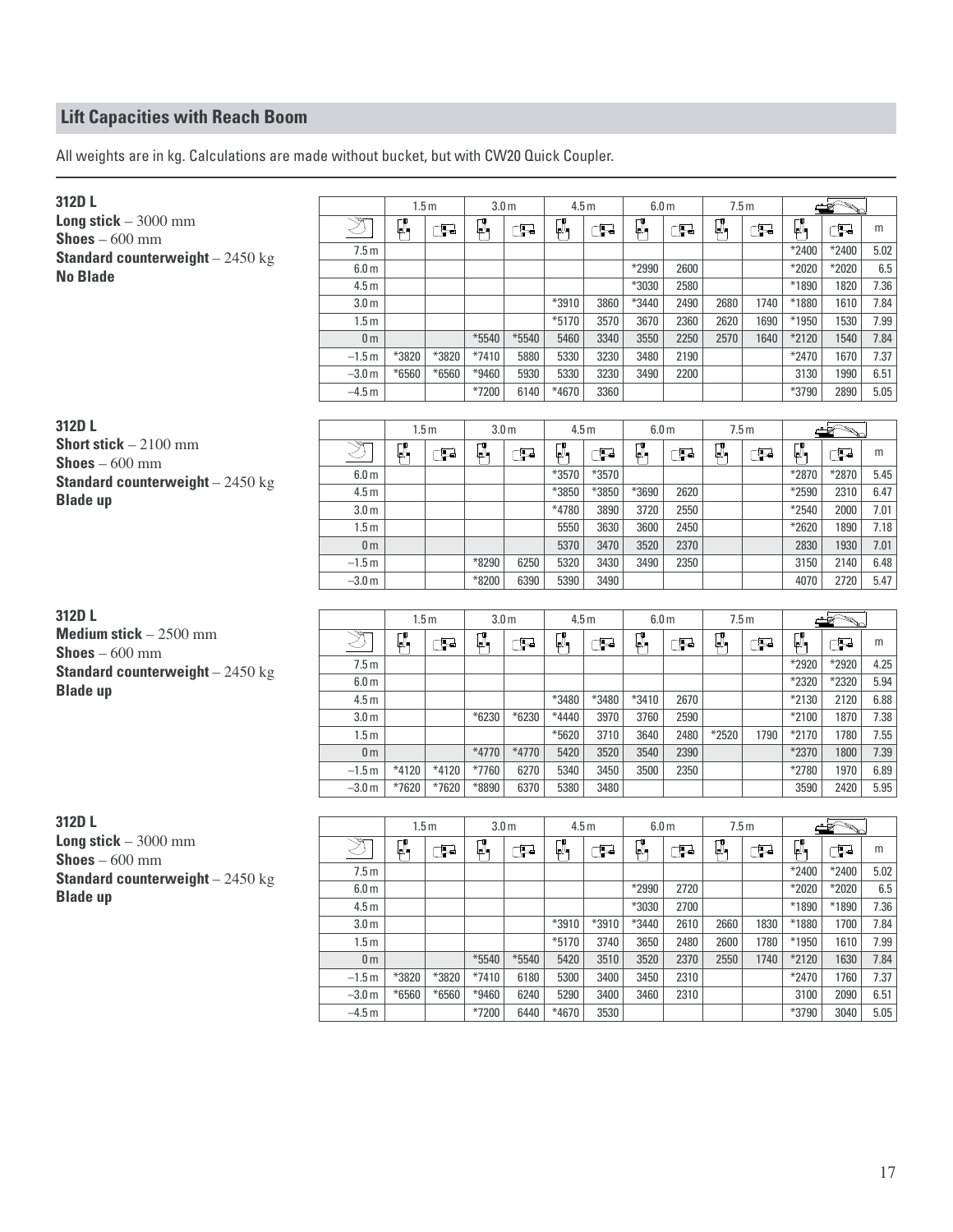All weights are in kg. Calculations are made without bucket, but with CW20 Quick Coupler.

| 312DL                                                         |                     |                | 1.5 <sub>m</sub> | 3.0 <sub>m</sub> |                  | 4.5 <sub>m</sub> |                  | 6.0 <sub>m</sub> |              | 7.5m  |      |                | $\rightarrow$ |              |
|---------------------------------------------------------------|---------------------|----------------|------------------|------------------|------------------|------------------|------------------|------------------|--------------|-------|------|----------------|---------------|--------------|
| <b>Short stick</b> $-2100$ mm                                 | Š,                  | Ø,             | Œ                | ŀ,               | Œ                | Ø,               | Œ                | $\mathbb{C}$     | ුටු          | Ø,    | Œ    | Ø,             | ď             | m            |
| <b>Shoes</b> $-600$ mm                                        | 6.0 <sub>m</sub>    |                |                  |                  |                  | *2700            | *2700            |                  |              |       |      | *2430          | *2430         | 5.19         |
| <b>Standard counterweight</b> $-2450$ kg<br><b>Blade down</b> | 4.5 <sub>m</sub>    |                |                  |                  |                  | *3480            | *3480            | *2870            | 2450         |       |      | *2230          | *2230         | 6.22         |
|                                                               | 3.0 <sub>m</sub>    |                |                  | *5830            | *5830            | $*4230$          | 3750             | *3630            | 2390         |       |      | $*2220$        | 1960          | 6.77         |
|                                                               | 1.5 <sub>m</sub>    |                |                  | $*6460$          | 6340             | *5180            | 3500             | $*4020$          | 2300         |       |      | *2340          | 1830          | 6.95         |
|                                                               | 0 <sub>m</sub>      |                |                  | *5600            | *5600            | *5830            | 3330             | *4320            | 2220         |       |      | *2630          | 1850          | 6.8          |
|                                                               | $-1.5m$             | $*4920$        | *4920            | *5800            | *5800            | $*5910$          | 3270             | *4260            | 2190         |       |      | *3210          | 2060          | 6.29         |
|                                                               | $-3.0 m$            | $*5350$        | *5350            | *6760            | 6150             | *5220            | 3320             |                  |              |       |      | *4090          | 2640          | 5.33         |
|                                                               |                     |                |                  |                  |                  |                  |                  |                  |              |       |      |                |               |              |
| 312DL                                                         |                     | 1.5m           |                  | 3.0 <sub>m</sub> |                  | 4.5 <sub>m</sub> |                  | 6.0 <sub>m</sub> |              | 7.5m  |      |                |               |              |
| Medium stick $-2500$ mm                                       | Z                   | $\mathbb{R}_1$ | Œ                | Ø,               | Œ                | Ø,               | Œ                | $\mathbb{R}$     | Œ            | Ø,    | Œ    | Ø,             | Œ             | m            |
| <b>Shoes</b> $-600$ mm                                        | 6.0 <sub>m</sub>    |                |                  |                  |                  |                  |                  |                  |              |       |      | *1970          | *1970         | 5.69         |
| <b>Standard counterweight</b> $-2450$ kg                      | 4.5 <sub>m</sub>    |                |                  |                  |                  | *3130            | *3130            | *3030            | 2500         |       |      | *1830          | *1830         | 6.64         |
| <b>Blade down</b>                                             | 3.0 <sub>m</sub>    |                |                  | $*5100$          | $*5100$          | *3920            | 3820             | *3430            | 2430         |       |      | *1820          | 1810          | 7.15         |
|                                                               | 1.5 <sub>m</sub>    |                |                  | *7770            | 6550             | *4940            | 3570             | *3870            | 2330         |       |      | $*1910$        | 1700          | 7.33         |
|                                                               | 0 <sub>m</sub>      |                |                  | *5940            | *5940            | *5720            | 3380             | *4250            | 2240         |       |      | *2130          | 1720          | 7.19         |
|                                                               | $-1.5m$             | $*4490$        | *4490            | *5930            | *5930            | $*5970$          | 3290             | *4340            | 2190         |       |      | $*2550$        | 1880          | 6.71         |
|                                                               | $-3.0 m$            | $*5270$        | $*5270$          | *6650            | 6140             | *5530            | 3300             |                  |              |       |      | *3510          | 2330          | 5.81         |
|                                                               | $-4.5m$             |                |                  | *5870            | *5870            |                  |                  |                  |              |       |      |                |               |              |
|                                                               |                     |                |                  |                  |                  |                  |                  |                  |              |       |      |                |               |              |
|                                                               |                     |                |                  |                  |                  |                  | 4.5 <sub>m</sub> | 6.0 <sub>m</sub> |              | 7.5m  |      |                |               |              |
| 312DL                                                         |                     |                | 1.5 <sub>m</sub> | 3.0 <sub>m</sub> |                  |                  |                  |                  |              |       |      |                |               |              |
| Long stick $-3000$ mm                                         |                     |                |                  |                  |                  |                  |                  |                  |              |       |      |                |               |              |
| <b>Shoes</b> $-600$ mm                                        | Ž                   | $\mathbb{Q}_1$ | Œ                | Ø,               | Œ                | Ø,               | Œ                | Ø,               | Œ            | Ø,    | Œ    | φ,             | Œ             | m            |
| <b>Standard counterweight</b> $-2450$ kg                      | 7.5 <sub>m</sub>    |                |                  |                  |                  |                  |                  |                  |              |       |      | *2040          | *2040         | 4.77         |
| <b>Blade down</b>                                             | 6.0 <sub>m</sub>    |                |                  |                  |                  |                  |                  | *2290            | *2290        |       |      | *1730          | $*1730$       | 6.25         |
|                                                               | 4.5 <sub>m</sub>    |                |                  |                  |                  |                  |                  | $*2770$          | 2530         |       |      | $*1620$        | $*1620$       | 7.12         |
|                                                               | 3.0 <sub>m</sub>    |                |                  |                  |                  | *3430            | *3430            | $*3110$          | 2450         | *1990 | 1670 | *1620          | *1620         | 7.61         |
|                                                               | 1.5 <sub>m</sub>    |                |                  | *6860            | 6720             | $*4510$          | 3610             | *3610            | 2330         | *2650 | 1620 | *1700          | 1530          | 7.77         |
|                                                               | 0 <sub>m</sub>      | $*4140$        | $*4140$          | *6650            | 6170<br>5990     | $*5440$          | 3370<br>3240     | *4070<br>*4290   | 2220         | *2520 | 1580 | *1890<br>*2230 | 1530<br>1660  | 7.64         |
|                                                               | $-1.5m$<br>$-3.0 m$ | $*5270$        | $*5270$          | $*6220$<br>*6670 | 6010             | *5880<br>*5700   | 3220             | *4030            | 2150<br>2150 |       |      | *2960          | 1990          | 7.19<br>6.37 |
|                                                               | $-4.5m$             |                |                  | $*6870$          | 6190             | $*4470$          | 3330             |                  |              |       |      | *3790          | 2910          | 4.97         |
|                                                               |                     |                |                  |                  |                  |                  |                  |                  |              |       |      |                |               |              |
| 312DL                                                         |                     |                |                  |                  |                  |                  |                  |                  |              |       |      |                |               |              |
| Short stick $-2100$ mm                                        |                     |                | 1.5 <sub>m</sub> |                  | 3.0 <sub>m</sub> | 4.5 <sub>m</sub> |                  | 6.0 <sub>m</sub> |              | 7.5m  |      |                |               |              |
| $\mathsf{Shoes}-600$ mm                                       | Z                   | Ø,             | ුව               | Ø,               | Œ                | Ø,               | Œ                | ρ,               | ුව           | Ø,    | ුටු  | Ø,             | Œ             | m            |
| Heavy counterweight $-2650$ kg                                | 6.0 <sub>m</sub>    |                |                  |                  |                  | *3570            | *3570            |                  |              |       |      | *2870          | *2870         | 5.45         |
| <b>No Blade</b>                                               | 4.5 <sub>m</sub>    |                |                  |                  |                  | *3850            | $*3850$          | $*3690$          | 2590         |       |      | *2590          | 2280          | 6.47         |
|                                                               | 3.0 <sub>m</sub>    |                |                  |                  |                  | *4780            | 3850             | 3860             | 2520         |       |      | $*2540$        | 1980          | 7.01         |
|                                                               | 1.5 <sub>m</sub>    |                |                  |                  |                  | 5760             | 3590             | 3740             | 2420         |       |      | *2620          | 1870          | 7.18         |
|                                                               | 0 <sub>m</sub>      |                |                  |                  |                  | 5570             | 3430             | 3650             | 2340         |       |      | *2880          | 1900          | 7.01         |
|                                                               | $-1.5m$<br>$-3.0 m$ |                |                  | *8290<br>*8200   | 6180<br>6310     | 5530<br>*5580    | 3390<br>3450     | 3630             | 2320         |       |      | 3280<br>*4130  | 2110<br>2690  | 6.48<br>5.47 |

Load Point Height **Load Action** Load Radius Over Front **Load Radius Over Side** Load **Commung Reach** Load at Maximum Reach



\* Limited by hydraulic rather than tipping load. The above loads are in compliance with hydraulic excavator lift capacity ratings standard ISO 10567, they do not exceed 87% of hydraulic lifting capacity or 75% of tipping capacity. Weight of all lifting accessories must be deducted from the above lifting capacities.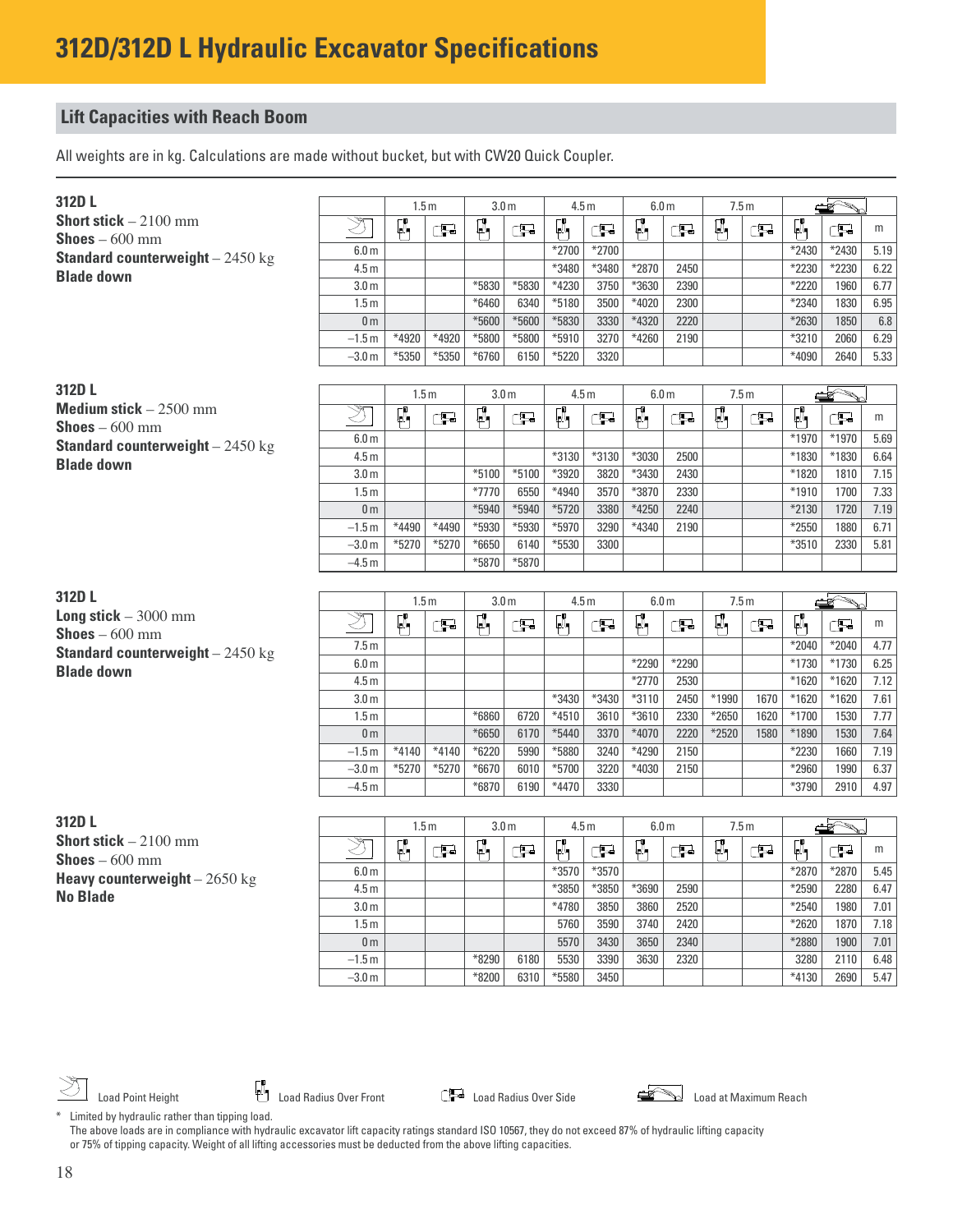All weights are in kg. Calculations are made without bucket, but with CW20 Quick Coupler.

| 312DL                          |                                       | 1.5 <sub>m</sub> |         | 3.0 <sub>m</sub> |       | 4.5 <sub>m</sub> |               | 6.0 <sub>m</sub>    |              | 7.5m             |              |                | ≝శ             |              |
|--------------------------------|---------------------------------------|------------------|---------|------------------|-------|------------------|---------------|---------------------|--------------|------------------|--------------|----------------|----------------|--------------|
| Medium stick $-2500$ mm        | ষ্ঠ                                   | Ø,               | Œ       | Ø,               | Œ     | Ø,               | ුව            | $\mathbb{R}_1$      | Œ            | $\mathbb{R}_{1}$ | ුව           | ŀ              | ුතු            | m            |
| <b>Shoes</b> $-600$ mm         | 7.5m                                  |                  |         |                  |       |                  |               |                     |              |                  |              | *2920          | *2920          | 4.25         |
| Heavy counterweight $-2650$ kg | 6.0 <sub>m</sub>                      |                  |         |                  |       |                  |               |                     |              |                  |              | *2320          | *2320          | 5.94         |
| <b>No Blade</b>                | 4.5 <sub>m</sub>                      |                  |         |                  |       | *3480            | *3480         | $*3410$             | 2640         |                  |              | *2130          | 2100           | 6.88         |
|                                | 3.0 <sub>m</sub>                      |                  |         | *6230            | *6230 | *4440            | 3920          | *3770               | 2560         |                  |              | $*2100$        | 1850           | 7.38         |
|                                | 1.5 <sub>m</sub>                      |                  |         |                  |       | *5620            | 3660          | 3780                | 2450         | $*2520$          | 1770         | *2170          | 1750           | 7.55         |
|                                | 0 <sub>m</sub>                        |                  |         | $*4770$          | *4770 | 5630             | 3480          | 3680                | 2360         |                  |              | *2370          | 1780           | 7.39         |
|                                | $-1.5m$                               | $*4120$          | $*4120$ | *7760            | 6190  | 5550             | 3410          | 3630                | 2320         |                  |              | *2780          | 1950           | 6.89         |
|                                | $-3.0 m$                              | *7620            | *7620   | *8890            | 6290  | 5580             | 3440          |                     |              |                  |              | *3700          | 2390           | 5.95         |
| 312D L                         |                                       |                  |         |                  |       |                  |               |                     |              |                  |              |                |                |              |
| Long stick $-3000$ mm          |                                       | 1.5 <sub>m</sub> |         | 3.0 <sub>m</sub> |       | 4.5 <sub>m</sub> |               | 6.0 <sub>m</sub>    |              | 7.5m             |              |                |                |              |
| <b>Shoes</b> $-600$ mm         | Ž                                     | p,               | Œ       | Ø,               | Œ     | $\mathbb{R}$     | Œ             | Ø,                  | Œ            | Ø,               | $\Box$       | ρ,             | Œ              | m            |
| Heavy counterweight $-2650$ kg | 7.5m                                  |                  |         |                  |       |                  |               |                     |              |                  |              | *2400          | *2400          | 5.02         |
| <b>No Blade</b>                | 6.0 <sub>m</sub>                      |                  |         |                  |       |                  |               | *2990               | 2690         |                  |              | *2020          | *2020          | 6.5          |
|                                | 4.5 <sub>m</sub>                      |                  |         |                  |       |                  |               | *3030               | 2670         |                  |              | *1890          | 1890           | 7.36         |
|                                | 3.0 <sub>m</sub><br>1.5 <sub>m</sub>  |                  |         |                  |       | *3910<br>$*5170$ | *3910<br>3700 | *3440<br>3790       | 2580<br>2450 | 2760<br>2710     | 1810<br>1760 | *1880<br>*1950 | 1680<br>1590   | 7.84<br>7.99 |
|                                | 0 <sub>m</sub>                        |                  |         | *5540            | *5540 | 5630             | 3470          | 3660                | 2340         | 2650             | 1710         | *2120          | 1610           | 7.84         |
|                                | $-1.5m$                               | *3820            | $*3820$ | $*7410$          | 6100  | 5500             | 3360          | 3590                | 2280         |                  |              | *2470          | 1740           | 7.37         |
|                                | $-3.0 m$                              | *6560            | *6560   | *9460            | 6160  | 5500             | 3360          | 3600                | 2280         |                  |              | *3180          | 2070           | 6.51         |
|                                | $-4.5m$                               |                  |         | *7200            | 6360  | $*4670$          | 3480          |                     |              |                  |              | *3790          | 3000           | 5.05         |
|                                |                                       |                  |         |                  |       |                  |               |                     |              |                  |              |                |                |              |
| 312D L                         |                                       | 1.5 <sub>m</sub> |         | 3.0 <sub>m</sub> |       | 4.5 <sub>m</sub> |               | 6.0 <sub>m</sub>    |              |                  | 7.5m         |                |                |              |
| <b>Short stick</b> $-2100$ mm  |                                       | Ø,               | Œ       | ρ,               | Œ     | ρ,               | Œ             | $\bm{\mathbb{I}}_1$ | Œ            | $\Box$           | Œ            | μ,             | Œ              | m            |
| <b>Shoes</b> $-600$ mm         | 6.0 <sub>m</sub>                      |                  |         |                  |       | *3570            | *3570         |                     |              |                  |              | *2870          | *2870          | 5.45         |
| Heavy counterweight $-2650$ kg | 4.5 <sub>m</sub>                      |                  |         |                  |       | *3850            | *3850         | *3690               | 2710         |                  |              | *2590          | 2390           | 6.47         |
| <b>Blade up</b>                | 3.0 <sub>m</sub>                      |                  |         |                  |       | *4780            | 4020          | 3830                | 2640         |                  |              | $*2540$        | 2080           | 7.01         |
|                                | 1.5 <sub>m</sub>                      |                  |         |                  |       | 5720             | 3760          | 3720                | 2540         |                  |              | *2620          | 1960           | 7.18         |
|                                | 0 <sub>m</sub>                        |                  |         |                  |       | 5540             | 3600          | 3630                | 2460         |                  |              | *2880          | 2000           | 7.01         |
|                                | $-1.5m$                               |                  |         | *8290            | 6480  | 5490             | 3560          | 3610                | 2430         |                  |              | 3260           | 2220           | 6.48         |
|                                | $-3.0 m$                              |                  |         | *8200            | 6610  | 5560             | 3620          |                     |              |                  |              | *4130          | 2820           | 5.47         |
| 312DL                          |                                       | 1.5 <sub>m</sub> |         | 3.0 <sub>m</sub> |       | 4.5 <sub>m</sub> |               | 6.0 <sub>m</sub>    |              | 7.5m             |              |                |                |              |
| Medium stick $-2500$ mm        |                                       | $\mathbb{R}_1$   |         | Ø,               |       | $\mathbb{R}$     |               | ŗ,                  |              | μ,               |              | φ,             |                | m            |
| <b>Shoes</b> $-600$ mm         |                                       |                  | Œ       |                  | Œ     |                  | Œ             |                     | Œ            |                  | ුව           |                | ුටු            |              |
| Heavy counterweight $-2650$ kg | 7.5 <sub>m</sub><br>$6.0\,\mathrm{m}$ |                  |         |                  |       |                  |               |                     |              |                  |              | *2920<br>*2320 | *2920<br>*2320 | 4.25<br>5.94 |
| <b>Blade up</b>                | 4.5 <sub>m</sub>                      |                  |         |                  |       | *3480            | *3480         | *3410               | 2760         |                  |              | *2130          | $*2130$        | 6.88         |
|                                | 3.0 <sub>m</sub>                      |                  |         | *6230            | *6230 | *4440            | 4090          | *3770               | 2680         |                  |              | $*2100$        | 1940           | 7.38         |
|                                | 1.5 <sub>m</sub>                      |                  |         |                  |       | $*5620$          | 3830          | 3750                | 2570         | $*2520$          | 1860         | $*2170$        | 1840           | 7.55         |
|                                | 0 <sub>m</sub>                        |                  |         | *4770            | *4770 | 5590             | 3650          | 3650                | 2480         |                  |              | $*2370$        | 1870           | 7.39         |
|                                | $-1.5m$                               | $*4120$          | $*4120$ | *7760            | 6490  | 5510             | 3580          | 3610                | 2440         |                  |              | *2780          | 2050           | 6.89         |
|                                | $-3.0 m$                              | *7620            | *7620   | $*8890$          | 6590  | 5550             | 3610          |                     |              |                  |              | $*3700$        | 2510           | 5.95         |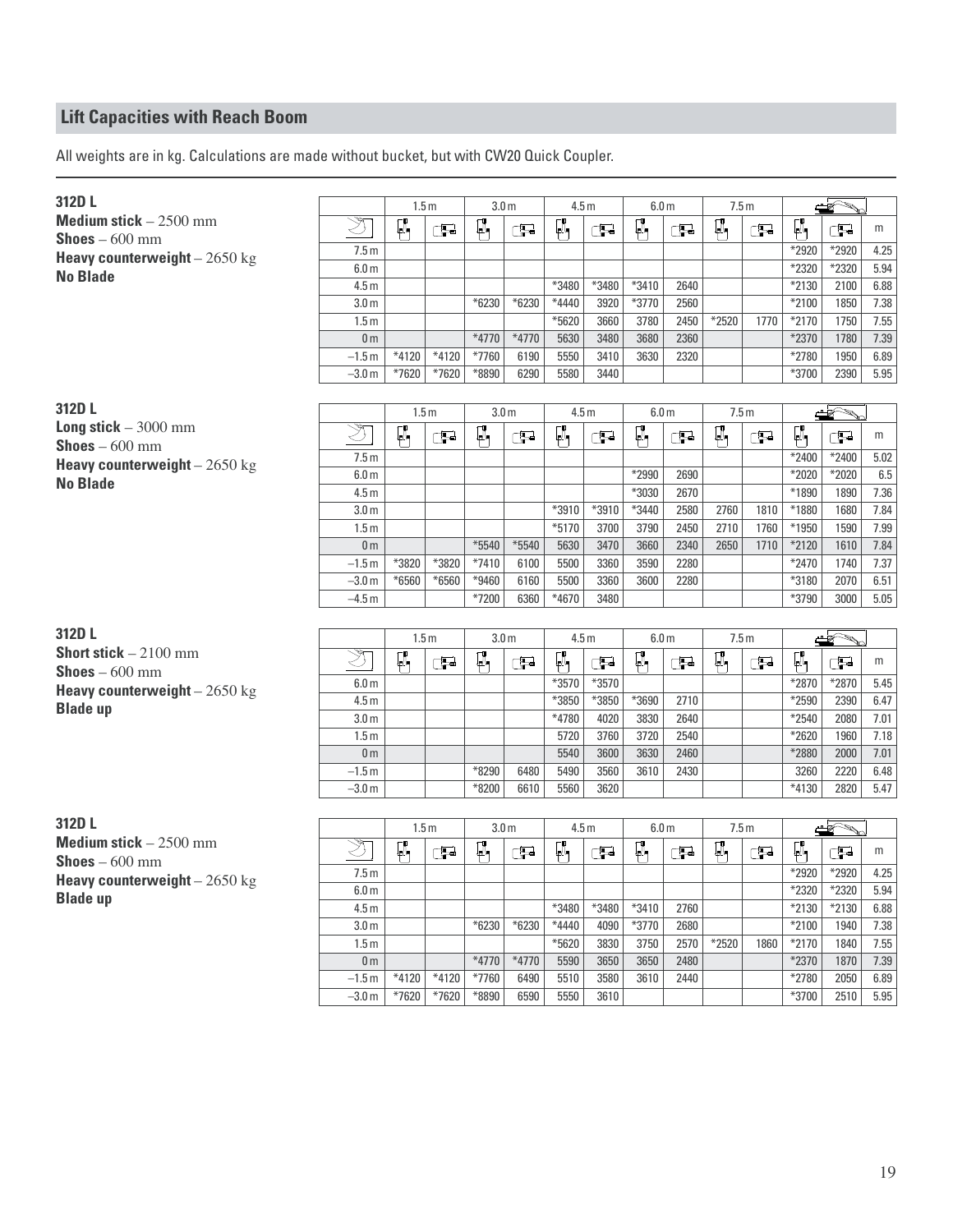All weights are in kg. Calculations are made without bucket, but with CW20 Quick Coupler.

| 312D L                                                        |                          | 1.5 <sub>m</sub> |         | 3.0 <sub>m</sub>   |              | 4.5 <sub>m</sub>   |              | 6.0 <sub>m</sub> |       | 7.5m    |      |                  |               |              |
|---------------------------------------------------------------|--------------------------|------------------|---------|--------------------|--------------|--------------------|--------------|------------------|-------|---------|------|------------------|---------------|--------------|
| <b>Long stick</b> $-3000$ mm                                  | Z                        | Ø,               | Œ       | Ø,                 | Œ            | Ø,                 | Œ            | Ø,               | Œ     | μ,      | Œ    | p.               | ුටු           | m            |
| <b>Shoes</b> $-600$ mm                                        | 7.5 <sub>m</sub>         |                  |         |                    |              |                    |              |                  |       |         |      | *2400            | *2400         | 5.02         |
| Heavy counterweight $-2650$ kg                                | 6.0 <sub>m</sub>         |                  |         |                    |              |                    |              | *2990            | 2810  |         |      | *2020            | *2020         | 6.5          |
| <b>Blade up</b>                                               | 4.5 <sub>m</sub>         |                  |         |                    |              |                    |              | *3030            | 2790  |         |      | *1890            | *1890         | 7.36         |
|                                                               | 3.0 <sub>m</sub>         |                  |         |                    |              | *3910              | *3910        | $*3440$          | 2700  | 2740    | 1900 | *1880            | 1760          | 7.84         |
|                                                               | 1.5 <sub>m</sub>         |                  |         |                    |              | $*5170$            | 3870         | 3760             | 2570  | 2690    | 1850 | *1950            | 1680          | 7.99         |
|                                                               | 0 <sub>m</sub>           |                  |         | $*5540$            | $*5540$      | 5590               | 3640         | 3640             | 2460  | 2640    | 1800 | *2120            | 1690          | 7.84         |
|                                                               | $-1.5m$                  | *3820            | *3820   | $*7410$            | 6400         | 5470               | 3530         | 3570             | 2390  |         |      | *2470            | 1830          | 7.37         |
|                                                               | $-3.0 m$                 | $*6560$          | $*6560$ | *9460              | 6460         | 5460               | 3530         | 3580             | 2400  |         |      | *3180            | 2170          | 6.51         |
|                                                               | $-4.5m$                  |                  |         | *7200              | 6670         | $*4670$            | 3650         |                  |       |         |      | *3790            | 3150          | 5.05         |
|                                                               |                          |                  |         |                    |              |                    |              |                  |       |         |      |                  |               |              |
| 312D L                                                        |                          | 1.5 <sub>m</sub> |         | 3.0 <sub>m</sub>   |              | 4.5 <sub>m</sub>   |              | 6.0 <sub>m</sub> |       | 7.5m    |      |                  |               |              |
| <b>Short stick</b> $-2100$ mm<br><b>Shoes</b> $-600$ mm       | Ž                        | Ø,               | Œ       | Ø,                 | Œ            | Ø,                 | Œ            | Ø,               | Œ     | μ,      | Œ    | ĻΝ,              | ුටු           | m            |
| <b>Standard counterweight</b> $-2450$ kg                      | 6.0 <sub>m</sub>         |                  |         |                    |              | *2700              | $*2700$      |                  |       |         |      | *2430            | *2430         | 5.19         |
| <b>Blade down</b>                                             | 4.5 <sub>m</sub>         |                  |         |                    |              | *3480              | *3480        | *2870            | 2540  |         |      | *2230            | *2230         | 6.22         |
|                                                               | 3.0 <sub>m</sub>         |                  |         | *5830              | *5830        | *4230              | 3870         | *3630            | 2480  |         |      | *2220            | 2030          | 6.77         |
|                                                               | 1.5 <sub>m</sub>         |                  |         | $*6460$            | $*6460$      | *5180              | 3630         | *4020            | 2380  |         |      | *2340            | 1900          | 6.95         |
|                                                               | 0 <sub>m</sub>           |                  |         | *5600              | *5600        | *5830              | 3450         | *4320            | 2300  |         |      | *2630            | 1930          | 6.8          |
|                                                               | $-1.5m$                  | *4920            | *4920   | *5800              | *5800        | $*5910$            | 3390         | *4260            | 2280  |         |      | *3210            | 2140          | 6.29         |
|                                                               | $-3.0m$                  | $*5350$          | *5350   | $*6760$            | 6370         | *5220              | 3440         |                  |       |         |      | *4090            | 2750          | 5.33         |
|                                                               |                          |                  |         |                    |              |                    |              |                  |       |         |      |                  |               |              |
|                                                               |                          |                  |         |                    |              |                    |              |                  |       |         |      |                  |               |              |
| 312D L                                                        |                          | 1.5 <sub>m</sub> |         | 3.0 <sub>m</sub>   |              | 4.5 <sub>m</sub>   |              | 6.0 <sub>m</sub> |       | 7.5m    |      |                  | $\rightarrow$ |              |
| Medium stick $-2500$ mm                                       | $\mathbb{Z}$             | $\mathbb{P}_1$   | Œ       | ŀ                  | Œ            | Ø,                 | Œ            | Ø,               | ුව    | ρ,      | Œ    | μ,               | Œ             | m            |
| <b>Shoes</b> $-600$ mm                                        | 6.0 <sub>m</sub>         |                  |         |                    |              |                    |              |                  |       |         |      | *1970            | *1970         | 5.69         |
| <b>Standard counterweight</b> $-2450$ kg<br><b>Blade down</b> | 4.5 <sub>m</sub>         |                  |         |                    |              | *3130              | $*3130$      | *3030            | 2590  |         |      | *1830            | *1830         | 6.64         |
|                                                               | 3.0 <sub>m</sub>         |                  |         | $*5100$            | $*5100$      | *3920              | *3920        | *3430            | 2520  |         |      | *1820            | *1820         | 7.15         |
|                                                               | 1.5 <sub>m</sub>         |                  |         | *7770              | 6780         | *4940              | 3700         | *3870            | 2420  |         |      | *1910            | 1770          | 7.33         |
|                                                               | 0 <sub>m</sub>           |                  |         | $*5940$            | $*5940$      | $*5720$            | 3500         | *4250            | 2330  |         |      | *2130            | 1790          | 7.19         |
|                                                               | $-1.5m$                  | *4490            | *4490   | *5930              | *5930        | *5970              | 3410         | *4340            | 2280  |         |      | *2550            | 1960          | 6.71         |
|                                                               | $-3.0 m$                 | $*5270$          | $*5270$ | *6650              | 6360         | *5530              | 3430         |                  |       |         |      | *3510            | 2420          | 5.81         |
|                                                               | $-4.5m$                  |                  |         | *5870              | *5870        |                    |              |                  |       |         |      |                  |               |              |
| 312D L                                                        |                          | 1.5 <sub>m</sub> |         | 3.0 <sub>m</sub>   |              | 4.5 <sub>m</sub>   |              | 6.0 <sub>m</sub> |       | 7.5m    |      |                  |               |              |
| Long stick $-3000$ mm                                         | $\overline{\mathcal{Z}}$ |                  | Œ       |                    | Œ            |                    | Œ            |                  | ුව    |         | Œ    |                  | Œ             | m            |
| <b>Shoes</b> $-600$ mm                                        | 7.5 <sub>m</sub>         | ρ,               |         | Ø,                 |              | μ,                 |              | $\mathbb{R}_1$   |       | μ,      |      | Ø,<br>$*2040$    | $*2040$       | 4.77         |
| <b>Standard counterweight</b> $- 2450$ kg                     | 6.0 <sub>m</sub>         |                  |         |                    |              |                    |              | $*2290$          | *2290 |         |      | *1730            | $*1730$       |              |
| <b>Blade down</b>                                             | 4.5 <sub>m</sub>         |                  |         |                    |              |                    |              | $*2770$          | 2620  |         |      | *1620            | $*1620$       | 6.25<br>7.12 |
|                                                               | 3.0 <sub>m</sub>         |                  |         |                    |              | $*3430$            | *3430        | $*3110$          | 2540  | *1990   | 1740 | $*1620$          | $*1620$       | 7.61         |
|                                                               | 1.5 <sub>m</sub>         |                  |         | *6860              | *6860        | $*4510$            | 3730         | *3610            | 2420  | $*2650$ | 1690 | $*1700$          | 1590          | 7.77         |
|                                                               | 0 <sub>m</sub>           |                  |         | $*6650$            | 6390         | $*5440$            | 3500         | *4070            | 2300  | $*2520$ | 1650 | *1890            | 1600          | 7.64         |
|                                                               | $-1.5m$                  | $*4140$          | $*4140$ | $*6220$            | 6210         | *5880              | 3370         | *4290            | 2240  |         |      | *2230            | 1730          | 7.19         |
|                                                               | $-3.0 m$<br>$-4.5m$      | $*5270$          | $*5270$ | $*6670$<br>$*6870$ | 6230<br>6410 | $*5700$<br>$*4470$ | 3350<br>3460 | *4030            | 2240  |         |      | *2960<br>$*3790$ | 2070<br>3020  | 6.37<br>4.97 |

Load Point Height **Load Action** Load Radius Over Front **Load Radius Over Side** Load **Commung Reach** Load at Maximum Reach



\* Limited by hydraulic rather than tipping load.

The above loads are in compliance with hydraulic excavator lift capacity ratings standard ISO 10567, they do not exceed 87% of hydraulic lifting capacity or 75% of tipping capacity. Weight of all lifting accessories must be deducted from the above lifting capacities.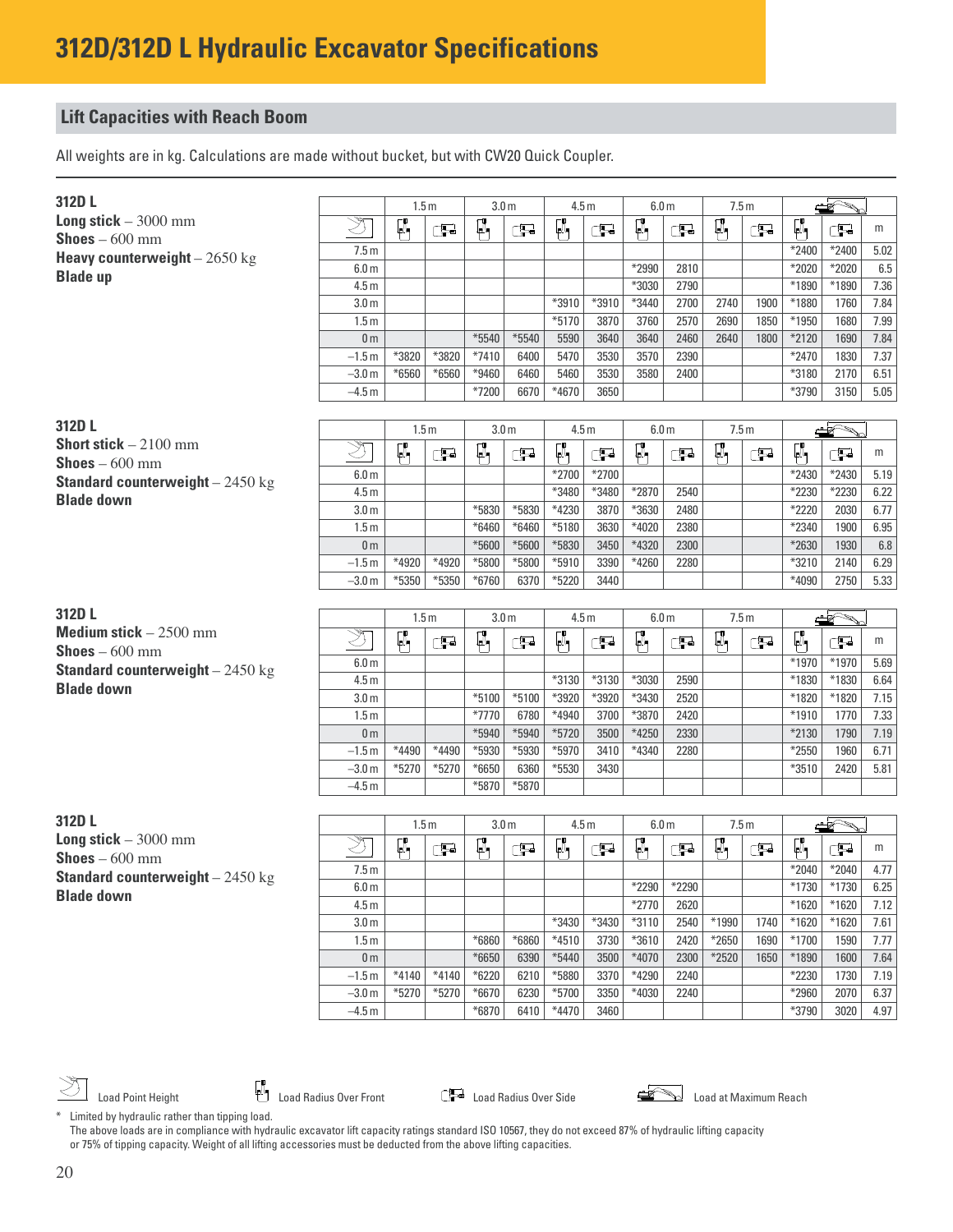All weights are in kg. Calculations are made without bucket, but with CW20 Quick Coupler.

| 312D                                                    |                  | 1.5 <sub>m</sub> |         | 3.0 <sub>m</sub> |       | 4.5 <sub>m</sub> |         | 6.0 <sub>m</sub> |      |    | 7.5 <sub>m</sub> |         |         |      |
|---------------------------------------------------------|------------------|------------------|---------|------------------|-------|------------------|---------|------------------|------|----|------------------|---------|---------|------|
| <b>Short stick</b> $-2100$ mm<br><b>Shoes</b> $-600$ mm | Ž                | μ,               | ුටු     | μ.               | Œ     | μ,               | Œ       | μ,               | Œ    | ρ, | Œ                | ₽.      | Œ       | m    |
| <b>Standard counterweight</b> $-2450$ kg                | 7.5m             |                  |         | *2780            | *2780 |                  |         |                  |      |    |                  |         |         |      |
| <b>No Blade</b>                                         | 6.0 <sub>m</sub> |                  |         | *2970            | *2970 | $*2750$          | $*2750$ |                  |      |    |                  | $*2790$ | $*2790$ | 3.51 |
|                                                         | 4.5 <sub>m</sub> |                  |         | $*5020$          | *5020 | $*4240$          | 3770    | $*2960$          | 2260 |    |                  | $*2150$ | $*2150$ | 5.36 |
|                                                         | 3.0 <sub>m</sub> |                  |         | *7950            | 6820  | 5010             | *3770   | 3160             | 2250 |    |                  | *1960   | *1960   | 6.36 |
|                                                         | 1.5 <sub>m</sub> | *5690            | *5690   | $*8250$          | 6630  | *4930            | 3560    | 3070             | 2180 |    |                  | *1930   | 1700    | 6.9  |
|                                                         | 0 <sub>m</sub>   | $*5520$          | *5520   | $*8500$          | 6120  | 4780             | 3310    | 2970             | 2060 |    |                  | $*2020$ | 1580    | 7.08 |
|                                                         | $-1.5 m$         | $*5510$          | $*5510$ | $*8750$          | 5810  | 4610             | 3150    | 2870             | 1970 |    |                  | $*2240$ | 1600    | 6.93 |
|                                                         | $-3.0 m$         | $*6550$          | $*6550$ | $*8250$          | 5790  | 4480             | 3040    |                  |      |    |                  | 2580    | 1770    | 6.44 |
|                                                         | $-4.5 m$         |                  |         |                  |       |                  |         |                  |      |    |                  |         |         |      |
|                                                         |                  |                  |         |                  |       |                  |         |                  |      |    |                  |         |         |      |
|                                                         |                  |                  |         |                  |       |                  |         |                  |      |    |                  |         |         |      |
| 312D                                                    |                  | 1.5 <sub>m</sub> |         | 3.0 <sub>m</sub> |       | 4.5 <sub>m</sub> |         | 6.0 <sub>m</sub> |      |    | 7.5m             |         |         |      |
| Medium stick $-2500$ mm                                 | Ž                | μ,               | æ       | μ.               | ුටු   | ŗ.               | Œ       | μ,               | Œ    | Ø, | Œ                | ₽.      | Œ       | m    |
| <b>Shoes</b> $-600$ mm                                  | 7.5m             |                  |         |                  |       |                  |         |                  |      |    |                  | $*2160$ | $*2160$ | 4.24 |
| <b>Standard counterweight</b> $-2450$ kg                | 6.0 <sub>m</sub> |                  |         |                  |       | $*2770$          | $*2770$ |                  |      |    |                  | $*1740$ | $*1740$ | 5.86 |
| <b>No Blade</b>                                         | 4.5 <sub>m</sub> |                  |         | *3910            | *3910 | $*4120$          | 3820    | $*3110$          | 2350 |    |                  | $*1600$ | $*1600$ | 6.78 |
|                                                         | 3.0 <sub>m</sub> |                  |         | $*7430$          | 6880  | 5040             | 3780    | 3230             | 2330 |    |                  | $*1570$ | 1570    | 7.29 |
|                                                         | 1.5 <sub>m</sub> | $*7850$          | *7850   | *8530            | 6650  | 4940             | 3650    | 3140             | 2250 |    |                  | $*1640$ | 1460    | 7.46 |
|                                                         | 0 <sub>m</sub>   | $*5420$          | *5420   | *8480            | 6280  | 4860             | 3380    | 3020             | 2120 |    |                  | $*1800$ | 1480    | 7.32 |
|                                                         | $-1.5m$          | *5550            | *5550   | *8840            | 5890  | 4640             | 3180    | 2910             | 2000 |    |                  | *2130   | 1620    | 6.86 |
|                                                         | $-3.0 m$         | $*6330$          | *6330   | *8890            | 5800  | 4510             | 3060    |                  |      |    |                  |         |         |      |

| 312D                                     |
|------------------------------------------|
| <b>Long stick</b> $-3000$ mm             |
| <b>Shoes</b> – 600 mm                    |
| <b>Standard counterweight</b> $-2450$ kg |
| <b>No Blade</b>                          |

**312D Short stick** – 2100 mm **Shoes** – 600 mm **Heavy counterweight** - 2650 kg **No Blade**

|                  |         | 1.5 <sub>m</sub> | 3.0 <sub>m</sub> |       | 4.5 <sub>m</sub> |         | 6.0 <sub>m</sub> |      | 7.5 <sub>m</sub> |      | æ       | ≧       |      |
|------------------|---------|------------------|------------------|-------|------------------|---------|------------------|------|------------------|------|---------|---------|------|
| উদ               | α.      | t.               | J,               | Ţ.    | μ.               | j,      | Q.               | F    | Ø,               | Ţ.   | 顶       | Œ       | m    |
| 7.5 <sub>m</sub> |         |                  |                  |       | *2530            | $*2530$ |                  |      |                  |      | *3180   | *3180   | 1.92 |
| 6.0 <sub>m</sub> |         |                  |                  |       | *2780            | *2780   | *2480            | 2360 |                  |      | *1840   | *1840   | 4.99 |
| 4.5 <sub>m</sub> |         |                  |                  |       | *3440            | *3440   | *3240            | 2410 |                  |      | *1550   | *1550   | 6.42 |
| 3.0 <sub>m</sub> |         |                  | $*4700$          | *4700 | *4530            | 3770    | 3270             | 2390 | 2160             | 1520 | $*1440$ | $*1440$ | 7.28 |
| 1.5 <sub>m</sub> | *9780   | *9780            | $*8590$          | 6630  | 4920             | 3670    | 3190             | 2300 | 2120             | 1480 | *1430   | 1410    | 7.75 |
| 0 <sub>m</sub>   | *5980   | *5980            | $*8380$          | 6430  | 4850             | 3420    | 3060             | 2170 | 2070             | 1420 | $*1500$ | 1320    | 7.91 |
| $-1.5m$          | $*5730$ | $*5730$          | $*8940$          | 5940  | 4670             | 3200    | 2930             | 2020 |                  |      | $*1640$ | 1330    | 7.78 |
| $-3.0 m$         | $*6270$ | $*6270$          | 9140             | 5780  | 4530             | 3070    | 2860             | 1950 |                  |      | *1920   | 1440    | 7.34 |
| $-4.5 m$         | $*8070$ | $*8070$          | $*6430$          | 5800  |                  |         |                  |      |                  |      | *2230   | 1730    | 6.53 |

|                  |         | 1.5 <sub>m</sub> |         | 3.0 <sub>m</sub> |         | 4.5 <sub>m</sub> |         | 6.0 <sub>m</sub> |    | 7.5 <sub>m</sub> |         |         |      |
|------------------|---------|------------------|---------|------------------|---------|------------------|---------|------------------|----|------------------|---------|---------|------|
| উব               | Q.      | Ŧ                | Q.      | F                | Q.      | Ţ                | Q.      | ے۔               | Ø, | යු               | ЩW      | Ţ       | m    |
| 7.5m             |         |                  | *2780   | $*2780$          |         |                  |         |                  |    |                  | $*2790$ | *2790   | 3.51 |
| 6.0 <sub>m</sub> |         |                  | $*2970$ | $*2970$          | $*2750$ | $*2750$          |         |                  |    |                  | $*2150$ | $*2150$ | 5.36 |
| 4.5 <sub>m</sub> |         |                  | $*5020$ | $*5020$          | $*4240$ | *3870            | $*2960$ | 2360             |    |                  | $*1960$ | *1960   | 6.36 |
| 3.0 <sub>m</sub> |         |                  | *7950   | 7000             | 5150    | 3870             | 3270    | 2350             |    |                  | *1930   | 1780    | 6.9  |
| 1.5 <sub>m</sub> | $*5690$ | $*5690$          | $*8260$ | 6780             | 5060    | 3690             | 3190    | 2270             |    |                  | $*2020$ | 1670    | 7.08 |
| 0 <sub>m</sub>   | $*5520$ | $*5520$          | $*8500$ | 6360             | 4950    | 3450             | 3080    | 2160             |    |                  | $*2240$ | 1690    | 6.93 |
| $-1.5m$          | $*5510$ | $*5510$          | $*8750$ | 6080             | 4790    | 3300             | 3000    | 2080             |    |                  | *2680   | 1880    | 6.44 |
| $-3.0 m$         | $*6550$ | $*6550$          | $*8300$ | 6070             | $*4550$ | 3200             |         |                  |    |                  |         |         |      |
| $-4.5 m$         |         |                  |         |                  |         |                  |         |                  |    |                  |         |         |      |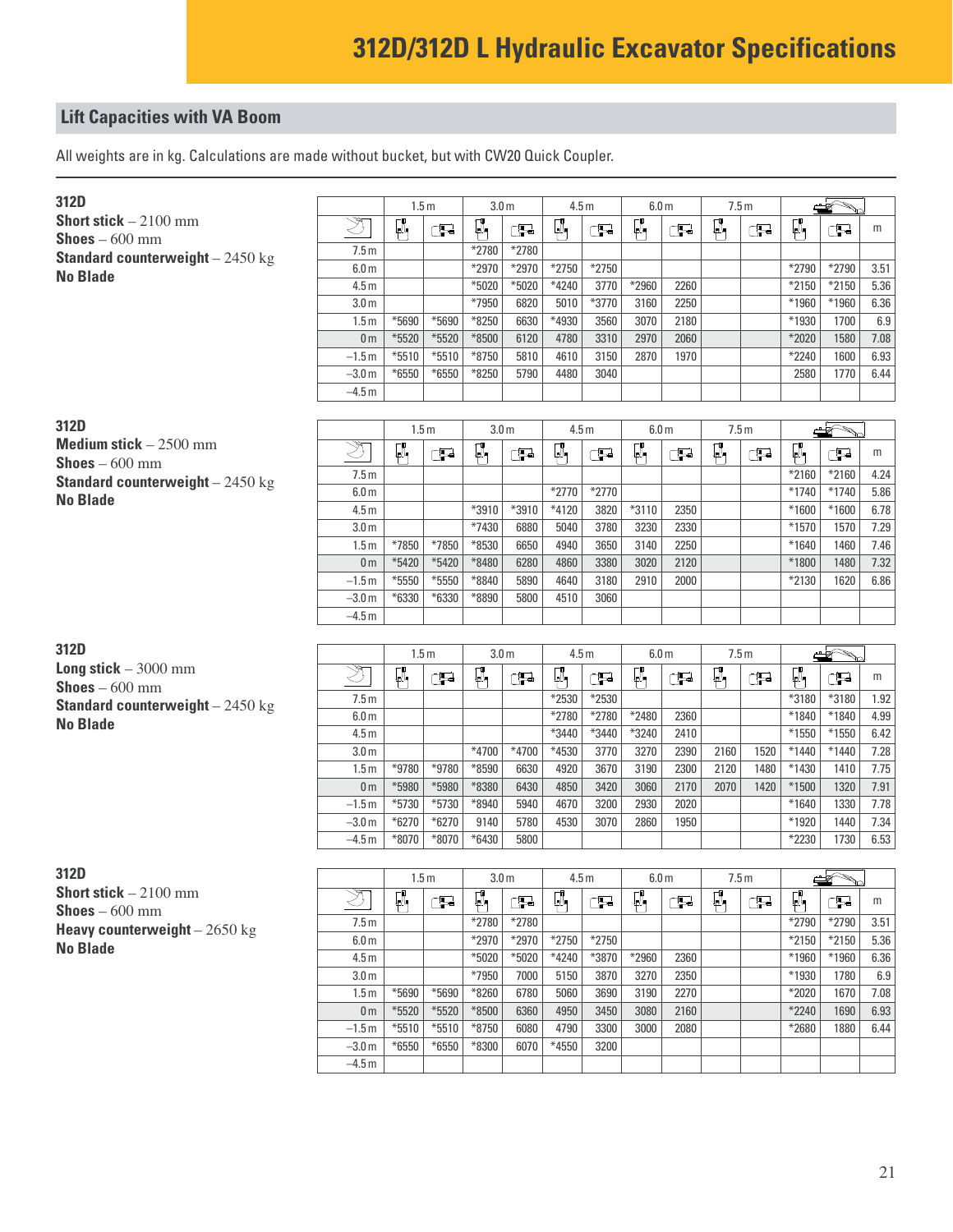All weights are in kg. Calculations are made without bucket, but with CW20 Quick Coupler.

| 312D                                              |                  | 1.5 <sub>m</sub> |         | 3.0 <sub>m</sub> |         | 4.5 <sub>m</sub> |         | 6.0 <sub>m</sub> |      | 7.5m |      |            |                                                                                                                                                                                                                                |      |
|---------------------------------------------------|------------------|------------------|---------|------------------|---------|------------------|---------|------------------|------|------|------|------------|--------------------------------------------------------------------------------------------------------------------------------------------------------------------------------------------------------------------------------|------|
| Medium stick $-2500$ mm<br><b>Shoes</b> $-600$ mm | Ž                | μ,               | F       | μ.               | æ       | μ.               | Œ       | μ,               | Œ    | μ,   | Œ    | μ,         | æ                                                                                                                                                                                                                              | m    |
| <b>Heavy counterweight</b> $- 2650 \text{ kg}$    | 7.5 <sub>m</sub> |                  |         |                  |         |                  |         |                  |      |      |      | $*2160$    | $*2160$                                                                                                                                                                                                                        | 4.24 |
| <b>No Blade</b>                                   | 6.0 <sub>m</sub> |                  |         |                  |         | $*2770$          | $*2770$ |                  |      |      |      | $*1740$    | $*1740$                                                                                                                                                                                                                        | 5.86 |
|                                                   | 4.5 <sub>m</sub> |                  |         | *3910            | *3910   | $*4120$          | 3930    | $*3110$          | 2440 |      |      | $*1600$    | $*1600$                                                                                                                                                                                                                        | 6.78 |
|                                                   | 3.0 <sub>m</sub> |                  |         | $*7430$          | 7070    | $*5190$          | 3880    | 3330             | 2420 |      |      | $*1570$    | $*1570$                                                                                                                                                                                                                        | 7.29 |
|                                                   | 1.5 <sub>m</sub> | *7850            | *7850   | $*8540$          | $*6860$ | 5080             | 3780    | 3250             | 2330 |      |      | $*1640$    | 1550                                                                                                                                                                                                                           | 7.46 |
|                                                   | 0 <sub>m</sub>   | $*5420$          | $*5420$ | *8480            | 6520    | 4990             | 3510    | 3140             | 2220 |      |      | *1800      | 1560                                                                                                                                                                                                                           | 7.32 |
|                                                   | $-1.5m$          | *5550            | $*5550$ | *8840            | 6150    | 4820             | 3330    | 3030             | 2110 |      |      | $*2130$    | 1710                                                                                                                                                                                                                           | 6.86 |
|                                                   | $-3.0 m$         | $*6330$          | $*6330$ | $*8930$          | 6080    | 4700             | 3220    |                  |      |      |      |            |                                                                                                                                                                                                                                |      |
|                                                   | $-4.5m$          |                  |         |                  |         |                  |         |                  |      |      |      |            |                                                                                                                                                                                                                                |      |
|                                                   |                  |                  |         |                  |         |                  |         |                  |      |      |      |            |                                                                                                                                                                                                                                |      |
|                                                   |                  |                  |         |                  |         |                  |         |                  |      |      |      |            |                                                                                                                                                                                                                                |      |
| 312D                                              |                  | 1.5 <sub>m</sub> |         | 3.0 <sub>m</sub> |         | 4.5 <sub>m</sub> |         | 6.0 <sub>m</sub> |      | 7.5m |      |            | and the second second second and second the second second in the second second second second and second second in the second second second second second second second second second second second second second second second |      |
| <b>Long stick</b> $-3000$ mm                      | Ž                | μ,               | F       | μ.               | æ       | μ,               | Œ       | μ                | Œ    | μ,   | Œ    | $\sqrt{2}$ | æ                                                                                                                                                                                                                              | m    |
| <b>Shoes</b> $-600$ mm                            | 7.5m             |                  |         |                  |         | *2530            | *2530   |                  |      |      |      | *3180      | *3180                                                                                                                                                                                                                          | 1.92 |
| Heavy counterweight $-2650$ kg                    | 6.0 <sub>m</sub> |                  |         |                  |         | *2780            | *2780   | *2480            | 2450 |      |      | $*1840$    | *1840                                                                                                                                                                                                                          | 4.99 |
| <b>No Blade</b>                                   | 4.5 <sub>m</sub> |                  |         |                  |         | *3440            | *3440   | *3240            | 2490 |      |      | $*1550$    | $*1550$                                                                                                                                                                                                                        | 6.42 |
|                                                   | 3.0 <sub>m</sub> |                  |         | $*4700$          | $*4700$ | *4530            | 3880    | 3370             | 2470 | 2240 | 1580 | $*1440$    | $*1440$                                                                                                                                                                                                                        | 7.28 |
|                                                   | 1.5 <sub>m</sub> | *9780            | *9780   | *8590            | 6850    | 5050             | 3790    | 3300             | 2380 | 2200 | 1550 | $*1430$    | $*1430$                                                                                                                                                                                                                        | 7.75 |
|                                                   | 0 <sub>m</sub>   | *5980            | *5980   | *8380            | 6660    | 4980             | 3550    | 3160             | 2250 | 2140 | 1490 | $*1500$    | 1380                                                                                                                                                                                                                           | 7.91 |
|                                                   | $-1.5m$          | $*5730$          | *5730   | *8940            | 6170    | 4820             | 3330    | 3030             | 2110 |      |      | $*1640$    | 1390                                                                                                                                                                                                                           | 7.78 |
|                                                   | $-3.0 m$         | $*6270$          | $*6270$ | *9190            | 6000    | 4680             | 3200    | 2960             | 2040 |      |      | $*1920$    | 1510                                                                                                                                                                                                                           | 7.34 |
|                                                   | $-4.5 m$         | $*8070$          | *8070   | $*6430$          | 6020    |                  |         |                  |      |      |      | $*2230$    | 1810                                                                                                                                                                                                                           | 6.53 |
|                                                   |                  |                  |         |                  |         |                  |         |                  |      |      |      |            |                                                                                                                                                                                                                                |      |

| 31ZD L                                   |  |
|------------------------------------------|--|
| <b>Short stick</b> $-2100$ mm            |  |
| <b>Shoes</b> $-600$ mm                   |  |
| <b>Standard counterweight</b> $-2450$ kg |  |
| <b>No Blade</b>                          |  |

|                  | 1.5 <sub>m</sub> |         | 3.0 <sub>m</sub> |         | 4.5 <sub>m</sub> |         | 6.0 <sub>m</sub> |      |    | 7.5m |         |         |      |
|------------------|------------------|---------|------------------|---------|------------------|---------|------------------|------|----|------|---------|---------|------|
| ঙ্গ              | ρ,               | F       | Ø.               | F       | μ,               | F       | p.               | Ţ.   | Ø, | P    | Q.      | Ţ       | m    |
| 7.5 <sub>m</sub> |                  |         | *2780            | *2780   |                  |         |                  |      |    |      | $*2790$ | $*2790$ | 3.51 |
| 6.0 <sub>m</sub> |                  |         | $*2970$          | $*2970$ | $*2750$          | $*2750$ |                  |      |    |      | $*2150$ | $*2150$ | 5.36 |
| 4.5 <sub>m</sub> |                  |         | $*5020$          | $*5020$ | $*4240$          | 3820    | $*2960$          | 2320 |    |      | *1960   | *1960   | 6.36 |
| 3.0 <sub>m</sub> |                  |         | $*7950$          | 6900    | $*5420$          | 3820    | 3620             | 2310 |    |      | *1930   | 1750    | 6.9  |
| 1.5 <sub>m</sub> | $*5690$          | $*5690$ | $*8260$          | 6750    | 5530             | 3640    | 3540             | 2230 |    |      | $*2020$ | 1630    | 7.08 |
| 0 <sub>m</sub>   | $*5520$          | $*5520$ | $*8500$          | 6260    | 5530             | 3390    | 3430             | 2120 |    |      | $*2240$ | 1660    | 6.93 |
| $-1.5m$          | $*5510$          | $*5510$ | $*8750$          | 5980    | 5390             | 3250    | 3350             | 2050 |    |      | *2680   | 1840    | 6.44 |
| $-3.0m$          | $*6550$          | $*6550$ | $*8300$          | 5970    | $*4550$          | 3140    |                  |      |    |      |         |         |      |
| $-4.5 m$         |                  |         |                  |         |                  |         |                  |      |    |      |         |         |      |

| 312D L                                   |
|------------------------------------------|
| <b>Medium stick</b> $-2500$ mm           |
| <b>Shoes</b> $-600$ mm                   |
| <b>Standard counterweight</b> $-2450$ kg |
| No Blade                                 |

|                                              |                               |         | 1.5m    | 3.0 <sub>m</sub> |                       | 4.5 <sub>m</sub> |         | 6.0 <sub>m</sub> |      | 7.5 <sub>m</sub> |                       |      |      |      |
|----------------------------------------------|-------------------------------|---------|---------|------------------|-----------------------|------------------|---------|------------------|------|------------------|-----------------------|------|------|------|
| ım stick – $2500\ \mathrm{mm}$<br>: – 600 mm | ঔং                            | والما   | ුටු     | w                | T                     | Щ.               | t.      | U.               | Ŧ    | ΨM               | Œ                     | U,   | P    | m    |
| ard counterweight $-2450 \text{ kg}$         | 7.5 <sub>m</sub>              |         |         |                  |                       |                  |         |                  |      |                  |                       | 2160 | 2160 | 4.24 |
| ade                                          | 6.0 <sub>m</sub>              |         |         |                  |                       | $*2770$          | $*2770$ |                  |      |                  |                       | 1740 | 1740 | 5.86 |
|                                              | 4.5 <sub>m</sub>              |         |         | *3910            | *3910                 | 4120             | *3880   | $*3110$          | 2400 |                  |                       | 1600 | 1600 | 6.78 |
|                                              | 3.0 <sub>m</sub>              |         |         | $*7430$          | 7010                  | 5190             | 3840    | 3680             | 2380 |                  |                       | 1570 | 1570 | 7.29 |
|                                              | 1.5 <sub>m</sub>              | *7850   | *7850   | $*8540$          | 6780                  | 5560             | 3720    | 3600             | 2300 |                  |                       | 1640 | 1520 | 7.46 |
|                                              | 0 <sub>m</sub>                | $*5420$ | $*5420$ | *8480            | 6420                  | 5520             | 3460    | 3480             | 2180 |                  |                       | 1800 | 1530 | 7.32 |
|                                              | $-1.5m$                       | $*5550$ | $*5550$ | $*8840$          | 6050                  | 5430             | 3280    | 3370             | 2070 |                  |                       | 2130 | 1680 | 6.86 |
|                                              | $-3.0 m$                      | $*6330$ | $*6330$ | *8930            | 5980                  | 5300             | 3170    |                  |      |                  |                       |      |      |      |
|                                              | $-4.5 m$                      |         |         |                  |                       |                  |         |                  |      |                  |                       |      |      |      |
| ۳۳<br><b>Load Point Height</b>               | <b>Load Radius Over Front</b> |         | ᄓᅻᆋ     |                  | Load Radius Over Side |                  |         |                  |      |                  | Load at Maximum Reach |      |      |      |

\* Limited by hydraulic rather than tipping load.

The above loads are in compliance with hydraulic excavator lift capacity ratings standard ISO 10567, they do not exceed 87% of hydraulic lifting capacity or 75% of tipping capacity. Weight of all lifting accessories must be deducted from the above lifting capacities.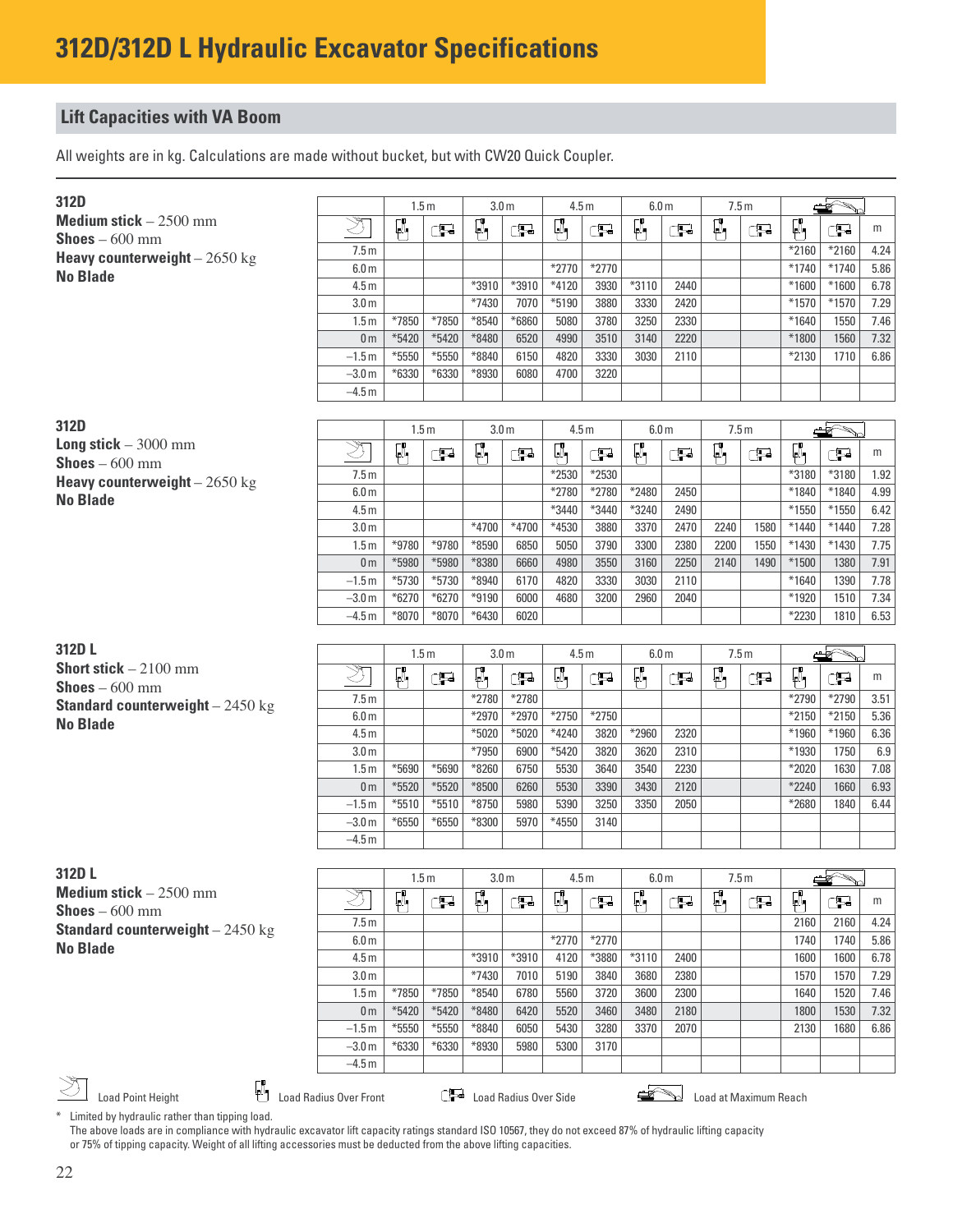All weights are in kg. Calculations are made without bucket, but with CW20 Quick Coupler.

| 312D L                                                  |                  | 1.5 <sub>m</sub> |         | 3.0 <sub>m</sub> |         | 4.5 <sub>m</sub> |         | 6.0 <sub>m</sub> |      | 7.5m  |      |         |         |      |
|---------------------------------------------------------|------------------|------------------|---------|------------------|---------|------------------|---------|------------------|------|-------|------|---------|---------|------|
| <b>Long stick</b> $-3000$ mm<br><b>Shoes</b> $-600$ mm  |                  | μ,               | ුටු     | Ø,               | ුතු     | Ø,               | Œ       | μ,               | Œ    | μ,    | ුව   | ρ,      | Œ       | m    |
| <b>Standard counterweight</b> $-2450$ kg                | 7.5 <sub>m</sub> |                  |         |                  |         | *2530            | *2530   |                  |      |       |      | *3180   | *3180   | 1.92 |
| <b>No Blade</b>                                         | 6.0 <sub>m</sub> |                  |         |                  |         | *2780            | *2780   | *2480            | 2400 |       |      | $*1840$ | *1840   | 4.99 |
|                                                         | 4.5 <sub>m</sub> |                  |         |                  |         | *3440            | *3440   | *3240            | 2460 |       |      | $*1550$ | $*1550$ | 6.42 |
|                                                         | 3.0 <sub>m</sub> |                  |         | $*4700$          | $*4700$ | *4530            | 3850    | 3670             | 2440 | *2270 | 1550 | $*1440$ | $*1440$ | 7.28 |
|                                                         | 1.5 <sub>m</sub> | *9780            | *9780   | $*8570$          | 6760    | 5530             | 3740    | 3620             | 2350 | 2430  | 1510 | $*1430$ | $*1430$ | 7.75 |
|                                                         | 0 <sub>m</sub>   | *5980            | *5980   | *8380            | 6550    | 5450             | 3490    | 3500             | 2210 | 2370  | 1440 | $*1500$ | 1340    | 7.91 |
|                                                         | $-1.5 m$         | $*5730$          | $*5730$ | $*8920$          | 6040    | 5410             | 3250    | 3360             | 2060 |       |      | $*1640$ | 1350    | 7.78 |
|                                                         | $-3.0 m$         | $*6270$          | $*6270$ | $*9150$          | 5860    | 5250             | 3120    | 3290             | 1980 |       |      | $*1920$ | 1460    | 7.34 |
|                                                         | $-4.5 m$         | $*8070$          | $*8070$ | $*6370$          | 5870    |                  |         |                  |      |       |      | $*2200$ | 1750    | 6.53 |
|                                                         |                  |                  |         |                  |         |                  |         |                  |      |       |      |         |         |      |
| 312D L                                                  |                  | 1.5 <sub>m</sub> |         | 3.0 <sub>m</sub> |         | 4.5 <sub>m</sub> |         | 6.0 <sub>m</sub> |      | 7.5m  |      |         |         |      |
| <b>Short stick</b> $-2100$ mm<br><b>Shoes</b> $-600$ mm |                  | μ,               | Œ       | Ţ.               | ුව      | μ,               | ුව      | μ,               | 尹    | Ø,    | Œ    | μ       | Œ       | m    |
| <b>Standard counterweight</b> $-2450$ kg                | 7.5m             |                  |         | *2780            | *2780   |                  |         |                  |      |       |      | *2790   | *2790   | 3.51 |
| <b>Blade down</b>                                       | 6.0 <sub>m</sub> |                  |         | *2970            | *2970   | $*2750$          | $*2750$ |                  |      |       |      | $*2150$ | $*2150$ | 5.36 |
|                                                         | 4.5 <sub>m</sub> |                  |         | *5020            | $*5020$ | *4240            | 3940    | *2960            | 2410 |       |      | *1960   | *1960   | 6.36 |
|                                                         | 3.0 <sub>m</sub> |                  |         | *7950            | 7080    | $*5420$          | 3930    | 3730             | 2400 |       |      | *1930   | 1830    | 6.9  |
|                                                         | 1.5 <sub>m</sub> | $*5690$          | $*5690$ | $*8260$          | 6910    | *5660            | 3760    | 3650             | 2320 |       |      | $*2020$ | 1710    | 7.08 |
|                                                         | 0 <sub>m</sub>   | $*5520$          | *5520   | $*8500$          | 6490    | 5650             | 3520    | 3540             | 2210 |       |      | $*2240$ | 1730    | 6.93 |
|                                                         | $-1.5m$          | $*5510$          | $*5510$ | *8750            | 6210    | 5540             | 3370    | 3460             | 2130 |       |      | *2680   | 1920    | 6.44 |
|                                                         | $-3.0 m$         | $*6550$          | $*6550$ | $*8300$          | 6190    | *4550            | 3270    |                  |      |       |      |         |         |      |
|                                                         | $-4.5 m$         |                  |         |                  |         |                  |         |                  |      |       |      |         |         |      |

| 312D L                                   |
|------------------------------------------|
| <b>Medium stick</b> $-2500$ mm           |
| <b>Shoes</b> – 600 mm                    |
| <b>Standard counterweight</b> $-2450$ kg |
| <b>Blade down</b>                        |

| 312D L                                   |
|------------------------------------------|
| <b>Long stick</b> $-3000$ mm             |
| <b>Shoes</b> $-600$ mm                   |
| <b>Standard counterweight</b> $-2450$ kg |
| <b>Blade down</b>                        |

|                  | 1.5 <sub>m</sub> |         | 3.0 <sub>m</sub> |       | 4.5 <sub>m</sub> |         | 6.0 <sub>m</sub> |      | 7.5m |   |         |         |      |
|------------------|------------------|---------|------------------|-------|------------------|---------|------------------|------|------|---|---------|---------|------|
| 'স্ক্রি          | Q.               | Ţ       | Œ.               | æ     | Q.               | æ       | μ,               | Ţ.   | μ,   | æ | Ø,      | Œ       | m    |
| 7.5 <sub>m</sub> |                  |         |                  |       |                  |         |                  |      |      |   | $*2160$ | $*2160$ | 4.24 |
| 6.0 <sub>m</sub> |                  |         |                  |       | $*2770$          | $*2770$ |                  |      |      |   | $*1740$ | $*1740$ | 5.86 |
| 4.5 <sub>m</sub> |                  |         | *3910            | *3910 | $*4120$          | 3990    | $*3110$          | 2480 |      |   | $*1600$ | $*1600$ | 6.78 |
| 3.0 <sub>m</sub> |                  |         | $*7430$          | 7190  | $*5190$          | 3950    | 3780             | 2470 |      |   | $*1570$ | $*1570$ | 7.29 |
| 1.5 <sub>m</sub> | $*7850$          | $*7850$ | $*8540$          | 6940  | *5690            | 3820    | 3710             | 2380 |      |   | $*1640$ | 1590    | 7.46 |
| 0 <sub>m</sub>   | $*5420$          | $*5420$ | $*8480$          | 6650  | 5650             | 3580    | 3590             | 2270 |      |   | *1800   | 1600    | 7.32 |
| $-1.5 m$         | $*5550$          | $*5550$ | $*8840$          | 6280  | 5600             | 3400    | 3490             | 2160 |      |   | *2130   | 1760    | 6.86 |
| $-3.0 m$         | $*6330$          | $*6330$ | $*8930$          | 6210  | *5350            | 3290    |                  |      |      |   |         |         |      |
| $-4.5 m$         |                  |         |                  |       |                  |         |                  |      |      |   |         |         |      |

|                  | 1.5 <sub>m</sub> |         |         | 3.0 <sub>m</sub> |         | 4.5 <sub>m</sub> | 6.0 <sub>m</sub> |       | 7.5m    |      |          |         |      |
|------------------|------------------|---------|---------|------------------|---------|------------------|------------------|-------|---------|------|----------|---------|------|
| উদ               | Q.               | t.      | J.      | Ţ                | Ø.      | Ţ.               | Ø.               | Ŧ     | μ,      | Œ    | ገዋ<br>щV | æ       | m    |
| 7.5m             |                  |         |         |                  | *2530   | $*2530$          |                  |       |         |      | *3180    | *3180   | 1.92 |
| 6.0 <sub>m</sub> |                  |         |         |                  | $*2780$ | $*2780$          | *2480            | *2480 |         |      | $*1840$  | *1840   | 4.99 |
| 4.5 <sub>m</sub> |                  |         |         |                  | $*3440$ | *3440            | *3240            | 2540  |         |      | $*1550$  | $*1550$ | 6.42 |
| 3.0 <sub>m</sub> |                  |         | $*4700$ | $*4700$          | *4530   | 3950             | 3780             | 2520  | $*2270$ | 1620 | $*1440$  | $*1440$ | 7.28 |
| 1.5 <sub>m</sub> | *9780            | *9780   | $*8590$ | 6930             | $*5560$ | $*3860$          | 3720             | 2430  | 2530    | 1580 | *1430    | $*1430$ | 7.75 |
| 0 <sub>m</sub>   | *5980            | *5980   | *8380   | 6780             | 5580    | 3620             | 3620             | 2310  | 2470    | 1530 | $*1500$  | 1420    | 7.91 |
| $-1.5m$          | $*5730$          | $*5730$ | $*8940$ | 6300             | 5600    | 3400             | 3490             | 2160  |         |      | $*1640$  | 1430    | 7.78 |
| $-3.0 m$         | $*6270$          | $*6270$ | $*9190$ | 6130             | 5450    | 3270             | *3330            | 2090  |         |      | $*1920$  | 1550    | 7.34 |
| $-4.5 m$         | $*8070$          | $*8070$ | $*6430$ | 6150             |         |                  |                  |       |         |      | *2230    | 1850    | 6.53 |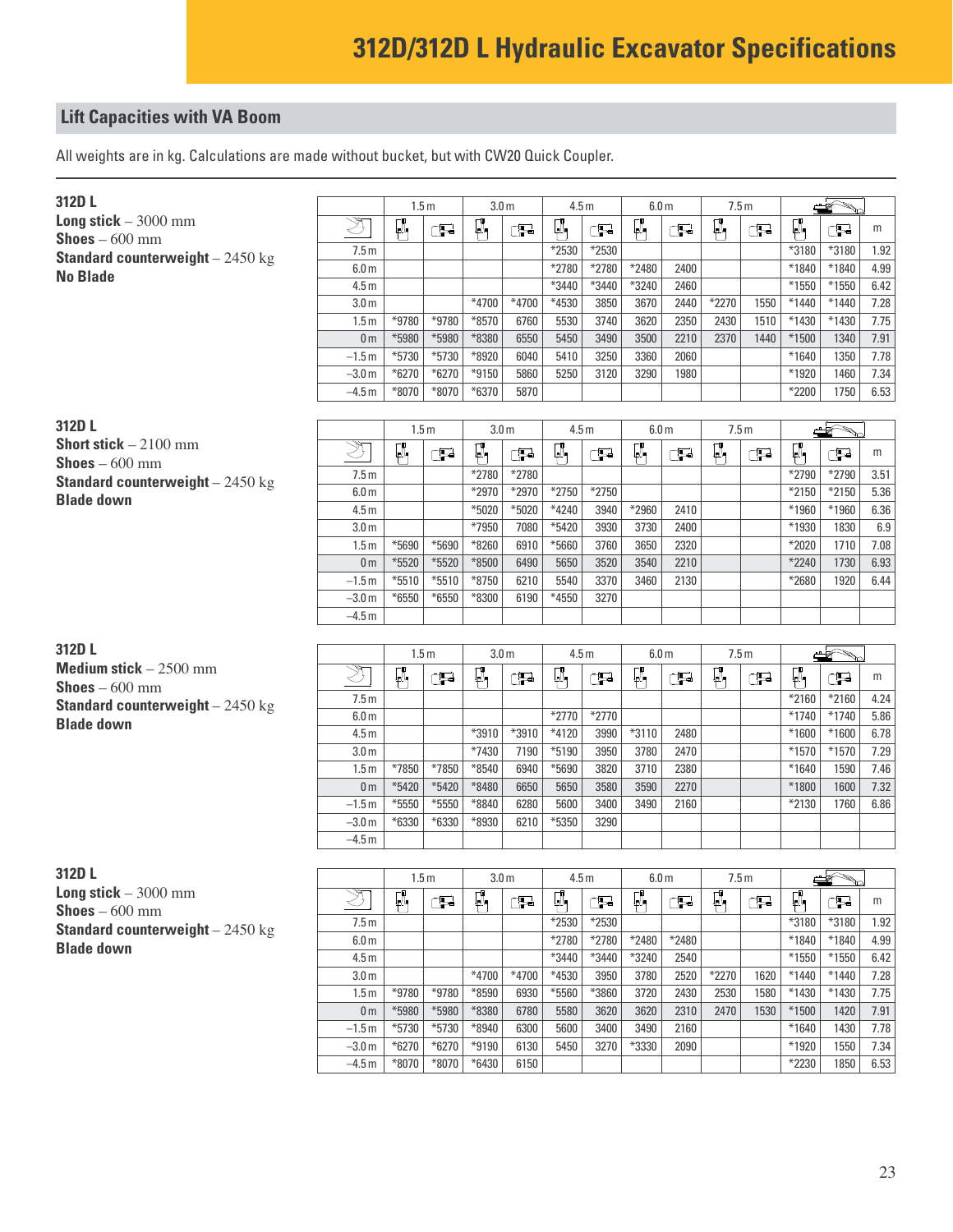All weights are in kg. Calculations are made without bucket, but with CW20 Quick Coupler.

| 312D L                                                  |                  |         | 1.5m    | 3.0 <sub>m</sub> |         | 4.5 <sub>m</sub> |         | 6.0 <sub>m</sub> |              |    | 7.5m |         |         |      |
|---------------------------------------------------------|------------------|---------|---------|------------------|---------|------------------|---------|------------------|--------------|----|------|---------|---------|------|
| <b>Short stick</b> $-2100$ mm<br><b>Shoes</b> $-600$ mm | উব               | α.      | Œ       | Ψ,               | P       |                  | Ţ       | μ,               | $\mathbf{P}$ | Ø, | Œ    | Ø.,     | Œ       | m    |
| Heavy counterweight $-2650$ kg                          | 7.5 <sub>m</sub> |         |         | *2780            | *2780   |                  |         |                  |              |    |      | $*2790$ | $*2790$ | 3.51 |
| <b>No Blade</b>                                         | 6.0 <sub>m</sub> |         |         | $*2970$          | $*2970$ | $*2750$          | $*2750$ |                  |              |    |      | $*2150$ | $*2150$ | 5.36 |
|                                                         | 4.5 <sub>m</sub> |         |         | $*5020$          | $*5020$ | $*4240$          | 3970    | $*2960$          | 2440         |    |      | *1960   | $*1960$ | 6.36 |
|                                                         | 3.0 <sub>m</sub> |         |         | *7950            | 7160    | $*5420$          | 3970    | $*4170$          | 2430         |    |      | *1930   | 1850    | 6.9  |
|                                                         | 1.5m             | $*5690$ | $*5690$ | $*8260$          | 6980    | *5880            | 3810    | *4340            | 2350         |    |      | $*2020$ | 1730    | 7.08 |
|                                                         | 0 <sub>m</sub>   | $*5520$ | $*5520$ | $*8500$          | 6560    | $*5920$          | 3560    | *4340            | 2240         |    |      | $*2240$ | 1750    | 6.93 |
|                                                         | $-1.5 m$         | $*5510$ | $*5510$ | $*8750$          | 6280    | $*6010$          | 3420    | *3760            | 2160         |    |      | *2680   | 1950    | 6.44 |
|                                                         | $-3.0 m$         | $*6550$ | $*6550$ | $*8300$          | 6270    | $*4550$          | 3310    |                  |              |    |      |         |         |      |
|                                                         | $-4.5 m$         |         |         |                  |         |                  |         |                  |              |    |      |         |         |      |

| 312D L                                                   |                  |         | 1.5m    |         | 3.0 <sub>m</sub> |                   | 4.5 <sub>m</sub> |         | 6.0 <sub>m</sub> | 7.5m |   |         |         |      |
|----------------------------------------------------------|------------------|---------|---------|---------|------------------|-------------------|------------------|---------|------------------|------|---|---------|---------|------|
| <b>Medium stick</b> $-2500$ mm<br><b>Shoes</b> $-600$ mm | ╲भ्र—            | Q.      | Ŧ       | ۳       | $\mathbf{F}$     | ΨM                | Œ                | Q.      | Ţ                | U.   | Œ | μ.      | œ.      | m    |
| <b>Heavy counterweight</b> $-2650$ kg                    | 7.5 <sub>m</sub> |         |         |         |                  |                   |                  |         |                  |      |   | $*2160$ | $*2160$ | 4.24 |
| <b>No Blade</b>                                          | 6.0 <sub>m</sub> |         |         |         |                  | $*2770$           | $*2770$          |         |                  |      |   | $*1740$ | $*1740$ | 5.86 |
|                                                          | 4.5 <sub>m</sub> |         |         | *3910   | *3910            | $*4120$           | 4010             | $*3110$ | 2510             |      |   | $*1600$ | $*1600$ | 6.78 |
|                                                          | 3.0 <sub>m</sub> |         |         | $*7430$ | $*7240$          | $*5190$           | 3970             | $*4020$ | $*2500$          |      |   | $*1570$ | $*1570$ | 7.29 |
|                                                          | 1.5m             | $*7850$ | $*7850$ | $*8540$ | 7010             | *5800             | 3870             | *4300   | 2410             |      |   | $*1640$ | 1610    | 7.46 |
|                                                          | 0 <sub>m</sub>   | $*5420$ | $*5420$ | *8480   | 6720             | *5940             | 3630             | *4330   | 2300             |      |   | *1800   | 1630    | 7.32 |
|                                                          | $-1.5 m$         | $*5550$ | *5550   | $*8840$ | 6360             | <sup>*</sup> 5990 | 3450             | $*4140$ | 2190             |      |   | $*2130$ | 1780    | 6.86 |
|                                                          | $-3.0 m$         | $*6330$ | $*6330$ | *8930   | 6280             | $*5350$           | 3340             |         |                  |      |   |         |         |      |
|                                                          | $-4.5 m$         |         |         |         |                  |                   |                  |         |                  |      |   |         |         |      |

**312D L Long stick** – 3000 mm **Shoes** – 600 mm **Heavy counterweight** – 2650 kg **No Blade**

|                  | 1.5 <sub>m</sub> |         | 3.0 <sub>m</sub> |         | 4.5 <sub>m</sub> |       | 6.0 <sub>m</sub> |       | 7.5m    |      |         |         |      |
|------------------|------------------|---------|------------------|---------|------------------|-------|------------------|-------|---------|------|---------|---------|------|
| উ                | J.               | Ţ       | Q.               | F       | Q.               | ے۔    | Q.               | P     | Q.      | F    | Ø,      | Ţ       | m    |
| 9.0 <sub>m</sub> |                  |         |                  |         |                  |       |                  |       |         |      | *3180   | *3180   | 1.92 |
| 7.5 <sub>m</sub> |                  |         |                  |         | *2530            | *2530 |                  |       |         |      | $*1840$ | *1840   | 4.99 |
| 6.0 <sub>m</sub> |                  |         |                  |         | *2780            | *2780 | *2480            | *2480 |         |      | $*1550$ | $*1550$ | 6.42 |
| 4.5 <sub>m</sub> |                  |         |                  |         | *3440            | *3440 | *3240            | 2570  |         |      | $*1440$ | $*1440$ | 7.28 |
| 3.0 <sub>m</sub> |                  |         | $*4700$          | $*4700$ | *4530            | 3970  | *3780            | 2550  | $*2270$ | 1650 | *1430   | *1430   | 7.75 |
| 1.5 <sub>m</sub> | *9780            | *9780   | $*8590$          | 7000    | *5560            | 3880  | *4130            | 2460  | *2900   | 1600 | $*1500$ | 1440    | 7.91 |
| 0 <sub>m</sub>   | *5980            | *5980   | *8380            | 6860    | *5880            | 3670  | $*4270$          | 2330  | *2880   | 1550 | $*1640$ | 1450    | 7.78 |
| $-1.5m$          | $*5730$          | $*5730$ | $*8940$          | 6370    | *5880            | 3440  | $*4270$          | 2190  |         |      | $*1920$ | 1570    | 7.34 |
| $-3.0 m$         | $*6270$          | $*6270$ | $*9190$          | 6210    | *5800            | 3310  | *3330            | 2120  |         |      | *2230   | 1880    | 6.53 |
| $-4.5 m$         | $*8070$          | *8070   | $*6430$          | 6230    |                  |       |                  |       |         |      |         |         |      |

Load Point Height **Load Action** Load Radius Over Front **Load Radius Over Side** Load **Commung Reach** Load at Maximum Reach



\* Limited by hydraulic rather than tipping load. The above loads are in compliance with hydraulic excavator lift capacity ratings standard ISO 10567, they do not exceed 87% of hydraulic lifting capacity or 75% of tipping capacity. Weight of all lifting accessories must be deducted from the above lifting capacities.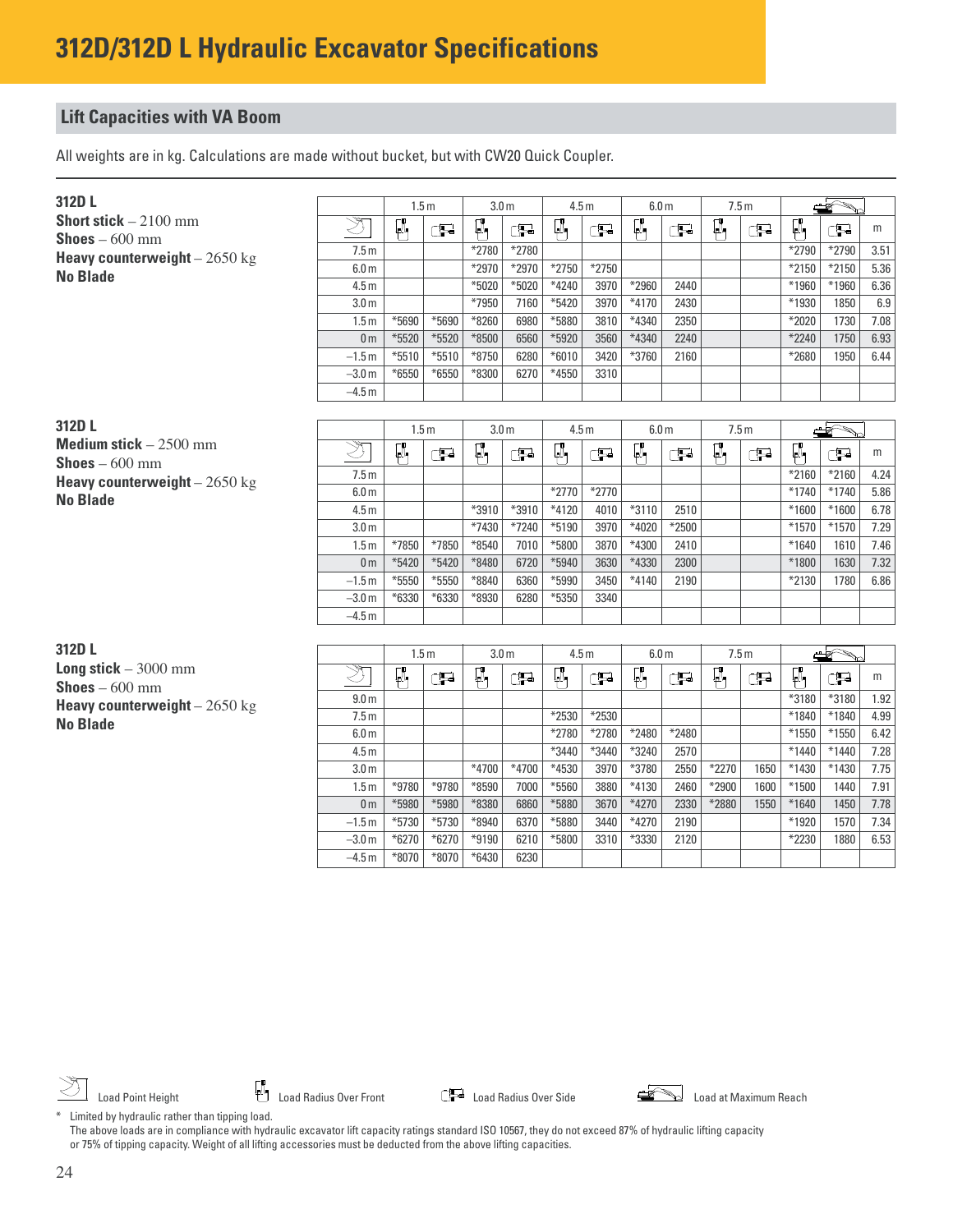All weights are in kg. Calculations are made without bucket, but with CW20 Quick Coupler.

| 312D L                                                  |                            | 1.5m    |         | 3.0 <sub>m</sub> |         | 4.5 <sub>m</sub> |         | 6.0 <sub>m</sub> |      | 7.5 <sub>m</sub> |   |         |         |      |
|---------------------------------------------------------|----------------------------|---------|---------|------------------|---------|------------------|---------|------------------|------|------------------|---|---------|---------|------|
| <b>Short stick</b> $-2100$ mm<br><b>Shoes</b> $-600$ mm | $\overline{\mathscr{F}}$ . | U.      | Œ.      | ψ                | 书       | μW               | t.      | Q.               | T    | υ,               | Œ | р.      | Œ       | m    |
| <b>Heavy counterweight</b> $- 2650$ kg                  | 7.5 <sub>m</sub>           |         |         | *2780            | *2780   |                  |         |                  |      |                  |   | $*2790$ | $*2790$ | 3.51 |
| <b>Blade down</b>                                       | 6.0 <sub>m</sub>           |         |         | $*2970$          | $*2970$ | $*2750$          | $*2750$ |                  |      |                  |   | $*2150$ | $*2150$ | 5.36 |
|                                                         | 4.5 <sub>m</sub>           |         |         | $*5020$          | $*5020$ | $*4240$          | 4080    | *2960            | 2520 |                  |   | *1960   | *1960   | 6.36 |
|                                                         | 3.0 <sub>m</sub>           |         |         | *7950            | 7340    | $*5420$          | 4080    | $*4170$          | 2510 |                  |   | *1930   | 1930    | 6.9  |
|                                                         | 1.5m                       | $*5690$ | *5690   | $*8260$          | 7140    | *5880            | 3930    | *4340            | 2440 |                  |   | $*2020$ | 1800    | 7.08 |
|                                                         | 0 <sub>m</sub>             | $*5520$ | $*5520$ | $*8500$          | 6790    | $*5920$          | 3690    | *4340            | 2330 |                  |   | $*2240$ | 1830    | 6.93 |
|                                                         | $-1.5 m$                   | $*5510$ | $*5510$ | $*8750$          | 6510    | $*6010$          | 3540    | $*3760$          | 2250 |                  |   | *2680   | 2030    | 6.44 |
|                                                         | $-3.0m$                    | $*6550$ | $*6550$ | $*8300$          | 6500    | *4550            | 3440    |                  |      |                  |   |         |         |      |
|                                                         | $-4.5 m$                   |         |         |                  |         |                  |         |                  |      |                  |   |         |         |      |
|                                                         |                            |         |         |                  |         |                  |         |                  |      |                  |   |         |         |      |

| 312D L                                                   |                  |         | 1.5m    |         | 3.0 <sub>m</sub> |         | 4.5 <sub>m</sub> |         | 6.0 <sub>m</sub> |     | 7.5m |         |         |      |
|----------------------------------------------------------|------------------|---------|---------|---------|------------------|---------|------------------|---------|------------------|-----|------|---------|---------|------|
| <b>Medium stick</b> $-2500$ mm<br><b>Shoes</b> $-600$ mm | $\rightarrow$    | Ψ       | Œ       | ۳       | Ţ                | Ø.      | Œ                | W.      | Œ                | ĻΛ, | Œ    | Ø,      | Œ       | m    |
| <b>Heavy counterweight</b> $-2650$ kg                    | 7.5m             |         |         |         |                  |         |                  |         |                  |     |      | $*2160$ | $*2160$ | 4.24 |
| <b>Blade down</b>                                        | 6.0 <sub>m</sub> |         |         |         |                  | $*2770$ | $*2770$          |         |                  |     |      | $*1740$ | $*1740$ | 5.86 |
|                                                          | 4.5 <sub>m</sub> |         |         | *3910   | *3910            | $*4120$ | $*4120$          | $*3110$ | 2600             |     |      | $*1600$ | $*1600$ | 6.78 |
|                                                          | 3.0 <sub>m</sub> |         |         | *7430   | $*7430$          | $*5190$ | *4090            | $*4020$ | 2580             |     |      | $*1570$ | $*1570$ | 7.29 |
|                                                          | 1.5m             | $*7850$ | *7850   | $*8540$ | 7180             | $*5800$ | 3990             | *4300   | 2500             |     |      | $*1640$ | $*1640$ | 7.46 |
|                                                          | 0 <sub>m</sub>   | $*5420$ | $*5420$ | $*8480$ | 6950             | $*5940$ | 3750             | *4330   | 2390             |     |      | *1800   | 1700    | 7.32 |
|                                                          | $-1.5 m$         | $*5550$ | $*5550$ | *8840   | 6580             | *5990   | 3570             | $*4140$ | 2280             |     |      | *2130   | 1860    | 6.86 |
|                                                          | $-3.0m$          | $*6330$ | $*6330$ | *8930   | 6510             | $*5350$ | 3460             |         |                  |     |      |         |         |      |
|                                                          | $-4.5 m$         |         |         |         |                  |         |                  |         |                  |     |      |         |         |      |

**312D L Long stick** – 3000 mm **Shoes** – 600 mm **Heavy counterweight** - 2650 kg **Blade down**

|                  |         | 1.5 <sub>m</sub> | 3.0 <sub>m</sub> |         | 4.5 <sub>m</sub> |         | 6.0 <sub>m</sub> |       | 7.5 <sub>m</sub> |      | ≧       |         |      |  |
|------------------|---------|------------------|------------------|---------|------------------|---------|------------------|-------|------------------|------|---------|---------|------|--|
| ক্ষ              | Q.      | F                | Q.               | Ţ       | Q.               | 是       | Ø,               | Ţ     | Q.               | æ    | μ,      | . Fe    | m    |  |
| 7.5 <sub>m</sub> |         |                  |                  |         | $*2530$          | *2530   |                  |       |                  |      | *3180   | *3180   | 1.92 |  |
| 6.0 <sub>m</sub> |         |                  |                  |         | *2780            | *2780   | *2480            | *2480 |                  |      | *1840   | *1840   | 4.99 |  |
| 4.5 <sub>m</sub> |         |                  |                  |         | *3440            | *3440   | *3240            | 2660  |                  |      | $*1550$ | $*1550$ | 6.42 |  |
| 3.0 <sub>m</sub> |         |                  | $*4700$          | $*4700$ | *4530            | *4090   | *3780            | 2640  | $*2270$          | 1710 | $*1440$ | $*1440$ | 7.28 |  |
| 1.5 <sub>m</sub> | *9780   | *9780            | $*8590$          | 7170    | $*5560$          | $*4000$ | $*4130$          | 2550  | $*2900$          | 1670 | *1430   | $*1430$ | 7.75 |  |
| 0 <sub>m</sub>   | *5980   | *5980            | $*8380$          | 7080    | *5880            | 3790    | $*4270$          | 2410  | *2880            | 1620 | $*1500$ | $*1500$ | 7.91 |  |
| $-1.5 m$         | $*5730$ | $*5730$          | $*8940$          | 6600    | *5880            | 3570    | $*4270$          | 2280  |                  |      | $*1640$ | 1510    | 7.78 |  |
| $-3.0 m$         | $*6270$ | $*6270$          | $*9190$          | 6430    | $*5800$          | 3440    | *3330            | 2210  |                  |      | *1920   | 1640    | 7.34 |  |
| $-4.5m$          | $*8070$ | $*8070$          | $*6430$          | $*6430$ |                  |         |                  |       |                  |      | *2230   | 1960    | 6.53 |  |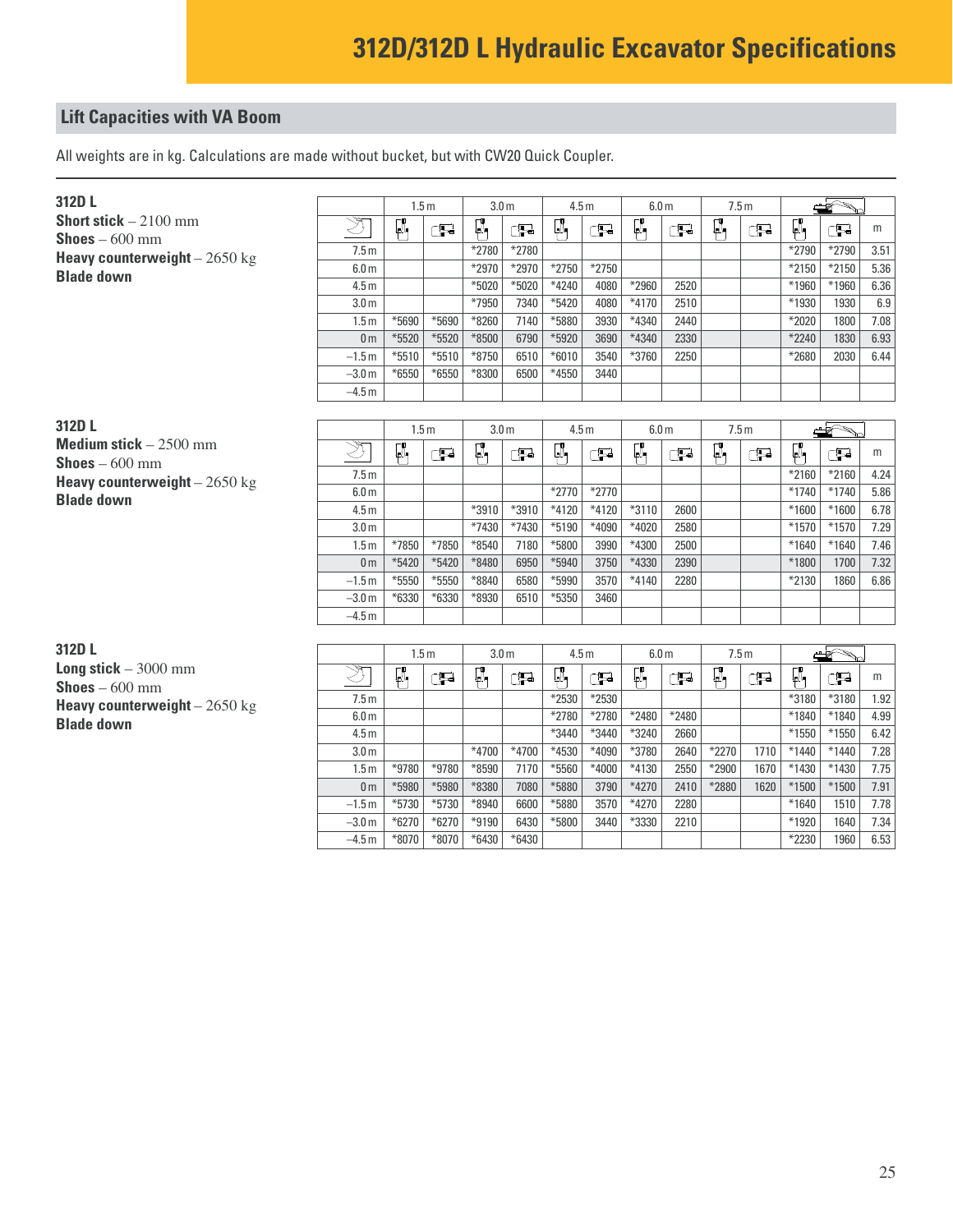Standard equipment may vary. Consult your Caterpillar dealer for details

#### **Electrical**

24 V electric starting 50 A alternator Cat battery Circuit breaker Warning horn Working light mounted on storage box

### **Engine**

2300 m altitude capability Additional 10 micron fuel filter Cat C4.2 ACERT Diesel Engine with 24 V electric starting and air-intake heater Caterpillar extended life coolant Economy mode One touch low idle with Automatic Engine Speed Control Remote engine oil filter Secondary engine shutoff switch Stage IIIA emission package for EU territories Two 2-micron fuel filters Water separator in fuel line

### **Operator Station**

Adjustable armrests Air conditioner Ashtray and 24 V cigar lighter Beverage holder Bolt-on FOGS installation capability Coat hook Flexible antenna High Back Seat Interior lighting Literature compartment Positive filtered ventilation

Rear window, emergency exit Retractable seat belt Seat integrated control joysticks Sliding upper door window Stationary skylight (polycarbonate) Storage compartment suitable for lunch box and utility space for magazines Tool control (to preset up to 10 hydraulic work tools configurations) Two travel control pedals with removable hand levers Washable floor mat Windshield wiper (parallel type) and washer

### **Monitor**

Full graphic and full color display with language capability Full time clock Start up level check for hydraulic oil,

engine oil and engine coolant Warning information, filter and fluid

change information

Working hour information

### **Undercarriage/Structure**

change

Automatic travel parking brakes Grease lubricated tracks Heavy duty idler tension spring Hydraulic track adjusters Idler and center track guiding guards Steps - four Towing eye on base frame Two speed travel with automatic shift

#### **Other Standard Equipment**

"On Demand Power Supply" (Regulation of engine rpms according to hydraulic demands) 2450 kg counterweight Automatic swing parking brake Doors and cab locks with Caterpillar one key security system Steel firewall between engine and main pump Boom and stick drift reducing valves Boom and stick regeneration circuits Boom lowering device for backup Cat branded XT hoses and reusable couplings Cab handrail Cat Data Link and capability to use ET (Electronic Tool Technician) EU sound package for EU territories High performance hydraulic oil, capsule filter Mirrors, rear view (frame right, cab left) One auxiliary hydraulic valve Product Link ready Radial seal air filters with double element Reverse swing damping valve Sound and vibration suppression system Straight line travel S•O•S quick sampling valves for engine oil, hydraulic oil and coolant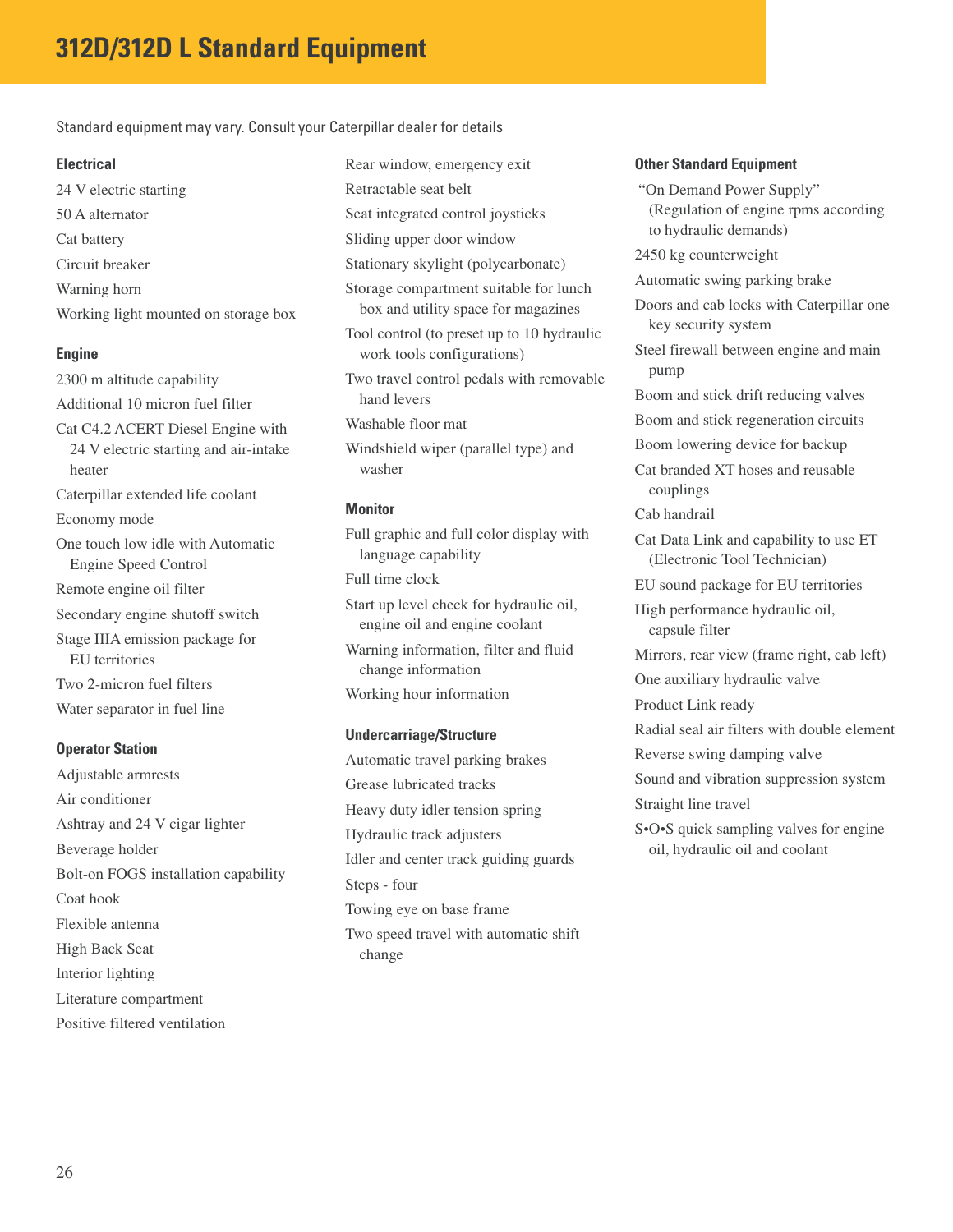## **312D/312D L Optional Equipment**

Optional equipment may vary. Consult your Caterpillar dealer for details.

#### **Front Linkage**

Booms One-piece 4650 mm Variable Angle Bucket linkage **Sticks** Short 2100 mm Medium 2500 mm Long 3000 mm Quick couplers Tear drop pin conversion

#### **Undercarriage**

Tracks for standard undercarriage 500 mm Triple Grouser 700 mm Triple Grouser For long undercarriage 500 mm Triple Grouser 600 mm Triple Grouser 700 mm Triple Grouser Blades 2500 mm 2700 mm

### **Guards**

Bottom guard, heavy duty Swivel guard Track guiding guards, full length for long undercarriage **Operator Compartment**

Cover for lunch box Two available types of joystick : 1) Joystick with four on/off buttons, or 2) Thumb wheel modulation joystick Radio Rain protector for front windshield **Seats** High-back seat, mechanical suspension High-back seat, air suspension, heater Sunshade Windshield One-piece highly resistant 70/30 split

#### **Hydraulics**

Auxiliary Combined Action Circuit Auxiliary Single Action circuit Boom auxiliary lines Boom medium pressure lines Boom quick coupler lines Medium pressure system Quick disconnect Medium Pressure Quick Coupler Control Circuit Stick auxiliary lines Stick medium pressure lines Stick quick coupler lines

#### **Miscellaneous Options**

Boom lowering control device (with Over Load Warning Device) Heavy counterweight, 2650 kg, with lifting eye High Ambient Cooling package Starting kit, cold weather  $(-25 \degree C)$ Stick lowering control device Water separator level indicator Working light, boom, right side 2 Working lights, cab mounted Travel alarm